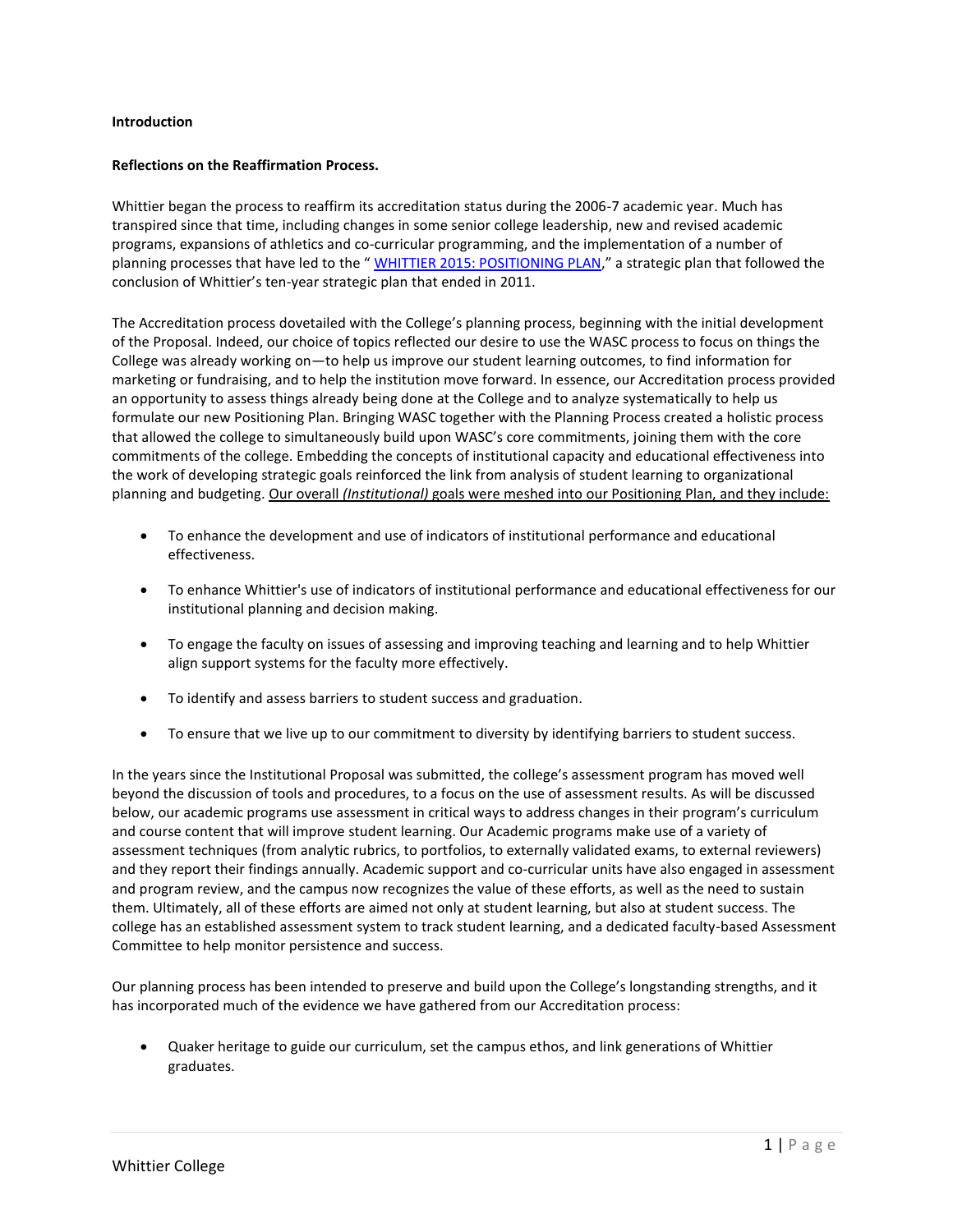- Commitment to liberal learning, and the recognition that even non-traditional disciplines can and should be taught as a liberal art.
- Diversity that brings educational opportunity at every turn and makes Whittier a national model for campuses that will look like ours in the coming decades, by design or not.
- Commitment to breadth of educational opportunity, with our lab school Broadoaks also providing a laboratory and training ground for generations of Whittier faculty and students and the synergy enabled by graduate programs in education and law.
- Emphasis on educating the "whole student," enhancing student development and leadership through the curriculum and the co-curriculum.
- Location in the dynamic economic, cultural, and social hub of Southern California, the portal to Asia and Latin America and a vital source of applied learning.
- A Tradition of innovation among the faculty and perhaps most presciently a tradition of interdisciplinary study, teaching, and thought central to an excellent education, wise citizenship, and professional accomplishment.
- A faculty who across the decades has dedicated itself to students' success.

We cherish and celebrate our strengths, even as we recognize that we are in a time of rampant change surrounding higher education with external threats affecting every college and university in the nation. The threats already were visible in 2001 when Whittier created a ten-year strategic plan; they are unmistakable now. Our Plan, ratified by the Board at their 2012 meeting, comes at an auspicious time for the College, and our Goals and Hallmarks of Success reflect an institution committed to deep learning with a culture of evidence.

The year 2012 marks Whittier College's 125th anniversary and a time to celebrate our glorious legacy. Established by Quakers and named after a poet who served as the conscience for the nation, we have adhered to our founders' mission to educate graduates to respect people of all backgrounds and nationalities; to serve community; and to listen to disparate voices and learn. This year marks a propitious time to build on Whittier College's achievements and, with full appreciation of this longstanding mission, to move the College in directions that those celebrating our 150th anniversary will applaud.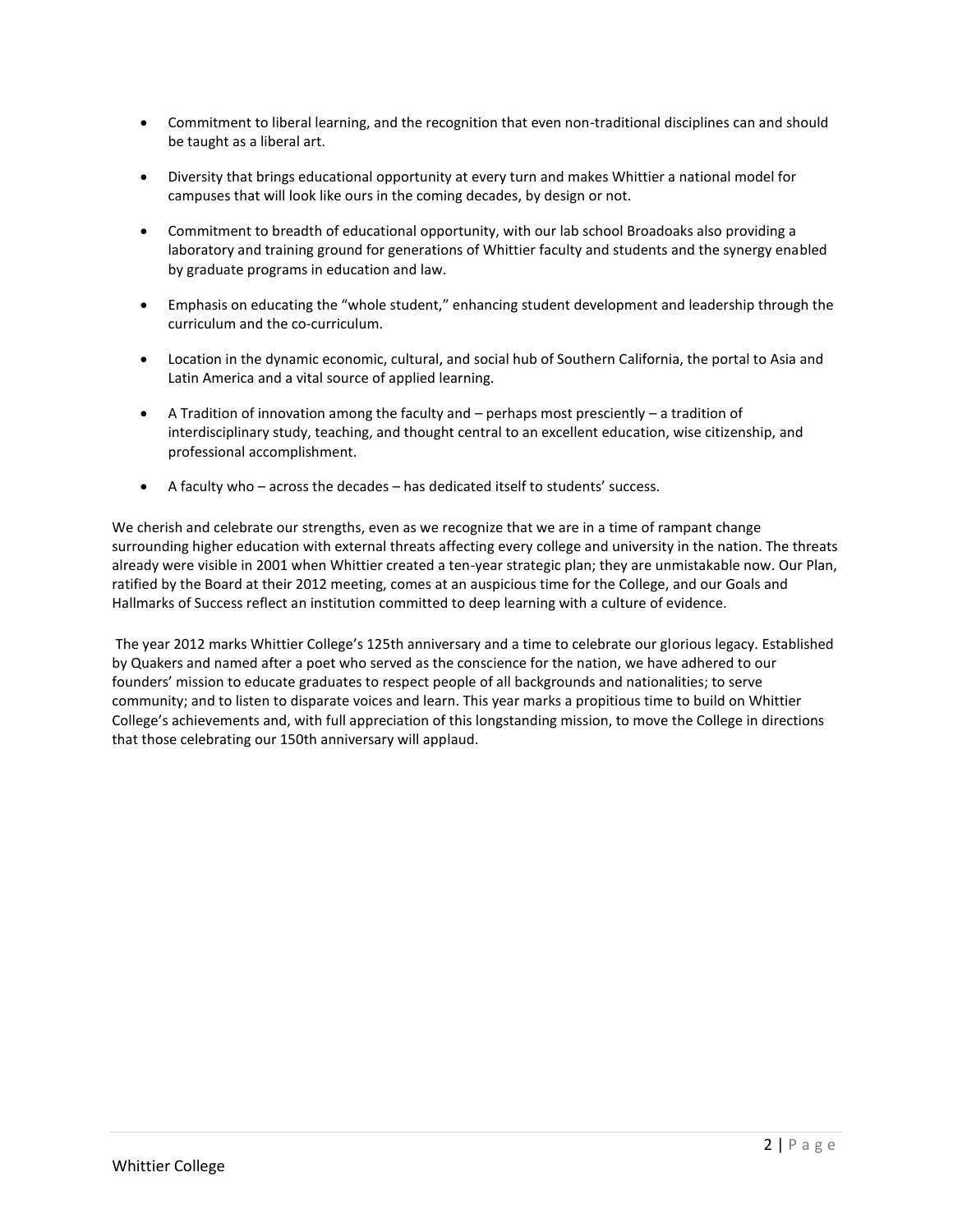#### **Theme Community**

# **EER Theme 1: Educational Effectiveness Inquiries (Standards 1.2, 1.4, 1.7, 2.1-2.5, 2.7, 2.10-2.14, 3.4, 3.6, 4.4, 4.5, 4.7)**

#### **I. Introduction**

*Community* was an important value for the essentially non-hierarchical Society of Friends who founded Whittier College. Yet, as an academic institution with both an intellectual and an administrative hierarchy, we balance the tension between our two historical traditions by placing a high value on community in our personal interactions by fostering the development of the whole life of individuals within our community, and by modeling the ideal that the life of the mind requires interaction with other minds. Community is valued enough to be embedded in our Liberal Education Learning Goals as one of the "4 C's," in which First-Year students become part of a Learning Community that introduces the idea of building connections across disciplines, as well as fostering the importance of interdisciplinary approaches to understanding the world.

Concern about retention—analyzing who stays and who leaves our community-- grows from our historical mission, and in the last five years, we have put substantial resources into a First-Year program to address student experiences, learning and retention issues. We believe that the sooner students find a niche in the institution, both academically and socially, the more successful they will be in identifying with the institution and its mission.

With our study of *Community***,** we wanted to investigate how academic engagement and relationships are related to retention in the First Year, and beyond the first year. As we began our study and reviewed our data, we found that we are doing good work in engaging our students in academic endeavors and in building relationships with faculty and their peers. During the formulation of the CPR, we understood that we while we did not have direct measures of the connections between retention and academic engagement, the scholarly literature validated the very positive effect on retention that we found in our survey and other indirect measures. Nonetheless, for the EER, we moved from identifying trends in student success and retention to looking for direct relationships with direct measures.

Our approach to the study of student success examined the attitudes, practices and performances of our first and second-year students. We know from the research that certain practices and attitudes lead to student success that includes such markers as better academic performance, improved graduation rates and overall learning. Academically engaged, socially integrated students who have an affiliation with the college have greatly improved chances of staying at the institution. (Gardner). Thus, our study examined the presence and the degree these factors existed. As a small private college committed to an education that is both personalized and meaningful, the College has many student-focused practices already in place. For example, Freshman Writing courses have been taught by faculty from throughout the college, since the mid-1980s. As a part of our curriculum revision of 2005, we instituted "linked courses" in which all students in a particular freshman writing section were co-enrolled in a second course, generally a course with some intellectual link to the writing section. Additionally, the student's faculty mentor (first-year adviser) is the instructor in one of the two courses. More recently in 2006, we added the "living" component to the link so that all students in a particular link live near each other in the residence halls called "Living-Learning Communities" or LLC. Commuter students have access to the hall in which their group lives.) This arrangement has led to significant academic interaction among students in an LLC.

Moreover, our systematic assessment, where our data collection results in a looping back to create improvement, has resulted in a number of changes. These include the implementation of an early alert program in 2008, a change to the academic status policy to include Academic Recovery Programs for students on probation, an Advising Resource Center and a Director that oversees First Year Programs.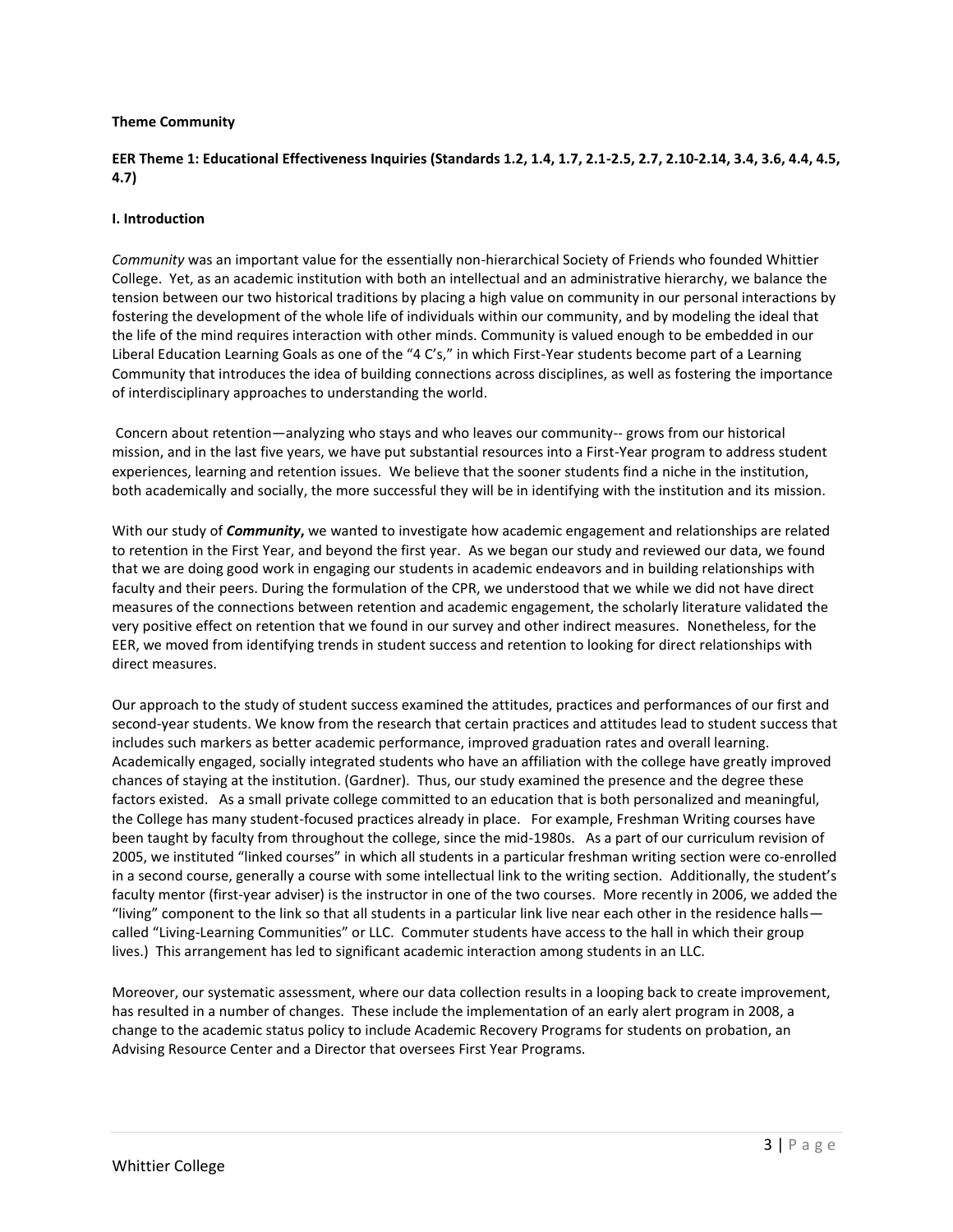#### **Our goals for Community:**

- 1. After completing freshman writing and the class it is linked to, students should develop an understanding of, and competency in, the use of signs and symbols to construct, create, perceive, and communicate meaning.
- 2. Students will engage in the academic, social and co-curricular aspects of the college community.
- 3. Students will develop the skills, attitudes and dispositions to be successful college students and an educated community member. Students will grow intellectually, personally and interpersonally

# **Our Overall Research Question for the EER:**

#### **What specific practices improve retention? Using Direct Evidence**

We have been collecting and carefully analyzing retention and student engagement data since 2006. Our data has been comprised of large scale analyses such as NSSE, Wabash and HEDS. Our work with these instruments has allowed us to identify trends and make many changes based on evidence, but it has not provided us with correlations for specific practices. With the help of the Wabash research team and Teagle Scholars we developed a methodology for the EER to use Direct Evidence to answer our research question. In addition, because of the importance of Community as learning outcome, in 2010, we implemented an additional step and asked students leaving the College to complete the Community Assessment Survey (CAS) to assess the level to which students withdrawing developed positive peer communities through peer relationships and institutional affiliation through the development of friendships, clubs, organizations, etc. This additional analysis, when complimented by the students who have persisted, has given us insight into the role that community development played or didn't play with these students and guide our efforts to more fully engage all students.

#### **The role of retention:**

Whittier's fall-to-fall retention of first-year students has been a focused concern for many years, and since the last WASC accreditation visit in 2001, the College has devoted substantial resources to improving retention. The aspects of Whittier College that make us distinctive as a national liberal arts college (e.g., location, practical liberal arts, interdisciplinary focus, diversity of our student body) have been promoted through investment in the firstyear experience and additional attention to the engagement and success of sophomores. We designed an intensive program for first-year students that we term "links." This program was developed after a comprehensive assessment of the first-year writing program showed that certain groups performed differently and moreover, that these groups had substantially poorer retention rates. Now our "Links Program" has new students choose a first semester writing seminar that is linked with another course in which they are also enrolled during that semester. Students enrolled in the two courses also live near each other in a residence hall. This becomes their Living Learning Community (LLC); commuter students enrolled in the courses also have access the LLC and are included in all its activities. Students remain in the same residence hall for the entire year, but most of the LLC activities occur in the first semester.

As the new programs took effect, we saw a substantial improvement in First-Year retention (Figure 1: First Year Retention 1989-2001). After dropping to a low of 72.3% for the Fall 2005 entering class, first-year retention rose to 80.6% for the Fall 2007 class as the new first-year programs took effect. Rates have risen every year, and our Fall 2012 FY retention rate was 86%--a record for us. Improving retention rates is an especially difficult task for us- -and our consultant, Dr. Darnell Cole from the University of Southern California has told us that we do an excellent job considering the demographics of our incoming student population. It is important to note that there is a strong correlation between retention and the academic quintile of incoming students. (The academic quintile is based on SAT scores and high school grade point average.) A portion of this correlation is due to the fact that financial aid packaging is based on quintile, with the better-prepared students also getting better aid packages, but it is also clear that better-prepared students do better academically.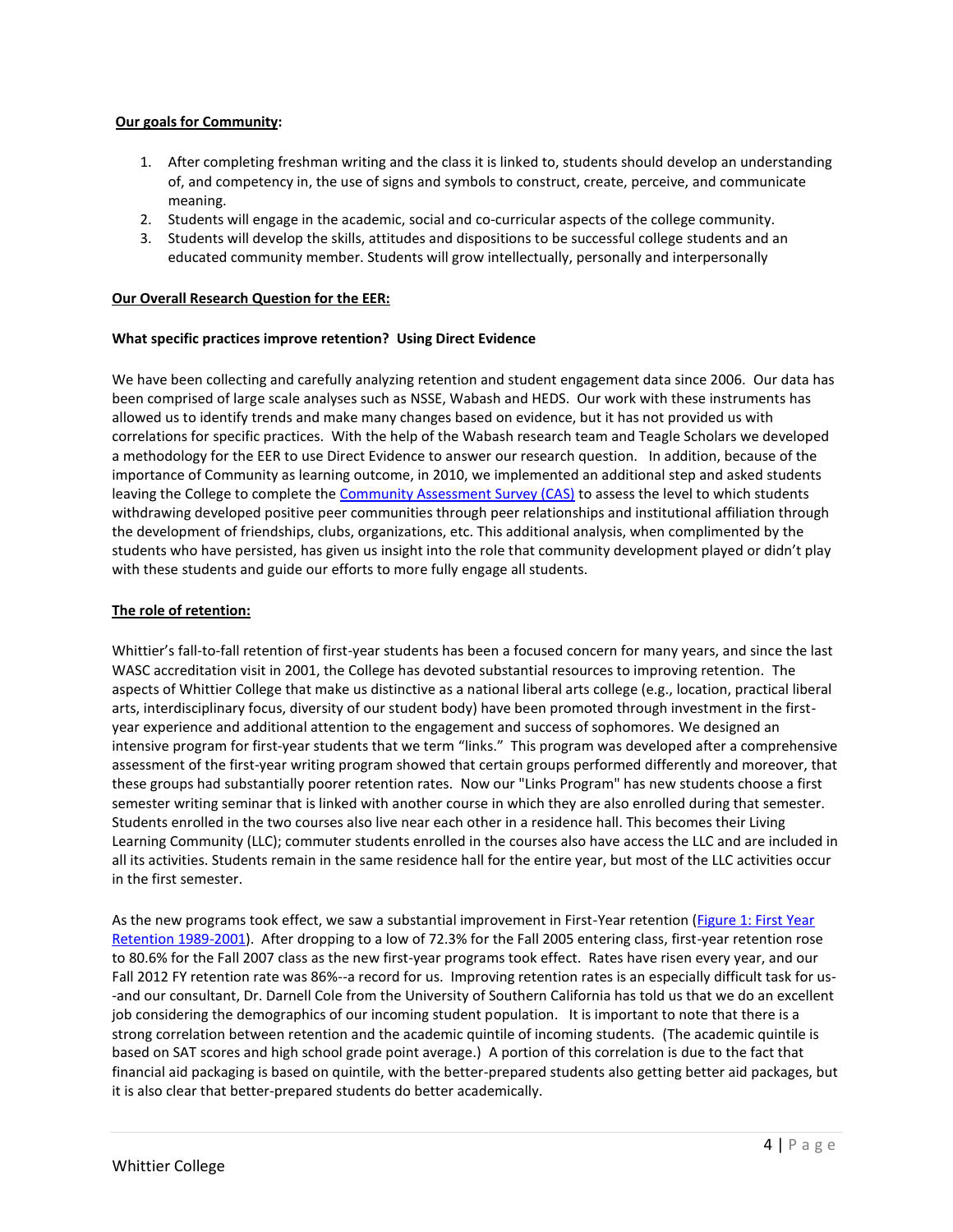Our analysis of the retention data confirms that we lose our students that are less academically prepared and poorly funded. This contributes to a large proportion of our first and second year attrition. For our study of **Community**, we wanted to investigate how academic engagement and relationships are related to retention in the First Year, and beyond the first year. The College systematically collects data through an Exit Interview survey on the factors influencing a student's decision to choose Whittier College, how well their expectations were met in both curricular and co-curricular areas, and factors influencing their decision to leave. We know that students choose to leave because of personal reasons (health of self or others, family obligations, distance from home), desire to major in an area that Whittier does not offer, or difficulty getting classes. Efforts to improve course selection have been implemented

#### **Methodology:**

#### **From CPR to EER:**

As Whittier College's *Capacity and Preparatory Report* noted, we began a capacity study in 2006 that collected student's perspective of their experience as well as carefully and comprehensively looking at many aspects of our first to second year and second to third year retention rates. These studies were aided by our participation in some national studies (NSSE, Wabash Study of Liberal Arts Education) and an instrument we developed—the Whittier College Community Survey.

Some of our findings include:

**Engagement**- Positive findings: students describe their strong positive relationship with faculty; the majority of our first year students report their classes are active and student focused; our students report they "value diversity and experience rich diversity experiences." Negative findings: Wabash results show that student academic motivation decreased from the fall to spring of their first year; fortunately by sophomore year it rises slowly, increasing incrementally until the senior year; students are not studying to the degree their faculty expects and a percentage of students are not coming prepared to class. These findings were in line with the schools we benchmark with but we still consider them as areas of growth.

**Retention**- Positive: retention has increased since 2006 and is now at a record level. We retain our Hispanic population at the same or at higher rate than our majority population. Negative: the first-tosecond year fall-to-fall cohort loses at least 14% of our students, and this cohort's population drops another 10 to 15% the following year. Analysis: trends show we do not retain students in our higher quintiles (lower academic preparation groups); men are not retained at the same rates as women; students who deposit late are more likely to do poorly academically.

For the *Educational Effectiveness Review* (EER) of WASC's re-accreditation process, we wanted to study with direct evidence some of the specific measures that contributed to our CPR analysis. We set also goals for improvement, including two NSSE benchmark areas, Supportive Campus Environment and Enriching Educational Experiences. Whittier College aims to score higher than NSSE as a whole in a given year and to sustain or achieve parity with its' Carnegie peers over the next eight years.

**Methodology**: Our First Year Writing Seminar (FWS) provided an ideal group to assess. First-year Writing Seminars at Whittier College introduce students to Whittier's writing program, and they are part of the First-Year program that consists of First-year Writing, a linked course, Living Learning Communities and First-year Advising. These seminars, themed courses designed by faculty from all disciplines, delve into challenging intellectual questions that freshmen explore in class discussions and in essays. Composition instruction emphasizes writing as a process involving the constructive critical collaboration of author, the author's peers, and the instructor. Seminar size is limited and seminars differ in content each year. Each seminar is 3 units and is taken for a letter grade. We have assessed this First-Year program repeatedly, and in a policy change from prior years, in 2011, our provisionally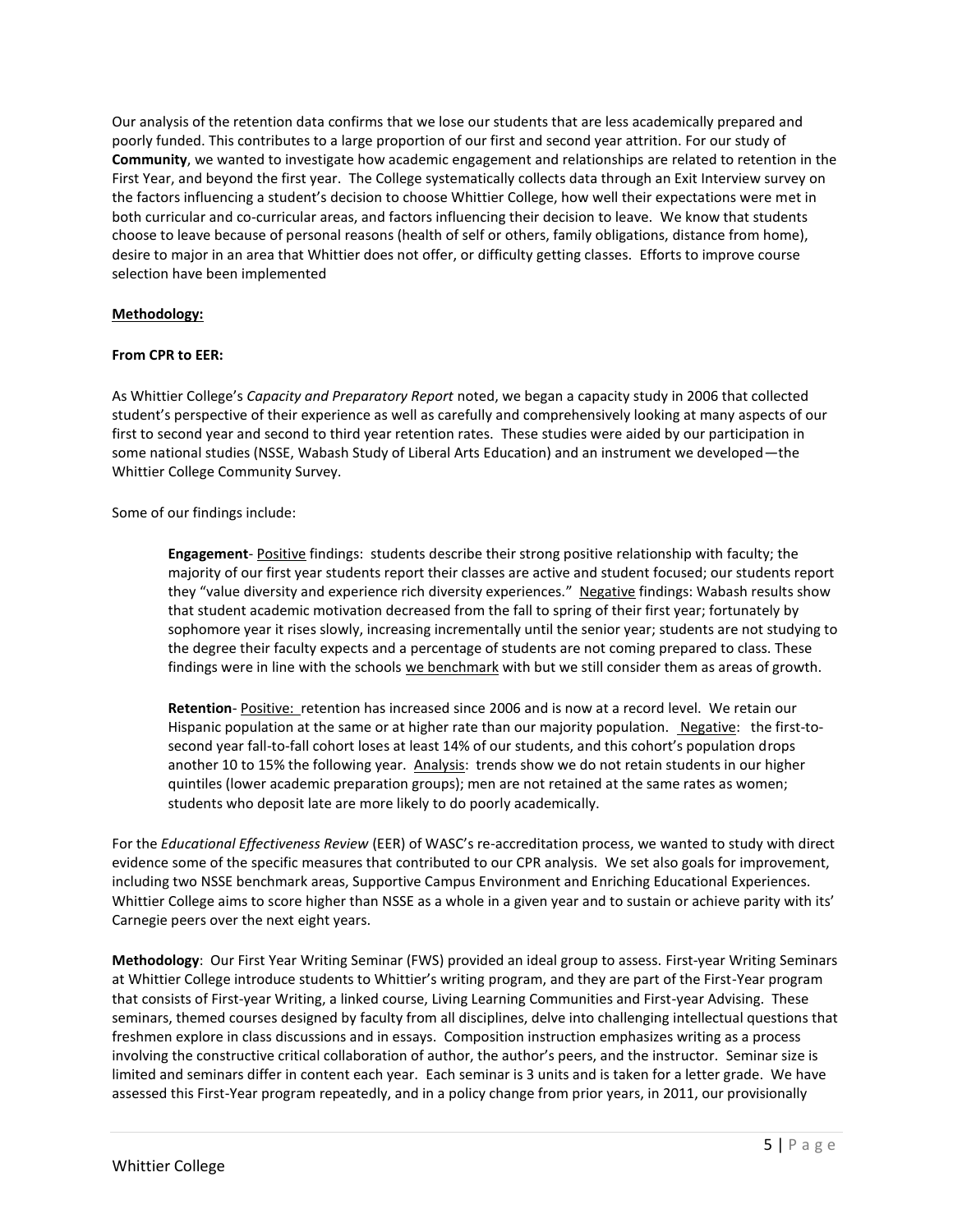admitted students were now being integrated into the FWS and required to take another course (INTD 90: a revised and combined course of a writing lab and Whittier Seminar) that would help to support them in their writing and adjustments to the demands of college.

We chose eight sections selecting approximately 120 students (25-30% of the entire first year class). We examined the students': (a) incoming attributes, academic experiences, attitudes and perceptions, (b) their overall academic performance, specifically their performance in our first year writing program, and (c) assessment of the retention of the student population, specifically the selected sample.

| <b>Inputs</b>                                                                                                                              | <b>Environment Assessment of</b><br><b>Student Perception: Curricular</b><br>and Co-curricular                                                                                                                                                                                                                                             | <b>Outputs</b>                                                                                                                                                                                                                                                                                                                                                                                                                                                                                                                                                                                                                                                                                                                                                                                                                                                                                                                                                                                                         |
|--------------------------------------------------------------------------------------------------------------------------------------------|--------------------------------------------------------------------------------------------------------------------------------------------------------------------------------------------------------------------------------------------------------------------------------------------------------------------------------------------|------------------------------------------------------------------------------------------------------------------------------------------------------------------------------------------------------------------------------------------------------------------------------------------------------------------------------------------------------------------------------------------------------------------------------------------------------------------------------------------------------------------------------------------------------------------------------------------------------------------------------------------------------------------------------------------------------------------------------------------------------------------------------------------------------------------------------------------------------------------------------------------------------------------------------------------------------------------------------------------------------------------------|
| <b>SSE fall 2011</b><br>Provisional (i.e. quintile)<br><b>SAT Score</b><br><b>Family Demographics</b><br>(i.e., race/ethnicity,<br>gender) | NSSE 2012, 2013 Comparison<br>by ethnicity, gender, peer<br>group, Carnegie classification,<br>overall NSSE<br>Community Survey: Internal<br>survey of student perception of<br>academic engagement, social<br>integration and institutional<br>affiliation<br>Interviews/focus Groups Fall<br>2012- qualitative<br>HERI 2012 (sophomores) | LIBERAL EDUCATION: Community: Writing<br>1.<br>Program/Scores on Rubrics<br><b>Grammatically &amp; Mechanically Sound</b><br>$\bullet$<br><b>Coherent Thesis</b><br>$\bullet$<br>Developed & Supported Thesis<br>Style<br>Citations<br><b>Multiple Perspectives</b><br>$\bullet$<br>Define Relationships between elements of a<br>$\bullet$<br>problem<br>Synthesize Ideas and Information from Multiple<br>$\bullet$<br>Sources<br>2. ACADEMIC PERFORMANCE<br>GPA<br>Grades in writing course<br><b>Academic Status</b><br>3.ASSESSMENT OF THE RETENTION OF THE STUDENT<br>POPULATION<br>Assessment of First to Second year retention<br>$\bullet$<br>Assessment of retention and academic progress by<br>$\bullet$<br>gender and ethnicity, athletics, misc. other sub<br>populations.<br>Assessment by class status<br>$\bullet$<br>Look at repeaters: Did they retake course? Did they<br>$\bullet$<br>succeed in course? Succeed overall? Are these the<br>12% of sophomore we lose? What is their<br>diagnostic? |
|                                                                                                                                            |                                                                                                                                                                                                                                                                                                                                            | 4. Co-curricular                                                                                                                                                                                                                                                                                                                                                                                                                                                                                                                                                                                                                                                                                                                                                                                                                                                                                                                                                                                                       |

# **Table 1: Tools for Assessment of "Community" Theme for EE**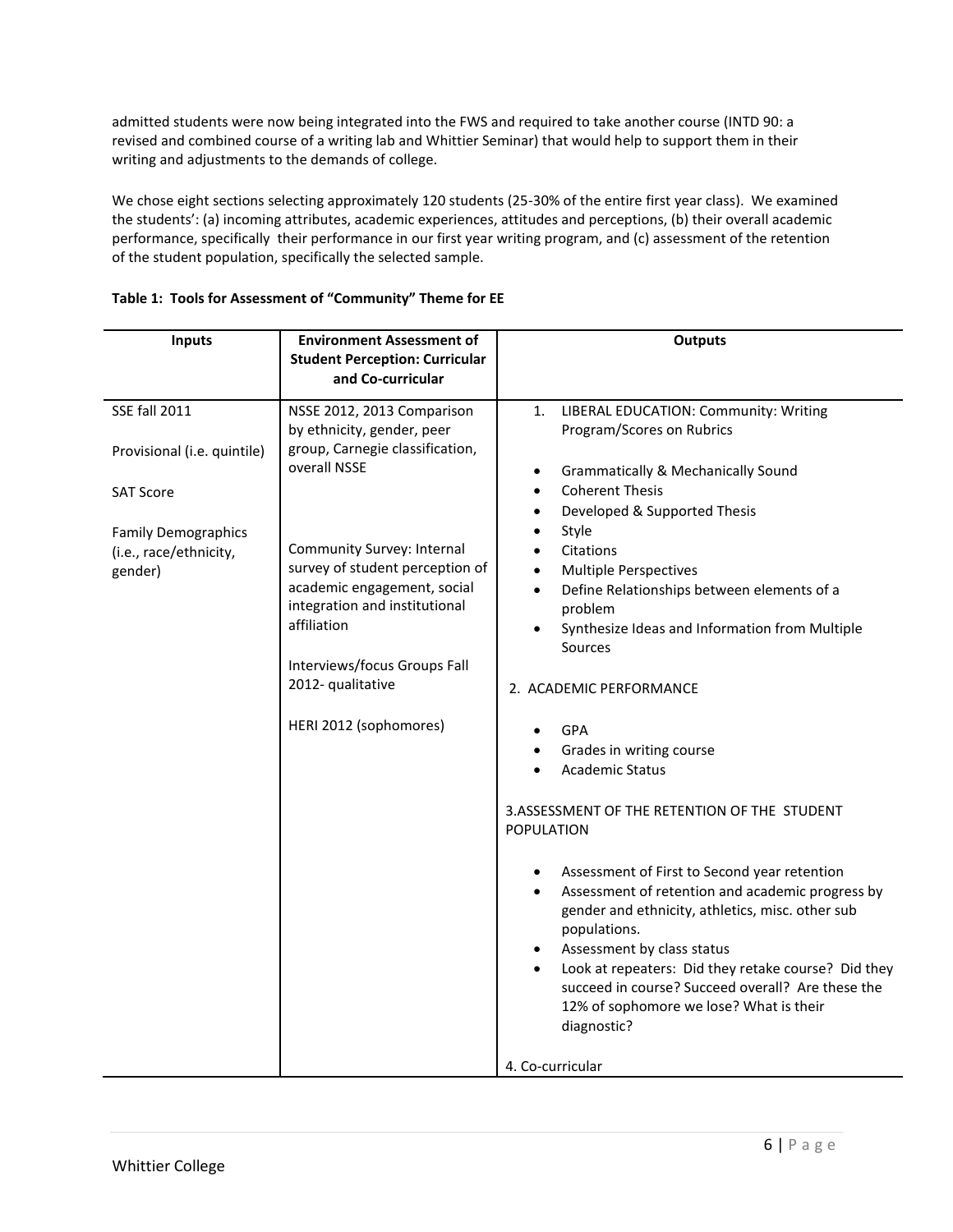# **INCOMING ATTRIBUTES, ACADEMIC EXPERIENCES, ATTITUDES AND PERCEPTION**

The data was disaggregated by gender, and ethnicity (See Appendix A below). We also assessed the impact of the integration of provisionally admitted students into the First-Year Writing Seminars (FWS or INTD100. In addition, eight faculty members who taught INTD100 were surveyed about their teaching experiences in their First-Year Writing Seminars.

A variety of questions were asked, which are relevant to the "Community" theme of the WASC review and to the impacts of the integration of provisional students into INTD100. In the following discussion, we use the designations of INTD90 (90s) for students admitted provisionally and INTD100 (100s) for all other FY students.

The data sources include: BCSSE, First Year Community Survey (of students in eight FWSs); a qualitative analysis of student responses; students' grades in FWS; and an evaluation by faculty of students efforts in the course. All firstyear students took the BCSSE during orientation, which asked questions about their high school experiences and their expectations for college. First year-students are also asked to complete the NSSE during Spring Term (we get results during the summer months). From the First-year Writing Seminars, students in eight sections were asked to complete the First Year Community Survey. (see Table 1).

The following report compares the results from the above for 104 FY students, 14 of which were INTD90 students. Although the sample is small, these INTD90 students comprised 13.5% of the sample, compared to 9.8% (42 out of 429) of the first-year class (see Table 2). It should be noted that of the 95 questions we examined, most revealed few differences between INTD90 and INTD100 students. Of these few differences, less than ten were statistically significant (p≤0.05). The findings are grouped by the focus of the questions. Furthermore, the mean SAT Composite Score[i] of the 104 FY students was M=1102.63 with a SD=173.90 (males M=1106.30, SD=167.75; females M=1098.75, SD 180.28). The racial/ethnic make-up and sex of students was representative of our incoming first-year class.

|                                            | Population<br>Number of<br>Participants | Population<br>Percent | Sample<br>Number of<br>Participants | Sample<br>Percent |
|--------------------------------------------|-----------------------------------------|-----------------------|-------------------------------------|-------------------|
| Race/Ethnicity                             |                                         |                       |                                     |                   |
| American Indian or other Native American   | 5                                       | $\mathbf{1}$          | $\overline{2}$                      | 2.0               |
| Asian, Asian American, or Pacific Islander | 51                                      | 13                    | 11                                  | 10.8              |
| <b>Black or African American</b>           | 13                                      | 3                     | $\overline{4}$                      | 3.9               |
| White (non-Hispanic)                       | 143                                     | 36                    | 40                                  | 39.2              |
| <b>Hispanic</b>                            | 124                                     | 32                    | 31                                  | 30.4              |
| Other/Unknown                              | 60                                      | 16                    | 14                                  | 13.7              |
| Sex                                        |                                         |                       |                                     |                   |
| Female                                     | 217                                     | 55                    | 67                                  | 65.7              |
| Male                                       | 179                                     | 45                    | 35                                  | 34.3              |

# **Table 2: Demographic Characteristics of First-Year Students and Sample Studied**

# **High-school experiences and college expectations**

 On high-school academic engagement and expected academic engagement in college, INTD90 and INTD100 students were similar.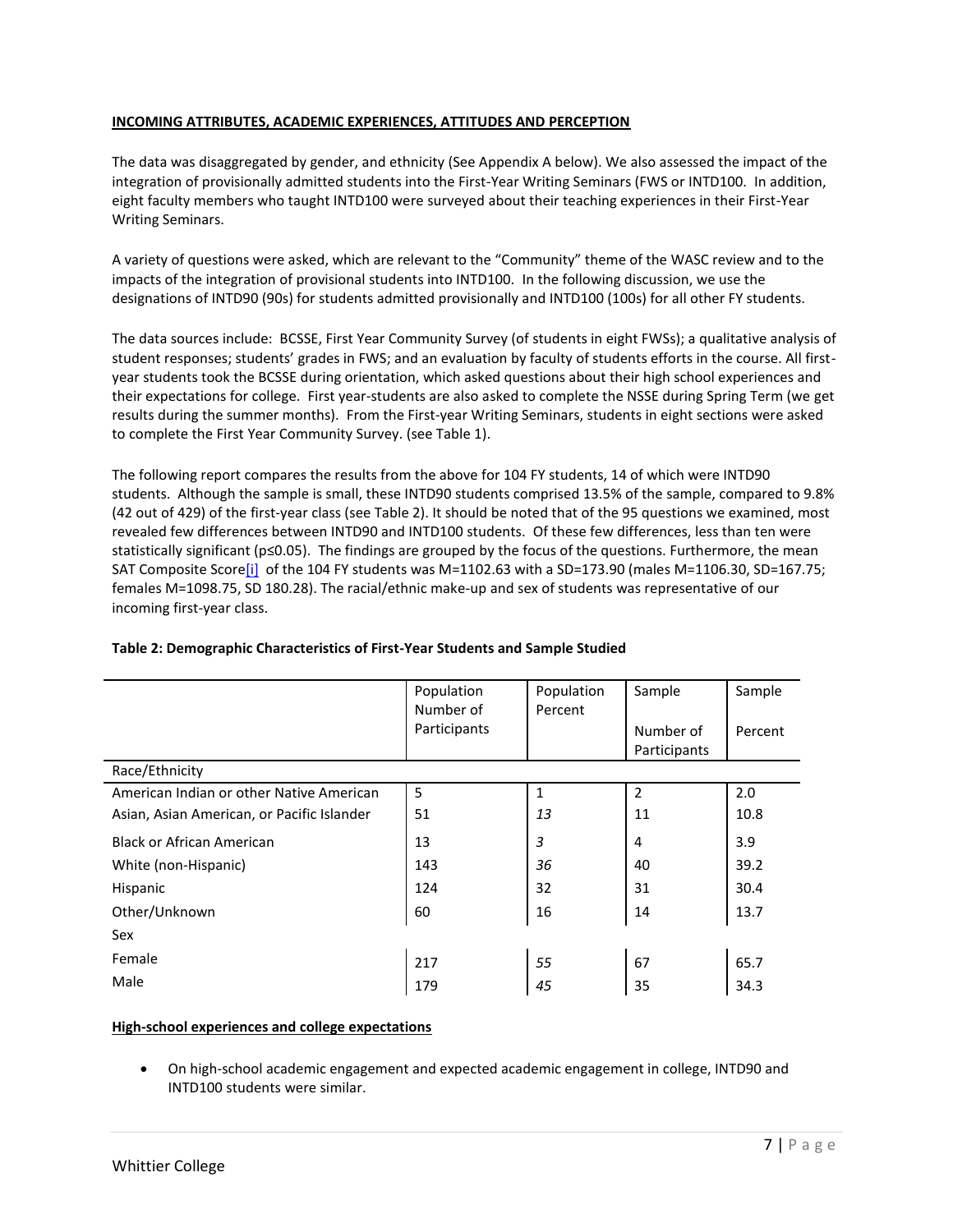- Expected academic perseverance: INTD90 students were more likely to say that they would stay positive, even when they do poorly on a test or assignment, but were similar to 100s in their expected perseverance.
- There were no significant differences between students on expected academic difficulty and perceived academic preparation.
- Importance of campus environment: Although there were few differences between 90s and 100s on how important it was that the "college provide support to help you succeed academically," for all students, women were more likely than men to say that it was important.

# **College experiences during the first semester of college**

# *Academic challenge in college:*

- INTD90 students more likely to report that they are academically challenged in their coursework, as well as saying that they worked harder than they thought they could to meet an instructor's standards or expectations
- They were less likely to ask questions in class or contribute to class discussions (43% of 90s students reported "almost never," compared to 14% for all students)
- Critical thinking—understanding another perspectives; "learned something that changed your perspective on an issue"—were similar for both groups, though the percentage of 90s reporting this was lower.
- There were no differences regarding: preparing two or more drafts of papers; or worked on a paper or project that required integrating ideas.

*Experience with discussion and active pedagogies:* Few differences were reported by students, but this is not surprising because 90s and 100s students were in the same FWS sections.

*Study time:* Students reported similar number of hours studying and always coming to class having completed reading or assignments (62% of 90s, similar to 68% of 100s)

*Faculty/student relationships:* There were no differences between 90s and 100s in: talking to a professor about a grade or the readings; reporting good relationships with faculty; and attending office hours. Our Faculty Committee found this somewhat troubling, as these are practices that could especially help INTD90 students, and we marked it for further study.

*Student-to-student relationships:* Both groups of students reported similar experiences with other students, such as: quality of relations with peer mentors and other students; having conversations with students from another racial/ethnic group; bringing diverse perspectives into classroom discussions or writing; having serious conversations with people from a different background (e.g., religion, political); and wanting to join a club that would introduce them to others of different backgrounds.

#### *Co-curricular activities and community building:*

- INTD90 students were more likely to report that they found/built community in CAAS
- They were slightly less likely to spend time on co-curricular activities (especially clubs and organized sports), but the two groups showed no differences in participating in societies, field experience, or volunteer work.
- Importantly, there were not significant differences in overall relationships with Living Learning Community members/classmates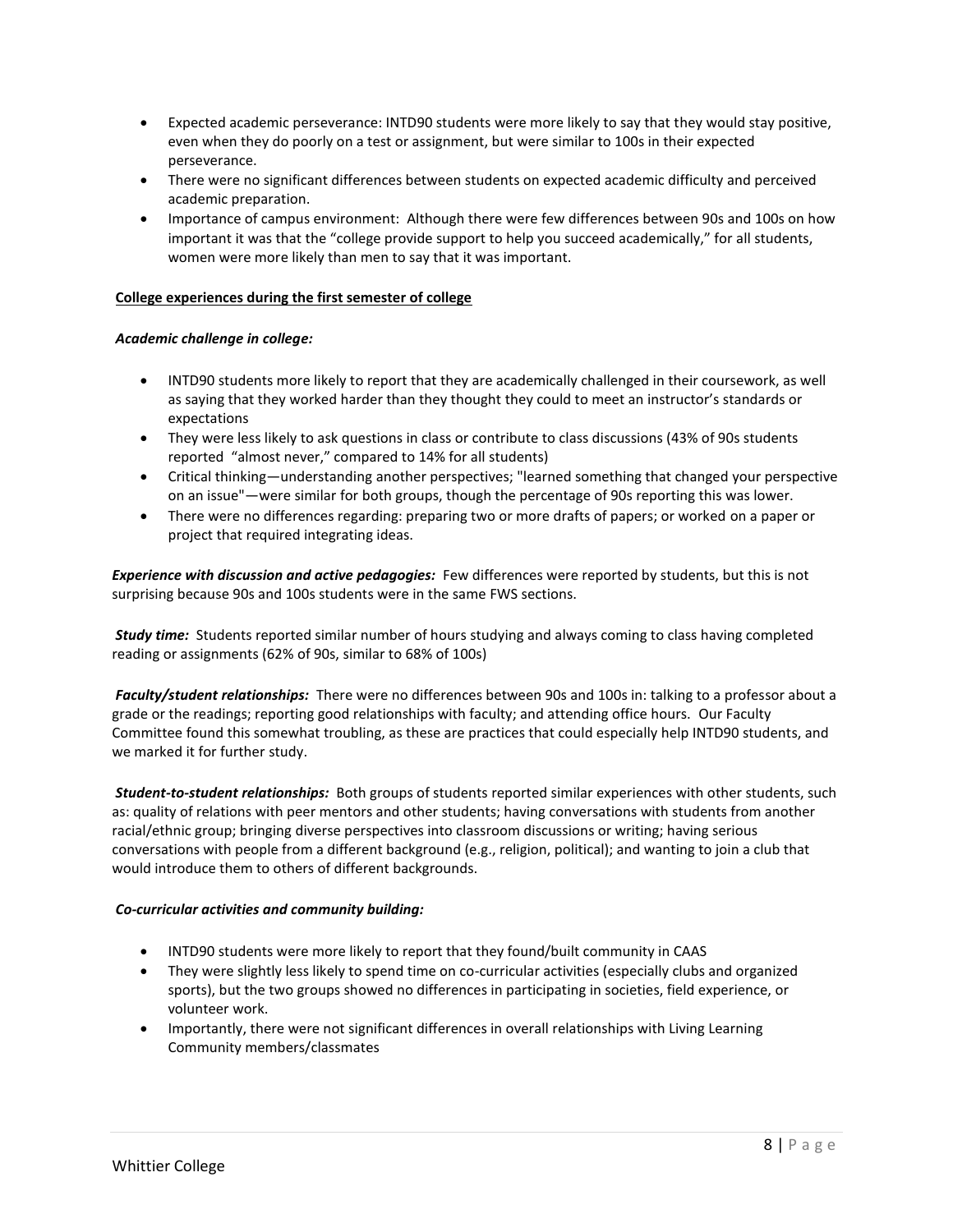#### *Writing experiences and learning strategies:*

Student responses (in eight INTD100 sections) were asked to rate the extent to which certain pedagogies and activities helped them in their writing seminars. In examining the difference in means between provisional and regular students, provisional students had slightly higher means on 13 of the items; regular students on eight of the items (marked with \* below). However, in these comparisons between provisional and regular students, none of the 21 learning experiences were statistically significant below the 0.05 level. Student responses to two overarching questions are reported below.

In response to "After taking this Freshman Writing class, I am able to . . . " (students replied to each skill on a scale ranging from 4=strong agreement to 1=strong disagreement).

- Outline my thoughts on paper (Mean=3.3)\*
- Modify my style to meet the needs of my readers (M=3.3)
- $\bullet$  Summarize and paraphrase materials (M=3.4)
- Identify my mechanical errors in writing  $(M=3.3)$ <sup>\*</sup>
- $\bullet$  Support main ideas with appropriate details or example (M=3.5)
- Apply other people's comments to improve my writing  $(M=3.4;$  significant at 0.1 level)\*
- Recognize language as a tool of critical thought (M=3.4)\*
- Recognize differences in writing style  $(M=3.3)$ <sup>\*</sup>
- Use library resources (M=3.2)
- Document references in my papers (M=3.5)

In response to "What practices in your Freshman Writing class helped you develop the ability to write well, clearly demonstrated the purpose, structure, content, mechanics of writing (select all that apply)?"

- Lectures (M=0.56)
- Class discussions (M=0.83)
- $\bullet$  Informal in-class writing (M=0.5)
- Formal in-class essay exams under time pressure (M=0.2)
- Formal writing assignment to be done outside of class (M=0.52)\*
- Revising drafts (M=0.74)
- Comments on paper by professor (M=0.79)
- Receiving peer reviews (M=0.64; significant at 0.08 level)
- Doing peer reviews (M=0.48)
- Reading assignments: texts, main reading source(s), short articles (M=0.43; significant at 0.1 level)\*
- Other (M=0.34)\*

# **ACADEMIC PERFORMANCE (GPA, ACADEMIC STATUS, FWS )**

# *Comparison of grades of INTD90 & 100 students in INTD100:*

Figures 2 and 3 compare students' grades for: Fall 2010 INTD100 (only 100s students); Spring 2011 INTD100 (only 90s students); and Fall 20011 for both 90s & 100s students in INTD 100.

#### *Notes on grade of INTD90 students in INTD 100:*

 Grades for 90s students (N=14) ranged from "A-" to "F" (1 of each) with most of the grades in the "B-/C+" range (median and mode)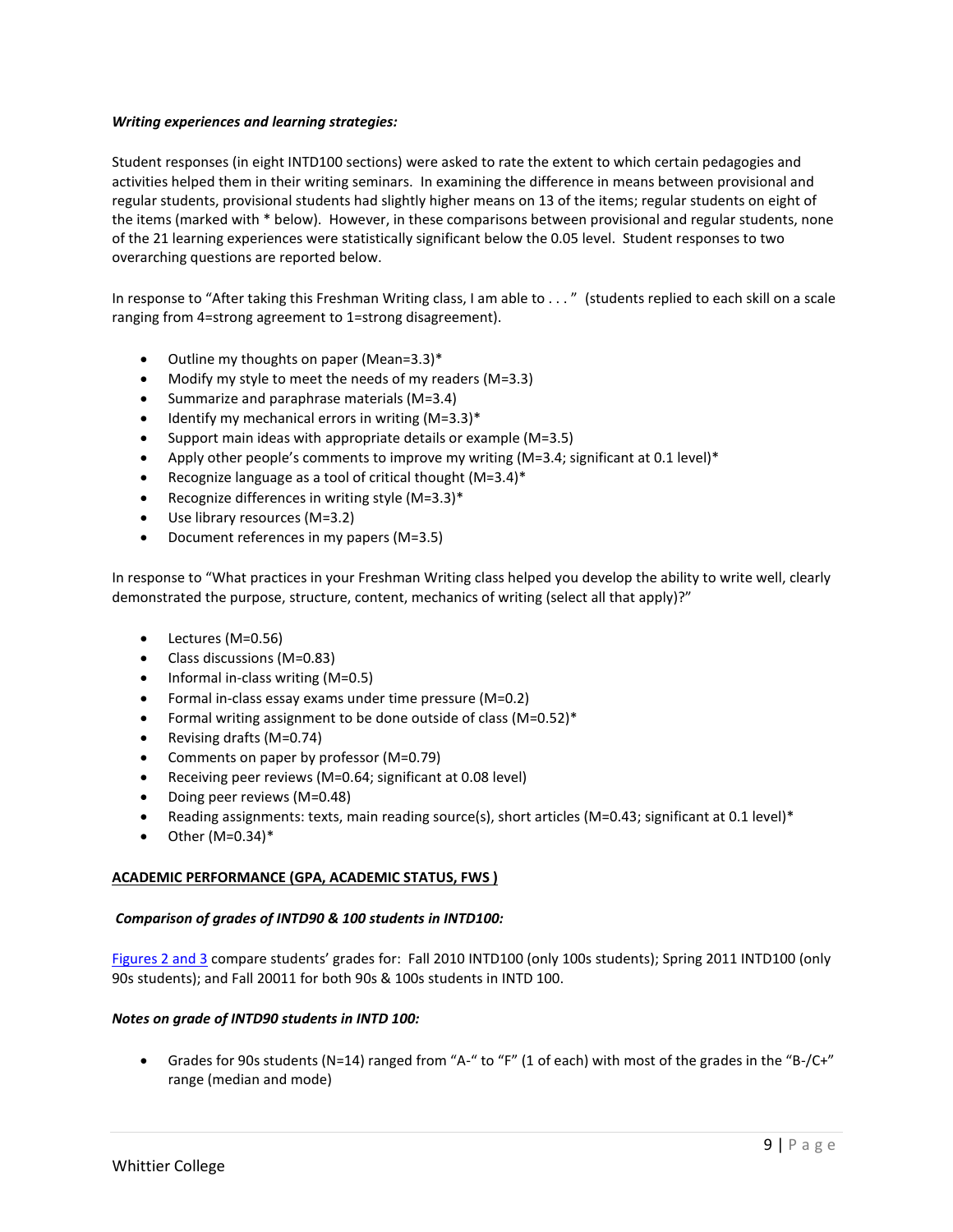- Final grades were related to the assessments by faculty of students' "participation in class, written work, academic motivation, and overall improvement." Not surprisingly, students with high grades had better written work, but were also higher on academic motivation (all had scores of 2 or 3; almost all students with grades below C+ scored a 1 on academic motivation).
- In terms of gender, the lowest grades were earned by men, the highest grades by women, with a mix in the B- to C- range.

# **FACULTY EXPERIENCES**

The eight faculty teaching FWS in Fall 2011 (whose students completed the Community Engagement Survey) were also asked questions about their experiences with teaching FWS and using the common reading. (Two of these faculty were teaching FWS for the first time.) Faculty responses are mixed, as discussed below.

Half of the faculty felt that the writing skills of their students were similar to students in prior FWS. The others did not agree, but the question did not specify whether those skills were better or worse than prior students. Faculty reported a range of hours spent per week preparing for the FWS (2 reported less than 5 hours; 2 between 5 and 9 hours; 3 reported 10-14 hours, and 1 said 15-19 hours). When compared to prior experiences, 4 of the 6 faculty reported spending the same amount of time and 2 reported spending less time.

The FWS grades of the INTD90 students were: A-(1), B(2), B-(4), C+(2), C(1), C-(2),D(2), F(1). When asked about the barriers for student success, the reasons most often given were (faculty could list more than one reason):

- 6 faculty reported that students not academically prepared
- 6 said students did not come to class prepared
- 4 said students did not complete assignments
- other reasons were not turning in homework, and other issues that interfered with learning

#### **Summary**

The reasons why students persist or leave an institution have been a major source of inquiry in higher education. Although retention, in and of itself is not the goal, Whittier College is committed to student success and graduation. Our comprehensive examination of Whittier's Liberal Education Community component examines the effectiveness and impact of first year programs on student learning and retention. We found that integrating provisionally-admitted students into the same First-Year Writing seminars with our non-provisionally admitted students resulted in little statistical difference between the two populations with regard to final grades. Our aim in reorganizing the way we dealt with our provisionally admitted students by eliminating INTD 90 and integrating these students into the regular course with additional labs seems to have been successful.

Student engagement in higher education represents both their involvement in high impact practices that are associated with success, but also how the institution is organized to provide educational purposeful activities that contribute to student success (persistence, satisfaction, learning, and graduation). Higher education has long recognized the importance of student engagement, the development of positive peer communities and institutional affiliation in contributing to student success (Austin 1977, 1985; Chickering, 1969, 1974; Kuh, 1981). Students enter an institution with a set of expectations about the college experience and this ultimately influences their behavior, which affects not only academics, both also their social adjustment and personal growth (Kuh, 1994, 2001).

#### **Assessment of first to second year Retention in the context of overall assessment of Retention**

Whittier College has high expectations for student involvement. Described as a meeting place that brings people, ideas, traditions, and experiences together, the College seeks to connect those experiences in the formation of a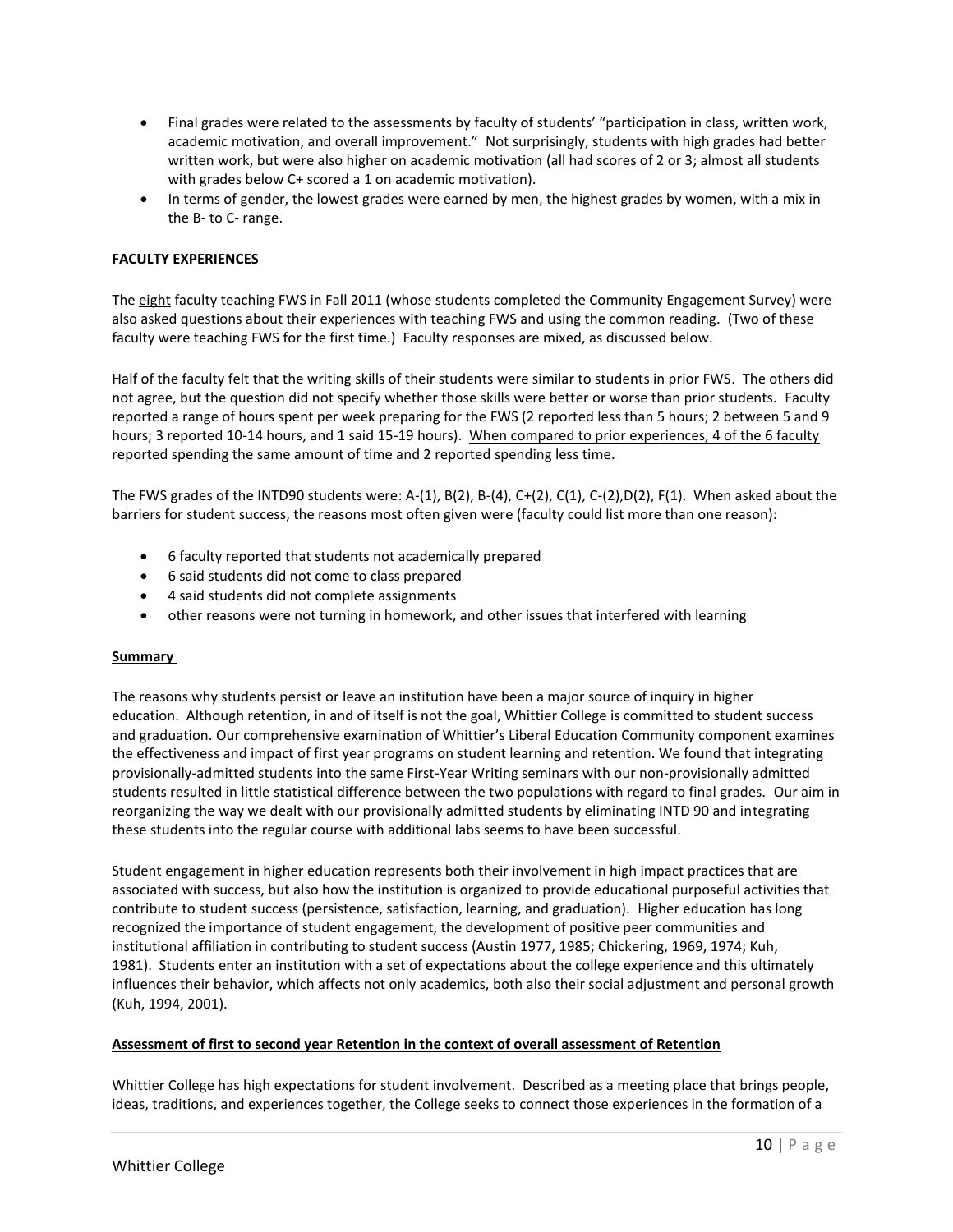strong community. The goals for community stress not only the development of academic engagement, but also social engagement but also through participation in college activities, traditions, and rituals known to positively influence institutional affiliation, development of friendships, and a commitment to student success and fair and equal treatment (Whittier College Liberal Education Program Community: Mission Statement, 2010).

We have been collecting data on overall retention of freshmen from the 2005 through 2011 entering classes and also on a subset of students from the 2011 class (students from eight freshmen writing seminars whose faculty volunteered to participate in the more focused study). Since not all of these classes have reached the graduation stage, our overall analysis of their retention must be tentative at this point. However, we can make some preliminary judgments about retention from the first to second year (as we indicated we would do in the CPR) and we have laid the groundwork for an extensive analysis of our overall retention rates (freshman to senior) that can be on-going in the future. Eventually we will be able to look at data on retention rates disaggregated, inter alia, by sex, ethnicity, on- or off-campus residence, participation in athletics, high school GPAs, and test scores and should also be able to compare these data with qualitative information gleaned from surveys and exit interviews, especially from students who have left the college, to try and discern patterns among those who are not retained. This, of course, will allow us to focus resources on those areas or types of students where our retention rates are weakest. In the meantime, based on the preliminary data we have, we can make some informed comments on our retention from first to second year, which follow.

As noted above, we have two sets of data: data for the entire freshman classes from 2005-2011 as well as data from the special subset. One positive note is that retention has gone up for first-year students over this period from the mid-70s to 85.6%, though there was a slight dip in the 2010 group to 81.4%. The subset from 2011 had an even higher retention rate of over 90%. We attribute this in part to the fact that women, who have been retained at a higher rate than men overall, made up a larger proportion of the subset (67.3% of the subset compared to 53.1% overall), thus probably skewing the data somewhat. What does appear fairly clear regardless of which group we look at is the following:

- women are retained at a higher rate than men;
- students from the lower quintiles (4th, and 5th) are retained at a lower rate than those from the 1st and 2nd quintiles,
- in-state students are retained at a higher rate than out of state students.
- Those who receive limited financial aid (who pay \$30,000 or more due to their ability to pay) are retained at a lower rate.
- There does not seem to be a major difference regarding ethnicity
- There is not much variation in retention rates based on the GPAs earned by members of the freshman class.
- Perhaps surprisingly given conventional stereotypes, athletes, both male and female, have higher retention rates than non-athletes, and women athletes generally have the highest retention rates among various sub-groups over time. One exception to this pattern may be the retention rate of football players, which is generally lower than that of other athletes, though one observer pointed out that their retention rate seems to rise and fall depending on the success of the football team, something traditional approaches to improving retention can't address.

One possible explanation for the improvement of retention rates overall is the greater investment the College has placed in our Center for Advising and Academic Success (CAAS) to provide improved advisement for incoming students as well as enhanced support services for these students once they reach campus. A second factor may be the increased emphasis the Athletic Department has placed on study skills and academic achievement.

These observations, if correct, would suggest that we should continue to invest in the programs being undertaken by CAAS and to promote an even more supportive environment for our athletes once they arrive on campus. It is gratifying to note that the Athletic Department is fully supportive of these efforts – in other words, we are all on the same page.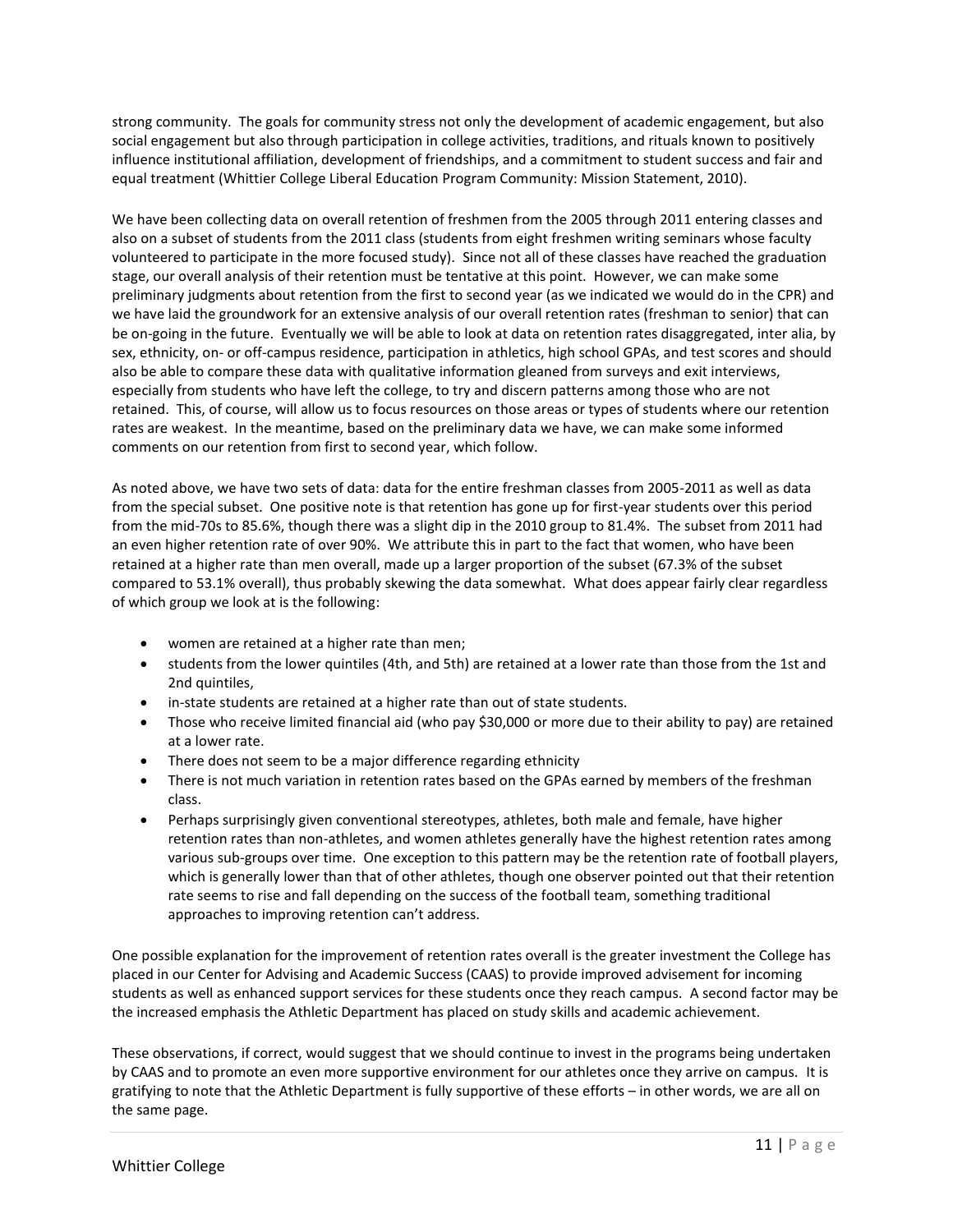Our questions focus on the relationship between the development of positive peer communities and retention are designed to help us better understand which out-of-class experiences contribute to the development of community and retention. The Exit Interview Survey was administered as part of the withdrawal process for students leaving the College. The results showed a significant difference between the students who left and those who persisted. A logistic regression suggests that four of five principles of community influence the decision of students to stay at Whittier (open, caring, purposeful, and disciplined). Friends as a primary community do not provide the same "anchor" as organized clubs and organizations. In addition, gender and commuter/resident status tend to predict whether a student will stay at Whittier. Female commuter students tend to persist at Whittier at greater levels than male resident students. These findings are born affirmed in the out in annual exit interview summaries and actual retention analyses. Women are retained at a higher rate than men, particularly male residential students.

The next steps in this continuing process will be to further disaggregate the data we are collecting, to look more extensively at the four-year rates (we can only do that for the first few years noted above and we have instituted a number of the changes since those data were collected), and to compare the quantitative data with qualitative data being collected by various offices on levels of student satisfaction and exit interviews on why students leave the College. The Community Assessment Report also details some steps we will follow in the future.

# **APPENDIX A**

The larger assessment of the Writing Program used both direct and indirect assessment techniques (see Appendix III: Writing Program Self-Study 2012) to assess both First-year Writing as well as the follow up "Writing Intensive Course." In a year-to-year comparison, our students did not quite show the gains over the course of the FWS semester that we have been accustomed to seeing. One obvious possibility is a problem with last year's assessment. The Director hypothesized that last year's small sample size may have skewed the results upward. Increasing class sizes—both in FWS and in WIC—are another possibility. Our FWS were designed to enroll 15 students per section, and now regularly enroll 17 or 18. More students' means less instructor time for each.

Moreover, as noted above, provisionally admitted students (who have been placed in the college-level FWS sections, not the developmental sections) are represented in the sample for the first time since we undertook this assessment. It may be true that the extra attention these students required detracted from the instructional effectiveness in some FWS sections; but there is really no way to demonstrate this one way or the other. The scores for the provisional cohort, however, are quite comparable to those of the regularly-admitted group, and in some cases better. It is clearly not the case that the averages for the provisional cohort "dragged down" the scores for the entire FWS cohort sufficiently to explain the drop in achievement from last year.

The Writing Director hypothesized that the greatest challenge facing our program is one of focus. Because the writing classes make a fine ready-made cohort for studying the first year experience or for pursuing first year initiatives, we are asked to do a fair amount in our seminars that is not writing-centered. Then there are the shifting institutional emphases—we are asked from one quarter to make a program that improves basic skills, then asked to make the courses more global in outlook, or to make the courses support our environmental initiatives, and now apparently to create courses that foreground research and information literacy. We must as a faculty ask ourselves, "What must be de-emphasized or even removed from the writing curriculum of our courses when these new objectives are put in?" This assessment demonstrates that in trying to do too much (and with students who, it must be remembered, are still making the transition to college), we may in fact not be doing enough in any one area to have a positive effect.

[\[i\]](https://whittier.compliance-assist.com/Accreditation/library-page.aspx?action=edit&id=22a7b793-b517-e211-bb86-d639cd757391&source-url=%2fAccreditation%2flibrary-page.aspx%3fid%3d22a7b793-b517-e211-bb86-d639cd757391#_ednref1) SAT scores or ACT scores converted to SAT Scale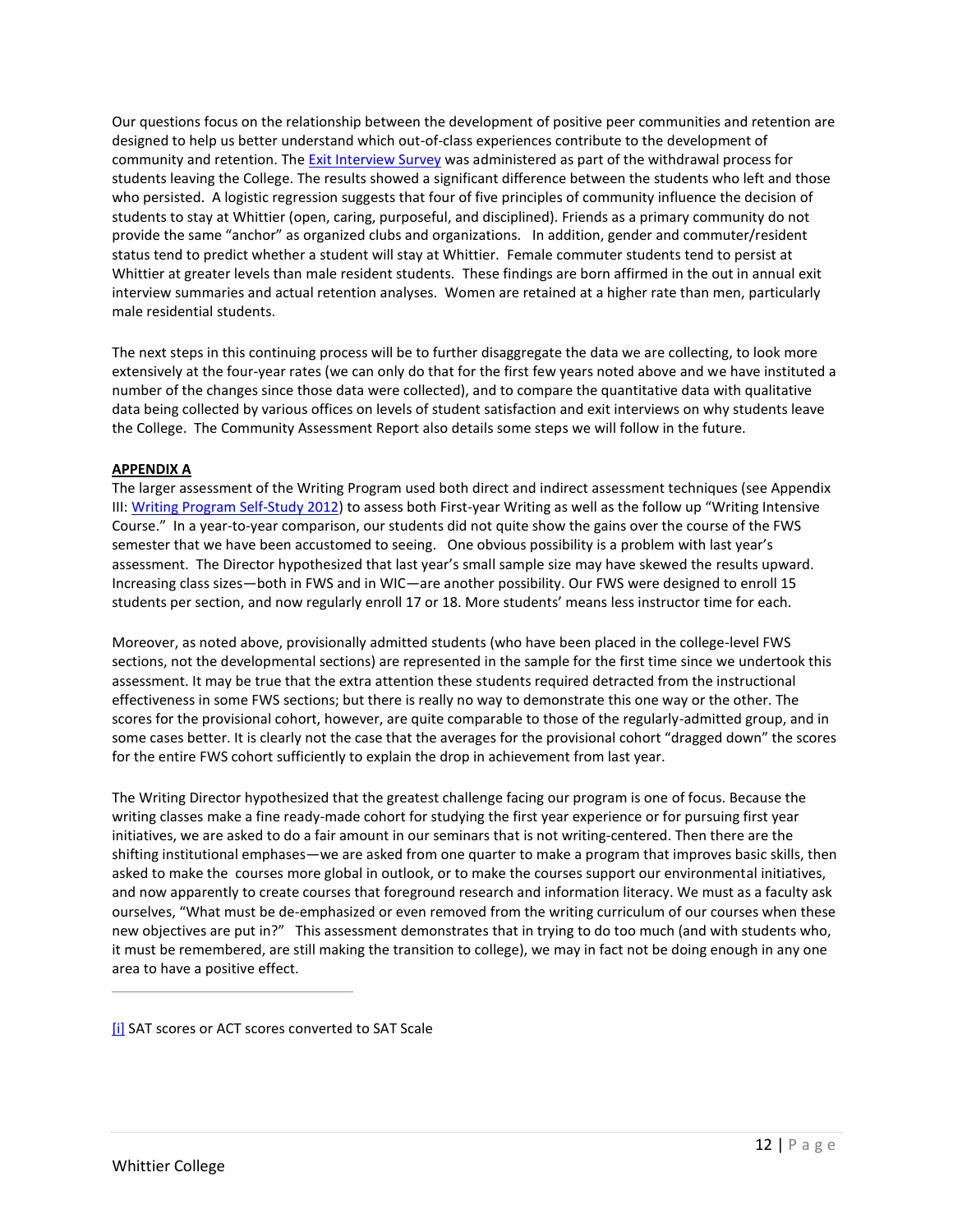#### **Theme Culture**

# **EER Theme 2: Assessing the Liberal Education Culture Requirement (Standards 1.5, 2.2, 2.3-2.5, 2.10, 4.1-4.4, 4.6- 4.8)**

Fostering community requires an understanding of the people who constitute our community. Whittier was founded on a principle of inclusiveness and *diversity,* and currently almost half of our student body is made up of students of color. The college is designated a Hispanic Serving Institution, with about thirty percent of all students reporting Latino/Latina heritage (see WASC Data Exhibit 1 Admission and Student Preparation). It is recognized as one of the most diverse small liberal arts colleges in the country. This diversity is not by happenstance: Whittier's Strategic Plan from 2002 to 2011 noted that Whittier "chooses to subsidize less affluent students in order to foster and maintain a diverse and talented student body" (p.3).1 Our new Positioning Plan notes that "for decades we have focused on affordability, providing ample financial aid to students and keeping our cost lower than many peer institutions," and that we continue to affirm that "Diversity… brings educational opportunity at every turn and makes Whittier a national model for campuses that will look like ours in the coming decades, by design or not."

This richness of backgrounds, as well as the social diversity that comes from drawing community members from a variety of economic and geographic groups, matters to us partly because of our Quaker heritage and longstanding commitment to social justice. It also matters because we are committed to the belief, as noted in our Positioning Plan, that an education in a diverse setting best prepares students to comprehend and succeed in the world in which we live. Recent research shows that a diverse learning environment within the classroom leads to greater cognitive complexity for all students, and that prolonged contact, such as we have in our residential liberal arts community, may have a stronger effect on cognitive complexity than singular or intermittent contact.

Thus, diversity at Whittier College represents more than a social obligation—it represents a deeply held intellectual commitment to student learning. Putting our commitments into practice requires attention to both curricular development and co-curricular programming, and our work also has significant implications for recruiting and retention. The Liberal Education Program, re-envisioned in 2005, has five primary learning goals, including one that explicitly promotes students' knowledge of culture and diversity: Goal IV-*Students should develop an understanding of culture and the connections between themselves and others in relation to physical, historical, social, and global contexts* [2]

Our examination of *diversity as a theme for our reaccreditation overall effort* has three foci that derive from WASC's statement on the dimensions for diversity in higher education:

- 1. What is the experience of various student cohorts at Whittier (i.e., representation)?
- 2. What is the effect of our diversity on our campus culture (i.e. the nature of our campus community)?
- 3. Are we successfully providing the cultural competence we want our students to acquire (i.e., the impact of group membership on both individual development and the content of academic scholarship and study)?

# **Having determined our capacity during the CPR process, our particular goal for studying our Cultural Diversity Liberal Education requirement for the EER is:**

To determine the educational effectiveness of our courses for the Liberal Education Culture requirement.

# **Learning Goals for Cultural Diversity Requirement.**

A. On October 26, 2011, EPC approved the following Learning Outcomes for the Cultural Perspectives Theme:

Students will…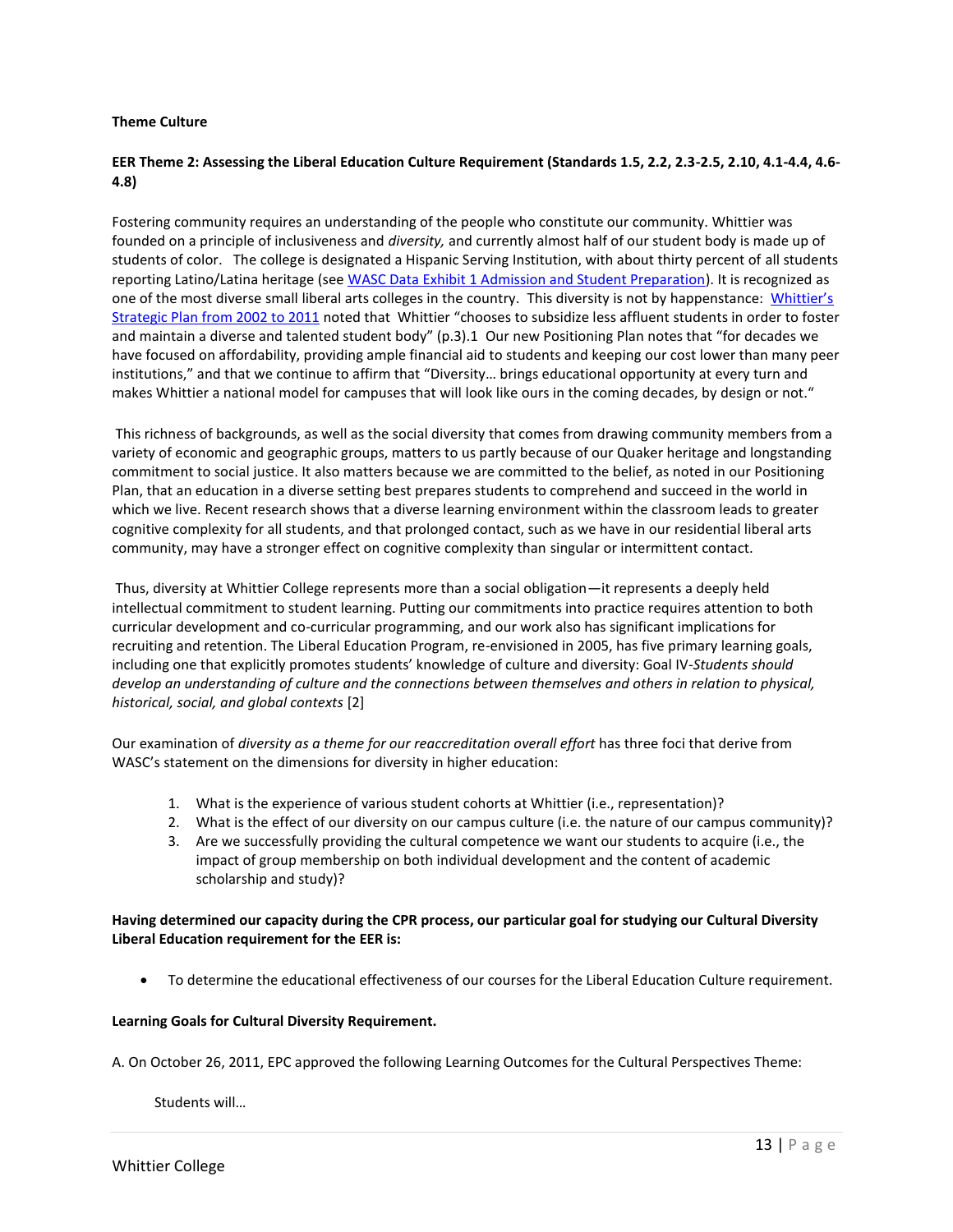- 1. develop the capacity to recognize, differentiate**,** and interpret multiple perspectives across cultures;
- 2. define and discuss the dimensions of culture and identify the connections between themselves and others in relation to physical, historical, social, and global contexts
- 3. apply theories, principles, and practices to contemporary and/or historical cultures;
- 4. analyze ways cultures influence each other; and
- 5. explain and challenge their own cultural narratives about the world.

The Assessment Committee (hereafter termed AC) focused most of its attention on collecting and analyzing data relevant to Learning Outcome 1 of the Cultural Perspectives Theme for the EER: *develop the capacity to recognize, differentiate, and interpret multiple perspectives across cultures*. To assess students' performance, we had four project goals that empolyed direct evidence:

1. Using Direct Assessment, a rubric was developed to evaluate first- and senior-year students' written responses to open-ended questions about a vignette describing an American student facing a cultural dilemma in a foreign culture (rubric indicators that were relevant to Learning Outcome 1 included Cultural Self-Awareness, Knowledge of Cultural Worldview Frameworks, Demonstrates Empathy Toward Other Cultural Groups; and Values Cultural Differences). Students' responses to open-ended questions were scored by three Whittier College faculty/staff on a 4-point scale from  $1$  = benchmark level, to  $2/3$  = milestone level, to 4 = capstone level.

2. Collect and analyze first- and senior-year students' responses to the *Miville-Guzman Universality-Diversity Scale – Short Form (M-GUDS-S):* A 15-item Likert scale (1 = strongly disagree to 6=strongly agree) assessing respondents' Overall Openness to Diversity (mean of all 15 items), and three subscales: Diversity of Contact (e.g., "I would like to join an organization that emphasizes getting to know people from different countries"; "I am interested in learning about the many cultures that have existed in the world"), Relativistic Appreciation (e.g., "I can best understand someone after I get to know how he/she is both similar to and different from me"; "Knowing how a person differs from me greatly enhances our friendship"), and Comfort with Differences (e.g., "I am only at ease with people of my race"; "It is very important that a friend agrees with me on most issues" – all reverse coded);

3. Conduct and analyze data from (a) focus groups with community partners who work with Whittier College students to assess their perceptions of Whittier students' strengths, weaknesses, personal and professional performance, and competence when working with a diverse population of clients (qualitative data); and (b) community partners' ratings ( $0 =$  not able to assess,  $1 =$  poor to  $5 =$  excellent) of Whittier College students' skills and abilities in areas such as professionalism, active learning, written communication, oral communication, teamwork, critical thinking, problem solving, willingness to learn, and leadership (quantitative data); and

4. Collect and analyze instructors' evaluations of students' assignments/papers from CUL 1-7 courses (embedded assessment of students' performance).

B. Completing Project Goals 1 and 2:

During the fall 2011 semester, the AC created a set of demographic questions, two vignettes, and two corresponding dilemmas and sets of open-ended questions. These materials were constructed so that the two sets of vignettes, dilemmas, and open-ended questions were comparable with each other. The AC submitted an application to and received approval from Whittier's IRB/HSPC, and sent an email, through Qualtrics.com, to all first- and senior-year students announcing the on-line survey and offering, as an incentive, to enter all participants into a drawing for two iPods (one each for a participating first-year and senior-year student). AC emailed the link to the on-line demographics questionnaire, M-GUDS-S, and open-ended questions about the vignettes to all firstand senior-year students in November, 2011. Students were asked to complete the demographic survey; select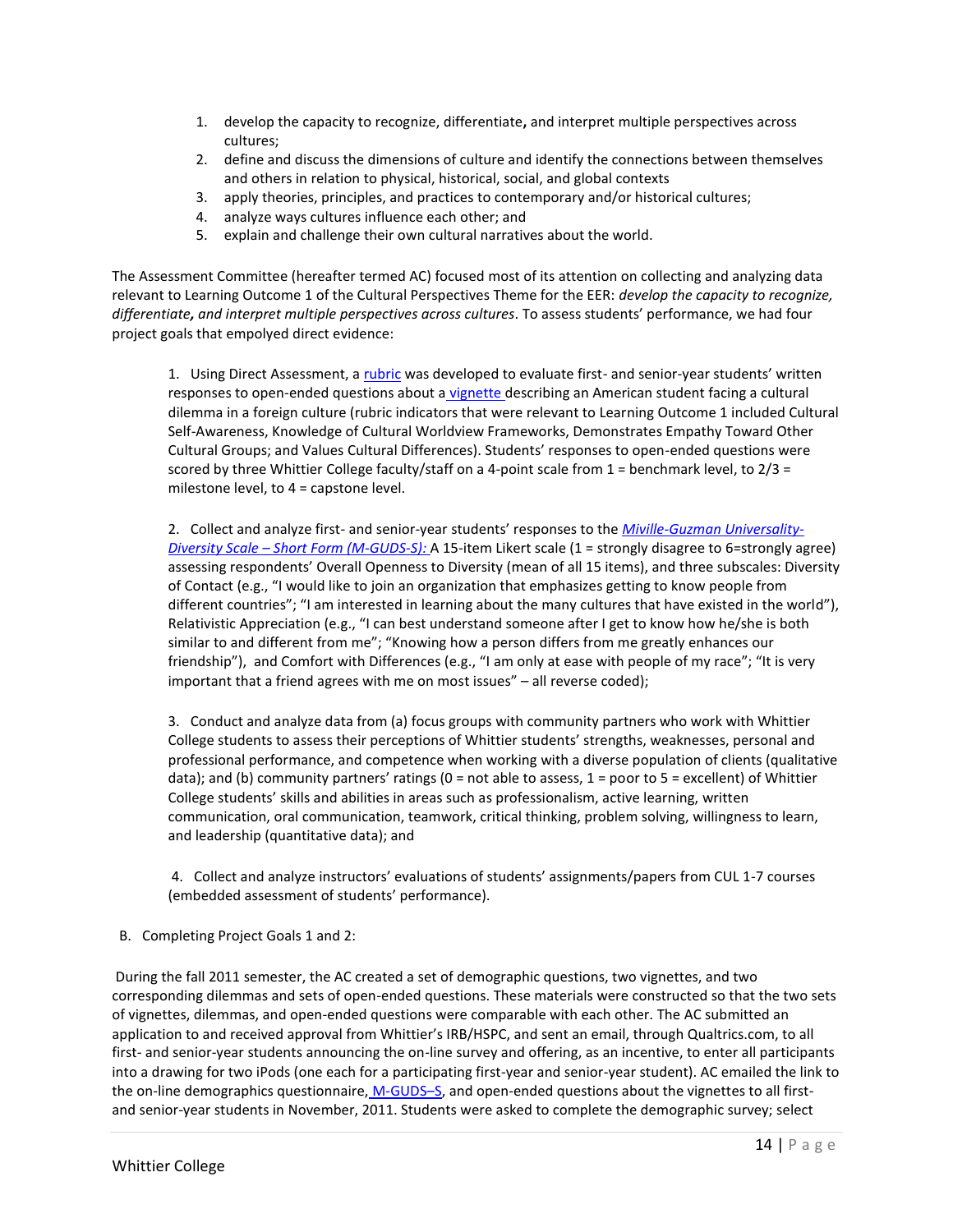and respond to only one of the two vignettes, dilemmas, and open-ended questions; and complete the M-GUDS-S questionnaire. Students were sent one reminder approximately one-week after the initial email was sent, and the survey was closed in early December. In early spring, AC held a drawing of all participating first- and senior-year students and awarded an iPod to one student participant from each participating year.

During the spring 2012 semester, AC members created a rubric (Direct Assessment) to evaluate the participants' responses to the open-ended questions about the vignettes and dilemmas ("Vignette survey"). Six AC members used the rubric to evaluate participants' responses (3 AC members evaluated ½ of the first-year and senior-year participants' responses and 3 AC members evaluated the other ½ of the first-year and senior-year participants' responses). Inter-rater reliability was calculated using intraclass correlations (ICC coefficients ranged from 0.64 to 0.93). We calculated a mean value of the three rubric raters' scores for each open-ended vignette-survey item for each participant and data were analyzed using SPSS.

Not all participants responded to both the Vignette survey and the M-GUDS questionnaire; some responded to both and some responded to only one or the other. Respondents to the Vignette survey included 18 first-year (6 males, 12 females) and 26 senior-year (8 males and 18 females) students (Table 1). The ethnic composition of the sample included 2 Asian-American, 1 African-American, 15 Hispanic, 17 European-American students, and 9 students who did not self-identify with any ethnic group. For the purposes of the present analyses, we recoded ethnicity to include 15 Hispanic, 17 European-American, and 12 "other" or unidentified students (Table 2).

# **Table 1. Gender Composition: Vignette Sample vs. WC Population**

|        | First-Year - Vignette<br>Sample | Senior-Vignette<br>Sample | First-Year - WC<br>Population | Senior - WC<br>Population |
|--------|---------------------------------|---------------------------|-------------------------------|---------------------------|
| Female |                                 | 18                        | 239                           | 205                       |
| Male   | b                               |                           | 203                           | 170                       |

|                               | <b>Vignette Sample</b> | <b>WC Population</b> |
|-------------------------------|------------------------|----------------------|
| African American/Black        |                        | 37                   |
| American Indian/Alaska Native |                        | 4                    |
| Asian/Pacific Islander        |                        | 80                   |
| Foreign                       |                        | 18                   |
| Hispanic/Latino               | 15                     | 268                  |
| Other                         | 12                     | 111                  |
| White/Caucasian               |                        | 299                  |

# **Table 2. Combined First Year and Senior Ethnic Composition: Vignette Sample vs. WC Population**

Results of independent-sample t-tests indicated there were no significant differences in rubric scores for first- and senior-year students' responses to open-ended questions about the vignettes (all p-values > .05). A visual inspection of students' scores indicates that students' mean scores – first-year as well as senior-year -- were relatively low on a scale ranging from 1= benchmark level to 2/3 = milestone level to 4 = capstone level (means ranged from 1.72 to 2.58). However, several gender differences emerged. Findings indicated that females received higher scores on Cultural Self Awareness (M = 2.20, SD = 1.13) than males (M = 1.71, SD = 0.70); Cultural Worldview Frameworks (M = 2.12, SD = 1.10) than males (M = 1.42, SD = 0.45); Empathy toward other Cultural Worldviews (M = 2.08, SD = 1.06) than males (M = 1.54, SD = 0.66); and Valuing Cultural Differences (M = 2.26 SD = 1.22) than males (M = 1.48, SD = 0.65); all p-values < .05 (Figure 1). Additionally, results of one-way analyses of variance indicated that ethnic differences in rubric scores for students' levels of Valuing Cultural Differences approached significance ( $p = .064$ ) with European-American students receiving marginally higher scores (M = 2.53, SD = 1.18) than Hispanic students ( $M = 1.62$ , SD = 1.05).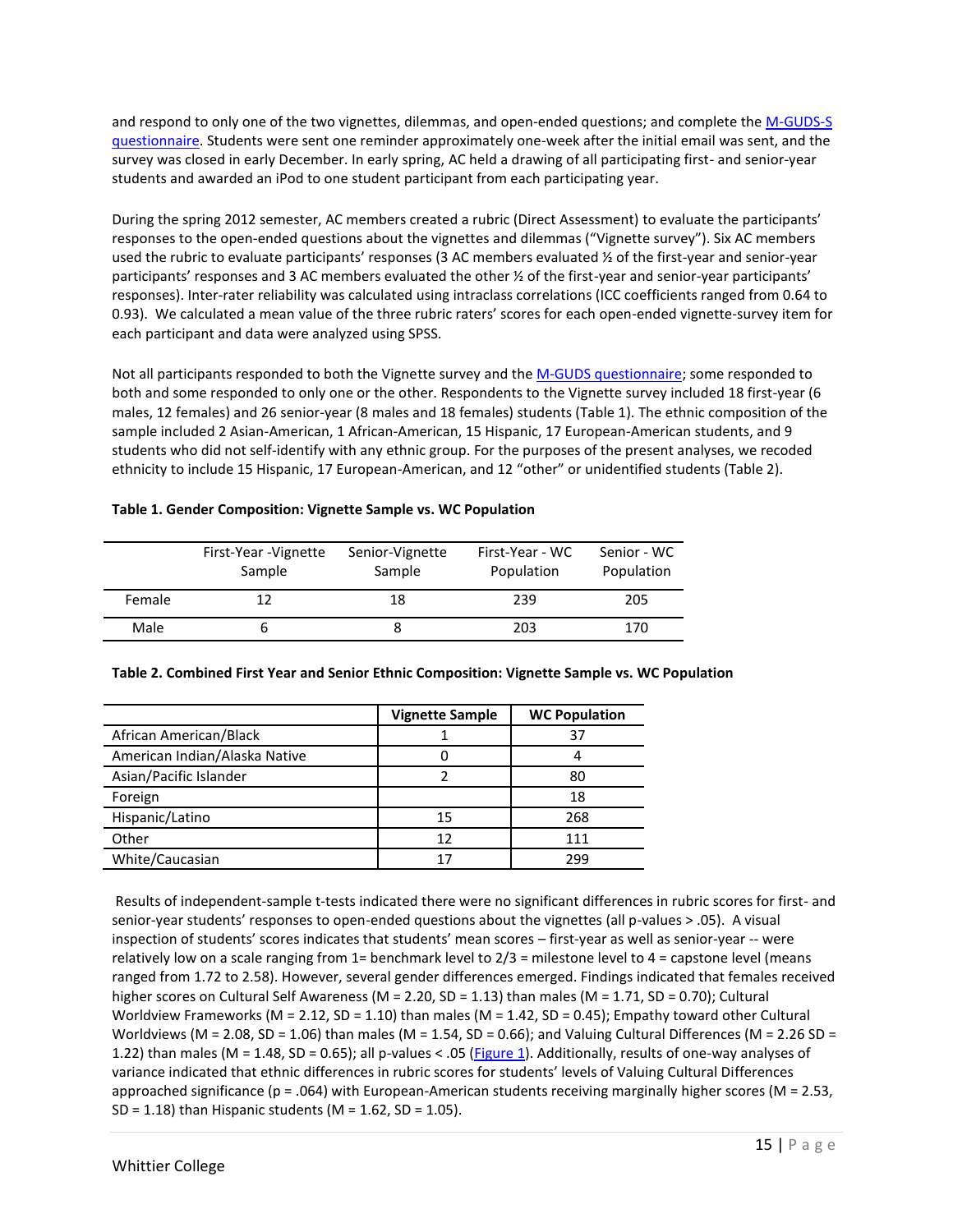Respondents to the M-GUDS-S questionnaire included 32 first-year (12 males and 20 females) and 45 senior-year (18 males and 27 females) students. The ethnic composition of the M-GUDS-S sample included 23 Hispanic, 26 European-American, and 28 "other" or unidentified students. Similar to the results for the Vignette Survey, analyses of the M-GUDS-S data indicated there were no significant differences in first- and senior-year students' overall level of Openness to Diversity, or any of the three subscales: Diversity of Contact, Relativistic Appreciation, or Comfort with Differences (all p-values > .05). In this case, however, a visual inspection of students' scores indicated that all students -- first-year as well as senior-year students – self-reported very high levels of overall Openness to Diversity and all three subscales; all means ranged between 4.44 and 5.03 on a 1 to 6 scale. Additionally, as with the Vignette Survey, several gender differences emerged. Females self-reported higher levels of overall Openness to Diversity (M = 4.87, SD = 0.54) than males (M = 4.58, SD = 0.66); Diversity of Contact (M = 4.67, SD = 0.88) than males (M = 4.21, SD = 0.98), and Relativistic Appreciation (M = 5.03, SD = 0.96) than males (M = 4.79, SD = 0.88); all p-values < .05 (see Figure 2). No ethnic differences emerged for the M-GUDS-S data.

Finally, a repeated-measures analysis of variance (with M-GUDS-S subscale as the within-subject factor), indicated that students self-reported significantly higher levels of Relativistic Appreciation ( $M = 4.90$ ; SD = 0.73) and Comfort with Differences (M = 4.86; SD = 0.93) than Diversity of Contact (M = 4.49; SD = 0.94).

#### C. Completing Project Goal 3

Based on recommendations by members of the Wabash team who had visited Whittier in early fall 2011, AC created a series of focus-group questions and a rating scale during the spring 2012 semester, so that community partners could (a) provide information about Whittier College students' strengths, weaknesses, and ability to engage with a diverse community, and (b) rate Whittier College students' skills and abilities in a variety of areas relevant to a liberal education. The AC submitted an application to and received approval from IRB/HSPC.

Using the resources of Whittier College's Center for Engagement with the Community – CEC-- and the partners who are part of our Service Learning Program, community partners were invited to participate in focus-group discussions on the Whittier College campus. Members of the CEC served as "recorders," typing up participants' responses during the focus group discussions. Four AC members served as facilitators for the 45-minute focusgroup discussions with the 16 community partners who attended the event (e.g., Whittier Rio Hondo AIDS Project, Whittier Public Library, Boys and Girls Club, Health Partnership, the Aerospace Corporation, Whittier Chamber of Commerce). The focus-group discussions were audio-taped for later transcription.

Qualitative analyses exploring themes within the community partners' oral responses to focus-group discussions were conducted during the summer of 2012, and by the fall of 2012, audiotapes of the focus-group discussions were transcribed and quantitative data from the community partners' responses to the rating scales of Whittier College students' skills and abilities entered into SPSS and analyzed (see below for Results).

*Results.* In response to a question about how Whittier students compare to others, one Community partner said our students "far exceeded" students from other colleges. There were positive comments about Whittier College students being well prepared, and their enthusiasm about how much they have worked with faculty members. Other responses noted that Whittier College student interns have good people skills, are "respectful and responsible;" they can be trusted to interact well with others. A few comments noted that a few students have had difficulty with committing to projects, and that an occasional student will not be organized or will need more preparation for the internship.

Whittier students come from diverse populations and they do very well in the Community. The bi-lingual students' skills are highly valued. Community Partners discussed cultural differences that were more socioeconomic rather than race-related. Whittier College students come from very diverse economic situations and learn that education can balance out those differences. Our students also have good "interpersonal skills" and are able to respond to and work with diverse patrons. For instance, one member of a focus group said, "working with people does not seem to be a problem" while another individual said "WC students generally have very good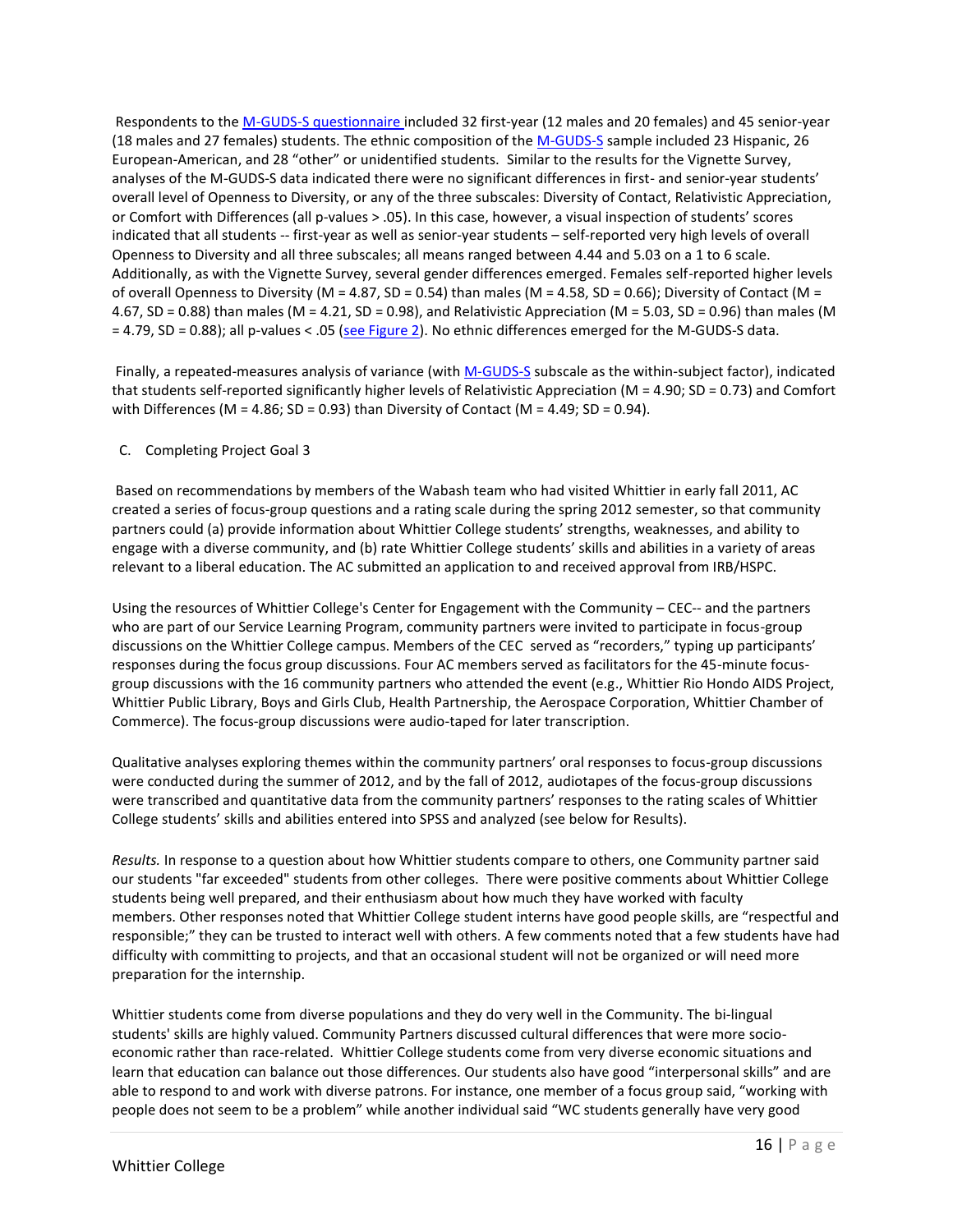people skills, are able to roll with situations. Their interpersonal skills are very good." Likewise, Community Partners consider students trained in Liberal Arts versus Engineering to be better prepared and to engage in better interactions with people, arguing in favor of the "effectiveness of liberal arts and how well WC prepares students…to interact with others."

One Community partner commented that he "had never experienced a Whittier College student who did not grasp the concept of diversity." The students sought out real-life experiences, and want to work with a variety of people in their internships. The comments and conversations in the focus groups with the Community partners were very positive and support the belief that Whittier College student interns work well with diverse communities, are well prepared from their experiences in a real world setting, are enthusiastic about working in many types of internships, and that their liberal arts backgrounds serve them well in work with Community partners.

Furthermore, because only 16 community partners attended the event, and some community partners did not complete all rating scale items, analyses of the Likert survey were primarily limited to calculating means of ratings for each scale item and exploring differences among the means for the scale items. Results of the community partners' ratings of students' skills and abilities indicated that generally, Whittier College students received "good" to "very good" ratings from community partners (all means ranged from 3.45 for Written Communication Skills to 4.07 each for Professionalism and Teamwork on a rating scale ranging from 1 = poor to 5 = excellent). Results of a repeated-measures analysis of variance indicated that community partners rated Whittier students significantly higher in Professionalism (M = 4.07, SD = 0.59) than in Written Communication Skills (M = 3.45, SD = 1.21) and Critical Thinking ( $M = 3.67$ , SD = 0.90).

# D. Completing Project Goal 4:

In spring 2012, the Assessment committee solicited instructors of CUL 1-7 courses to provide assessments of students' performance in their classes via Moodle. A small number of professors indicated a willingness to assist; however, unfortunately, due to time constraints and other pressing business, this project was not completed.

# **Summary of Assessment for Cultural Perspectives Theme Learning Outcome #1:**

To examine Whittier College students' "capacity to recognize, differentiate, and interpret multiple perspectives across cultures," the AC collected data from multiple sources: (a) self-report data from first- and senior-year students about their openness to diversity; (b) written responses to cultural dilemmas from first- and senior-year students, which were then scored by Whittier College faculty/staff according to a culture rubric; and (c) focusgroup responses from community partners about Whittier College students' performance, both professionally and personally, when working with community patrons/clients from diverse backgrounds. We were able to analyze the data from (a), (b) above and (c). Additionally, although the AC planned to collect graded assignments (e.g., papers, projects) from faculty who currently teach CUL 1-7 classes, we were not able to do so due to lack of time.

Results of the quantitative data indicated that there were no significant differences between first- and senior-year students' outcomes for any of the M-GUDS-S or vignette data. Both first- and senior-year students self-reported very high levels of Openness to Diversity on the M-GUDS-S, particularly to the Relativistic Appreciation (e.g., "Knowing how a person differs from me greatly enhances our friendship") and Comfort with Differences (e.g., disagreeing with "It's really hard for me to feel close to a person of another race") subscales. Although students also self-reported high levels of Diversity of Contact (e.g., "I attend events where I might get to know people from different racial backgrounds"), their self-reported scores for this subscale were significantly lower than for the other two subscales.

In contrast to the high self-reported M-GUDS-S scores, when asked to read a vignette and respond in writing to a cultural dilemma that required consideration of multiple perspectives, AC committee members' (i.e., Whittier faculty/staff) scores for the students' written responses were relatively low – achieving only the lower Milestones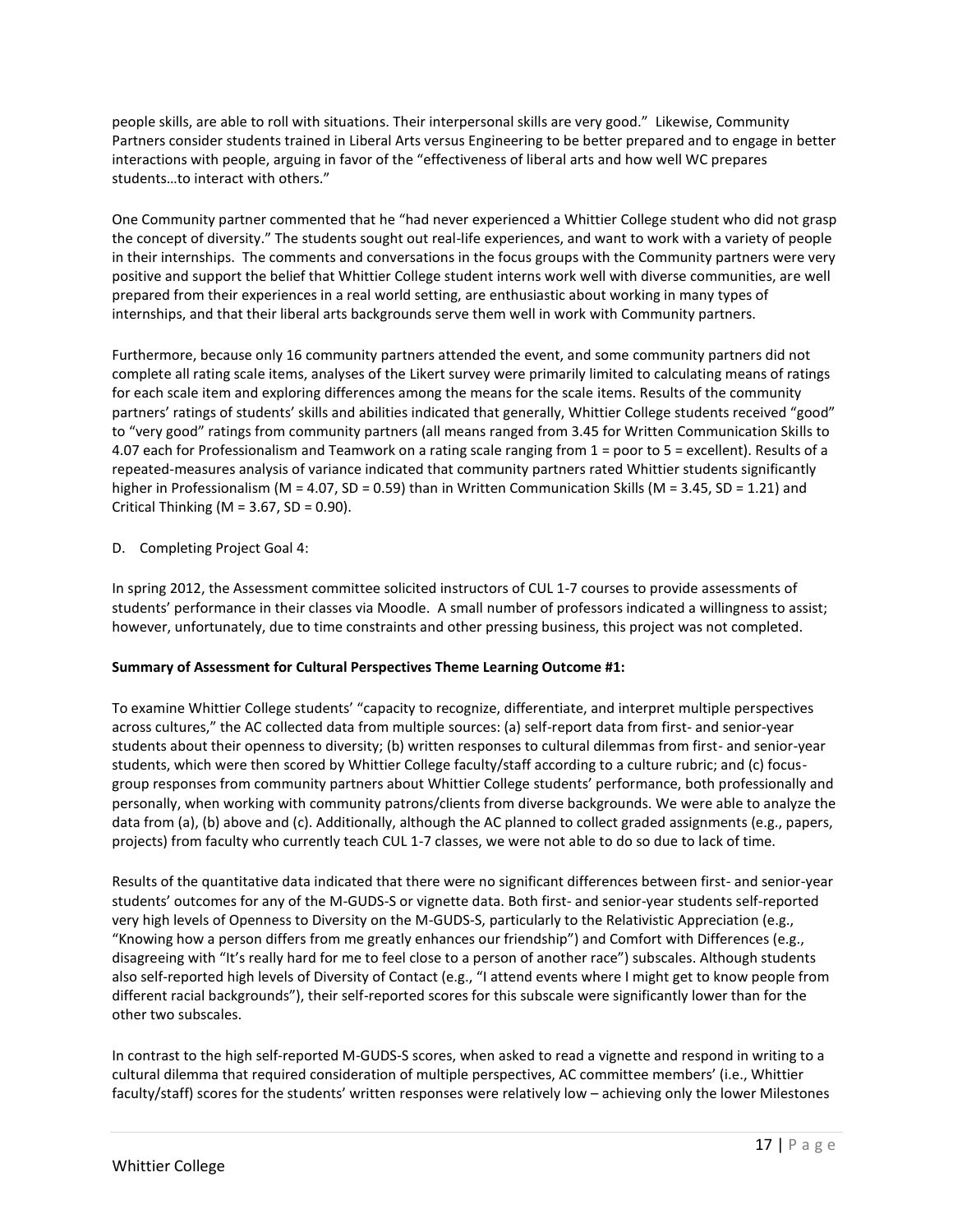level in most cases. Nevertheless, despite the lack of significant differences for first- and senior-year students, results revealed significant gender differences for both the M-GUDS-S self-report data and the vignette data. In all cases, females self-reported or were scored higher than males.

The exercise with the Community Partners and the resulting focus-group data provoked a discussion about continuing the assessment of our cultural perspectives themes to create focus groups of students who have completed internships with Community Partners. The focus groups would ask questions to ascertain if students had developed the capacity to recognize, differentiate**,** and interpret multiple perspectives across cultures; could apply theories, principles, and practices to contemporary and/or historical cultures; and/or were able to explain and challenge their own cultural narratives about the world.

Overall, these findings suggest that while students' self-reported attitudes about different cultures are very positive, their ability to take multiple cultural perspectives and express their thinking about a cultural dilemma in writing, is not very advanced. They further suggest that Whittier College female students are generally more advanced in their "capacity to recognize, differentiate, and interpret multiple perspectives across cultures" than are Whittier College male students. Finally, the Likert scale items from the service learning focus group survey demonstrate that our students are rated significantly higher in Professionalism.

The plan for closing the loop is to give this data to the faculty-based Educational Policies Committee for follow up with the Liberal Education sub-committee for their use in analyzing new courses seeking approval for the Culture requirement.

# **IV. Visit from Wabash College**

On September 29, 2011, the AC met with members of the Wabash College research team to hear about their findings from the 2006-2010 study and to solicit their recommendations regarding our Cultural Perspectives Theme EER. In regards to the latter, as mentioned above, Wabash team members noted that Whittier College students enjoy many opportunities to engage with a diverse community, and recommended that AC incorporate community partners' voices into our Cultural Perspectives Theme assessment. They also provided us with extremely useful feedback on the construction of our Vignette Survey.

Regarding findings from the 2006-2010 study, AC was pleased to learn that Whittier College students scored higher on many indicators of Openness to Diversity than most other comparison institutions.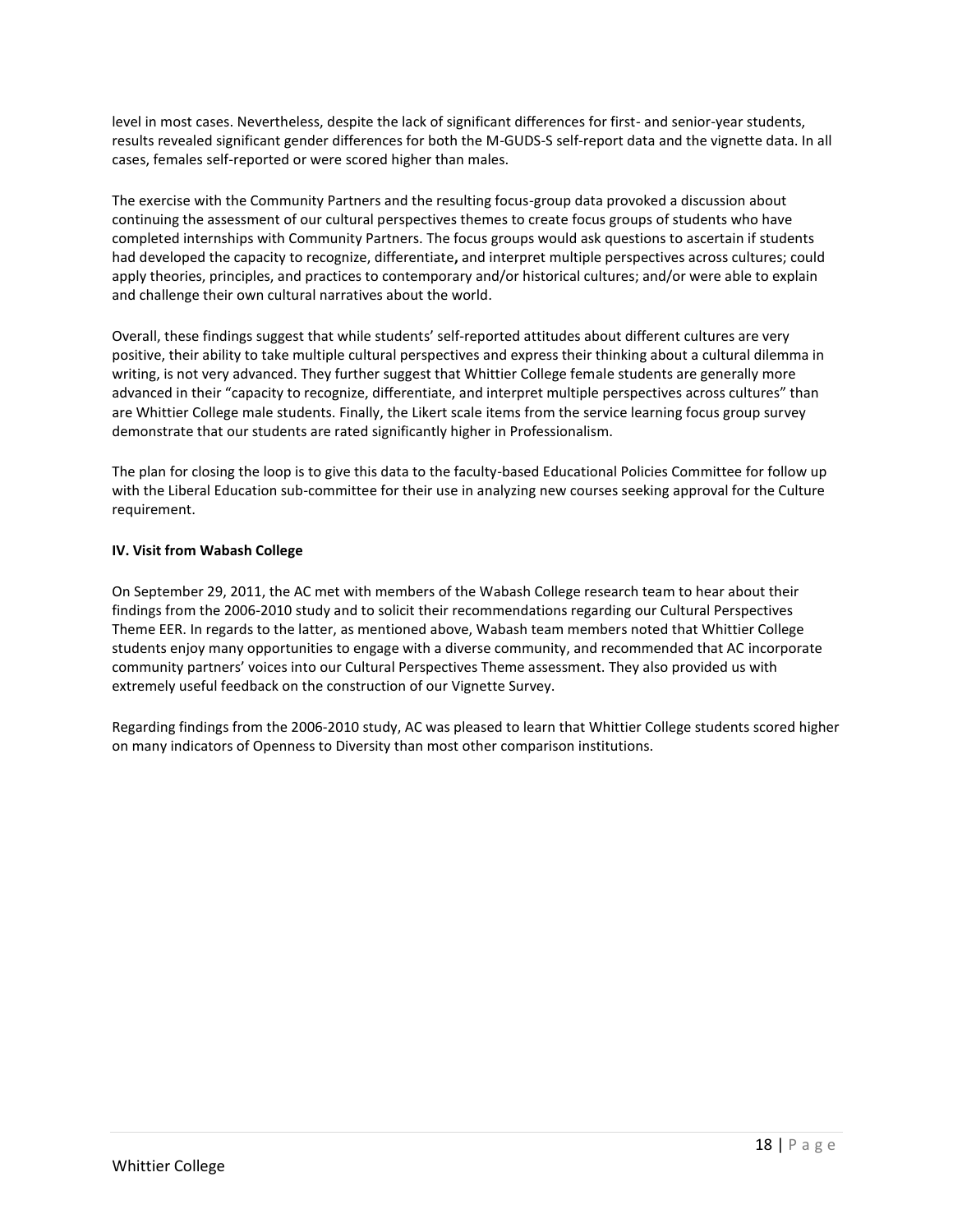#### **Theme URSCA**

#### **EER Theme 3: Connections at Whittier (Standards 1.2,2.2, 2.4., 2.5, 2.8, 2.9, 3.3. 3.4, 3.6, 4.8 )**

*Connections* expand the idea of *Community* by bringing together diverse groups and ideas through disciplinary and interdisciplinary learning. We emphasize *Connections* because this component of our curriculum forms a core foundation of Whittier's values and educational objectives while also representing a higher-order goal that brings together integrative skills and interdisciplinary learning. Producing students who show *demonstrated abilities* in higher-order skills that require theory, praxis, critical thinking and communicative skills is one reason we chose this as one of our areas of inquiry in our 2009 Proposal to WASC. In particular, we chose to look at undergraduate research, scholarship and creative activity (URSCA) because it is an engaging approach that addresses multiple areas of student learning and development. Assessing and understanding our student outcomes and our institutional practices in URSCA is a way to set benchmarks and to strengthen our practices in this area.

Studies show that students involved in undergraduate research (UR) are more likely to think about post-graduate careers, get accepted and enroll in graduate school. This is also part of the larger group of "high impact practices" that Whittier College, like AAC&U and CUR, sees as helping the college achieve its strategic goals of higher persistence and providing the type of hands-on education that best prepares students today for lifelong achievement, and it is forming the basis of study of rigor by our new Committee on the Future of the Liberal Arts.

Whittier is dedicated to diversity, equity and inclusionary practices. The present study, as well as a look at the internal context and our continued effort to develop college infrastructure, shows that Whittier has made progress in setting the stage for further growth through better institutionalization of undergraduate research and creative activity. More importantly—and unlike many institutions who face challenges in attracting diverse learners to undergraduate research, [1] Whittier maintains its diversity through access to URSCA activities. The study also shows that Whittier has room to grow and improve URSCA participation and awareness on campus both among faculty and students.

#### **II. Internal Context and Growth of URSCA at Whittier**

As stated in our Proposal and CPR, Whittier took a fresh look at URSCA starting in 2009. Several dedicated faculty with long-term experience in undergraduate research formed an *ad hoc* committee to analyze the status of UR at Whittier and to begin work on planning and implementing a "Undergraduate Research and Presentation Day" that would serve to highlight UR activities in a way that goes beyond senior papers and presentations required of all students in the Lib Ed and Whittier Scholars curricula. In March of 2010 the college also invited Gerald R. Van Hecke (Harvey Mudd) to serve as an outside evaluator to help us better tackle the challenges we were facing. Van Hecke noted the following action items: 1) Defining URSCA; 2) Organizing a campus research/presentation day; 3) Increase dialogue between Advancement and faculty; 4) Seek to expand research across campus; 5) Regular meetings between the Dean and department chairs.

We are happy to report that we continue to make progress in these areas. In 2011 we had made progress in three of the five areas.[1] By 2012, we have made progress in all five areas, including the fundamental step of increasing the dialog between Advancement and the faculty and expanding research across campus. Notably, as part of an NIH-BRAD grant, Whittier is demonstrating its commitment to undergraduate research by hiring a full-time grants manager to help the college—and especially faculty—obtain more research grants and provide better post-grant management. This is critical to our institution's success in URSCA activities because a grants manager 1) assists faculty with the heavy burden of dealing with complex grant reporting and removes an important obstacle to writing research grants; 2) increases accountability and accuracy of grant reporting, making granting agencies more likely to fund faculty research grants; 3) demonstrates institutional commitment to developing faculty and student research infrastructure. This position, housed in Academic Affairs, thus represents an important bridge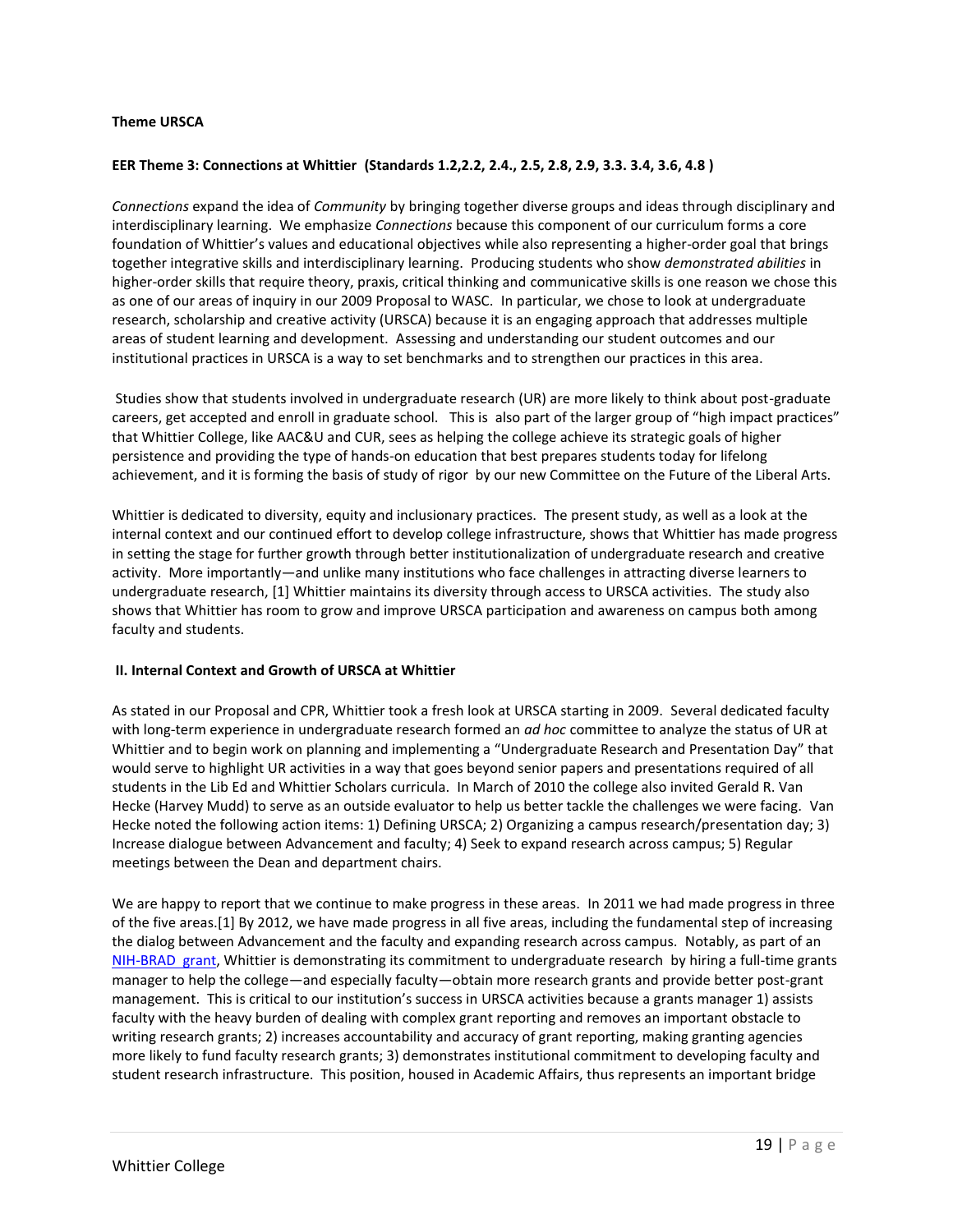between Advancement, the Business Office, and faculty, and is an important step forward in *institutionalizing* faculty-student research/URSCA practices. [See Appendix III NIH-BRAD grant]

Given the results that we have seen with URSCA, and with funding and support for faculty grants in place, the College began to study URSCA-type activities as a "Best Practice" (modeled on the work of George Kuh.) During the summer of 2012, a group of faculty began meeting to address some of the data revealed in our NSSE results. Two areas in particular related to URSCA—though our students rated us highly on academic challenge and building relationships with faculty, we believe that we could improve these scores. Specifically, our new Ad Hoc Faculty Committee for the Future of the Liberal Arts is currently studying the role of introducing best practices such as URSCA earlier in the curriculum—perhaps as early as the first or second year. [See Appendix III: Summer Working Group Members]

Our 2012 NSSE Results also confirm the substantial benefits of this "Deep Approach" to learning. Almost half of Whittier's seniors reported that they had worked with faculty members on activities other than coursework—a proxy question for mentored research. In contrast, only 24% of seniors at NSSE schools and 36% of dashboard seniors reported this activity. Similarly, 32% of Whittier's seniors reported participating in a community-based learning project as part of a regular class—again, significantly higher than benchmark or the NSSE schools. These scores were also reflected in Whittier's NSSE "Benchmarks of Effective Educational Practice," with significantly higher scores for both first year and seniors in Level of Academic Challenge, Active and Collaborative Learning, Student-Faculty Interaction, Enriching Educational Opportunities, and Supportive Campus Environment. Moreover, data from our HEDS Senior Survey broke out the URSCA participation by division:

#### **Table 1. URSCA Participation**

|                                                      | <b>Social Sciences</b> | <b>Natural Sciences</b> | <b>Humanities</b> |
|------------------------------------------------------|------------------------|-------------------------|-------------------|
| Presentation at an off campus research<br>conference | 30.8%                  | 42.1%                   | 15.8%             |

(see NSSE 2012 Mean Comparison Report, HEDS 2012 Reports).

# **III. URSCA Presentations: Measuring Student Success**

Our first step in determining the scope and success of Whittier's *Connections* was to look at direct measures of students' URSCA activities to ensure that we are living up to our own definition and mission for UR at Whittier [1]. In focusing on URSCA, the *ad hoc* committee developed questions based on AAC&U rubrics on critical thinking, directly evaluating student performance in areas related to critical thinking, research skills, analysis, theory and methodology. The committee asked,

Do Whittier students...

- 1. Demonstrate facility with English conventions and usage?
- 2. Demonstrate a sophisticated intellectual analysis of the world around him/her?
- 3. Demonstrate appropriate presentation methods for the field(s)?
- 4. Demonstrate appropriate use of methods for the field(s) in which the student is majoring (e.g., research, background literature, performance, original sources, etc.)?
- 5. Effectively situate the project within a broader theoretical context? [2012 data only]
- 6. Demonstrate conclusions and related outcomes that are logical and reflect the student's informed evaluations of evidence and perspectives?

Answers to these questions helped us respond to the question posed in our CPR (""Are students learning to think critically and analytically from participation in undergraduate research?") and gave us some fine-grained analysis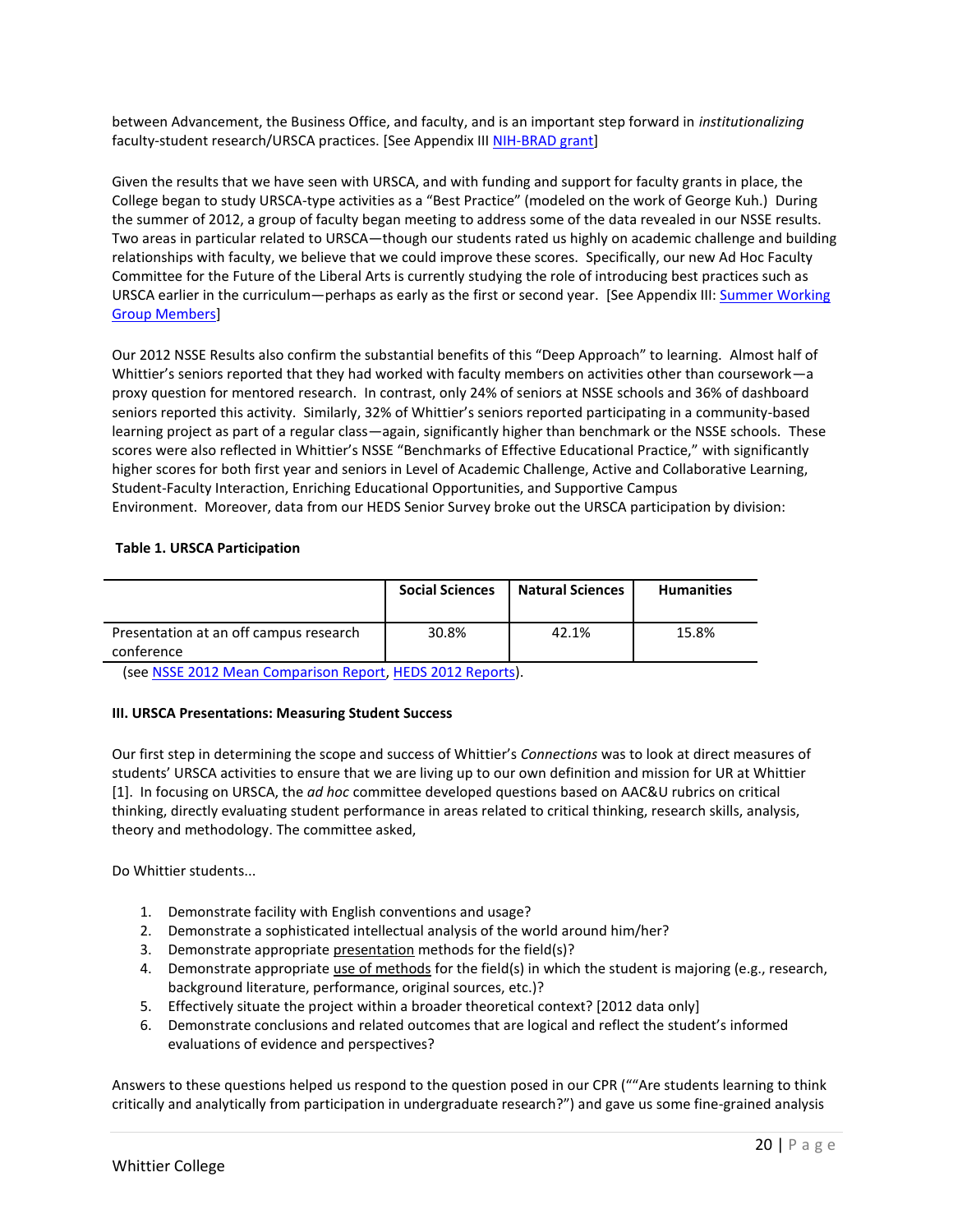of potential problem areas. Also, since diversity and equity are fundamental values of a Whittier education, we also wanted to know if students participating in URSCA activities were representative of our student body as a whole in terms of ethnicity and gender.

# **Methodology**

In 2011 and 2012 and Whittier College held a day-long research presentation day called "URSCA Day." Students submitted abstracts to a submission committee, and accepted abstracts were then organized into sessions for public presentations on URSCA day. Using a rubric based on the questions about critical thinking and methodology, faculty evaluated student performance for each presentation or poster.

#### **Table 2. No. of Participants**

|                           | 2011 | 2012 | 11-12 combined |
|---------------------------|------|------|----------------|
| # of student participants | 38   | 60   | 98             |
| # of faculty evaluators   | 14   |      | 37             |

The evaluations were collected and cross-tabulated with data on all participants' gender, GPA, major, and ethnicity. While participation by ethnic group very closely follows Whittier's overall demographic trends, participation by gender shows that higher percentage of women are present in this study's sample. This gender gap is interesting and merits further examination. This is discussed in our results and discussion.

# **Table 3. Ethnicity by Year**

|                                 | 2011          |         | 2012      |         |
|---------------------------------|---------------|---------|-----------|---------|
|                                 | Frequency     | Percent | Frequency | Percent |
| African American/Black          |               | 5.13    |           | 3.39    |
| Asian American/Pacific Islander | 4             | 10.26   | 8         | 13.56   |
| Hispanic/Latino                 | 12            | 30.77   | 22        | 37.29   |
| Native American                 | $\Omega$      |         | $\Omega$  | 0       |
| White non-Hispanic              | 19            | 48.72   | 26        | 44.07   |
| Other/Unknown                   | $\mathcal{P}$ | 5.13    | O         | 0       |
| International                   |               |         |           | 1.69    |

# **Table 4. Gender by Year**

|        | 2011      |         | 2012      |         |
|--------|-----------|---------|-----------|---------|
|        | Frequency | Percent | Frequency | Percent |
| Male   | 12        | 31.58   | 22        | 36.67   |
| Female | 26        | 68.42   | 38        | 63.33   |

Data from the two initial years show that participation in URSCA day is obviously spread across almost all majors, but distribution is uneven. The results do not include participating majors for which no peer-review forms were received. However, lack of participation in the URSCA Day did not necessarily reflect a lack of participation elsewhere (such as SCCUR or Senior Presentations).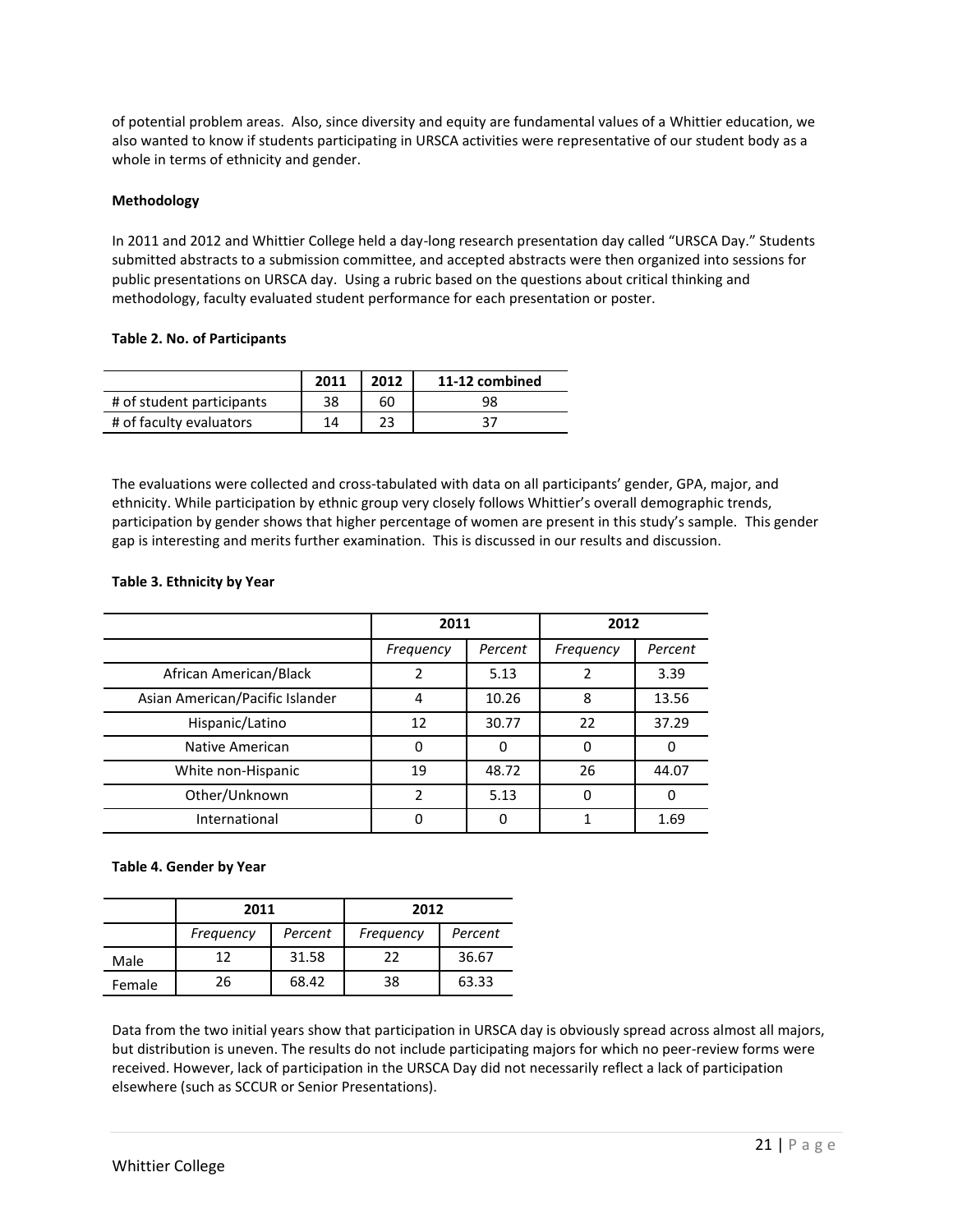#### **Table 5. Participation By Major**

|                              | # of Major Participants |
|------------------------------|-------------------------|
| Anthropology                 | 6                       |
| Biology                      | 10                      |
| <b>Business</b>              | 1                       |
| Chemistry                    | 1                       |
| Child Development            | 7                       |
| Economics                    | 2                       |
| English                      | 9                       |
| <b>Environmental Science</b> | 1                       |
| French                       | 3                       |
| History                      | 6                       |
| <b>KNS</b>                   | 7                       |
| Physics                      | 1                       |
| <b>Political Science</b>     | 5                       |
| Psychology                   | 4                       |
| Religious Studies            | 7                       |
| Sociology                    | 14                      |
| Spanish                      | 3                       |
| <b>Whittier Scholars</b>     | 3                       |
| (blank)                      | 8                       |
| <b>Grand Total</b>           | 98                      |

# **Results**

Given our goals of critical thinking, sound research methodology, and communication skills, we obviously want to know how our students perform. Evaluations reveal that Whittier demonstrated competency in every category for 2011 and 2012, where 1= Inadequately; 2= Inconsistently; 3= Adequately; 4= Well Demonstrated:

# **Table 6. URSCA 2011 & 2012 Mean**

|                                                                                                                                                                                                                           | <b>2011 Mean</b> | <b>2012 Mean</b> |
|---------------------------------------------------------------------------------------------------------------------------------------------------------------------------------------------------------------------------|------------------|------------------|
| Student demonstrate facility with English conventions and usage                                                                                                                                                           | 3.65             | 3.85             |
| Extent that student demonstrates sophisticated intellectual analysis of the world<br>around him/her                                                                                                                       | 3.41             | 3.50             |
| Extent that the presentation employs appropriate scholarly apparatus for the field<br>(e.g. illustration, surveys, graphs, etc.)                                                                                          | 3.23             | 3.62             |
| Extent that the project demonstrates appropriate methods for the field in which<br>the student is majoring (or taking a class) e.g., research, background literature,<br>performance, original source of documents, etc.? | N/A              | 3.61             |
| Student situates the project within a broader theoretical context                                                                                                                                                         | 3.29             | 3.44             |
| Conclusions and related outcomes are logical and reflect students' informed<br>evaluations of evidence and perspectives                                                                                                   | 3.38             | 3.57             |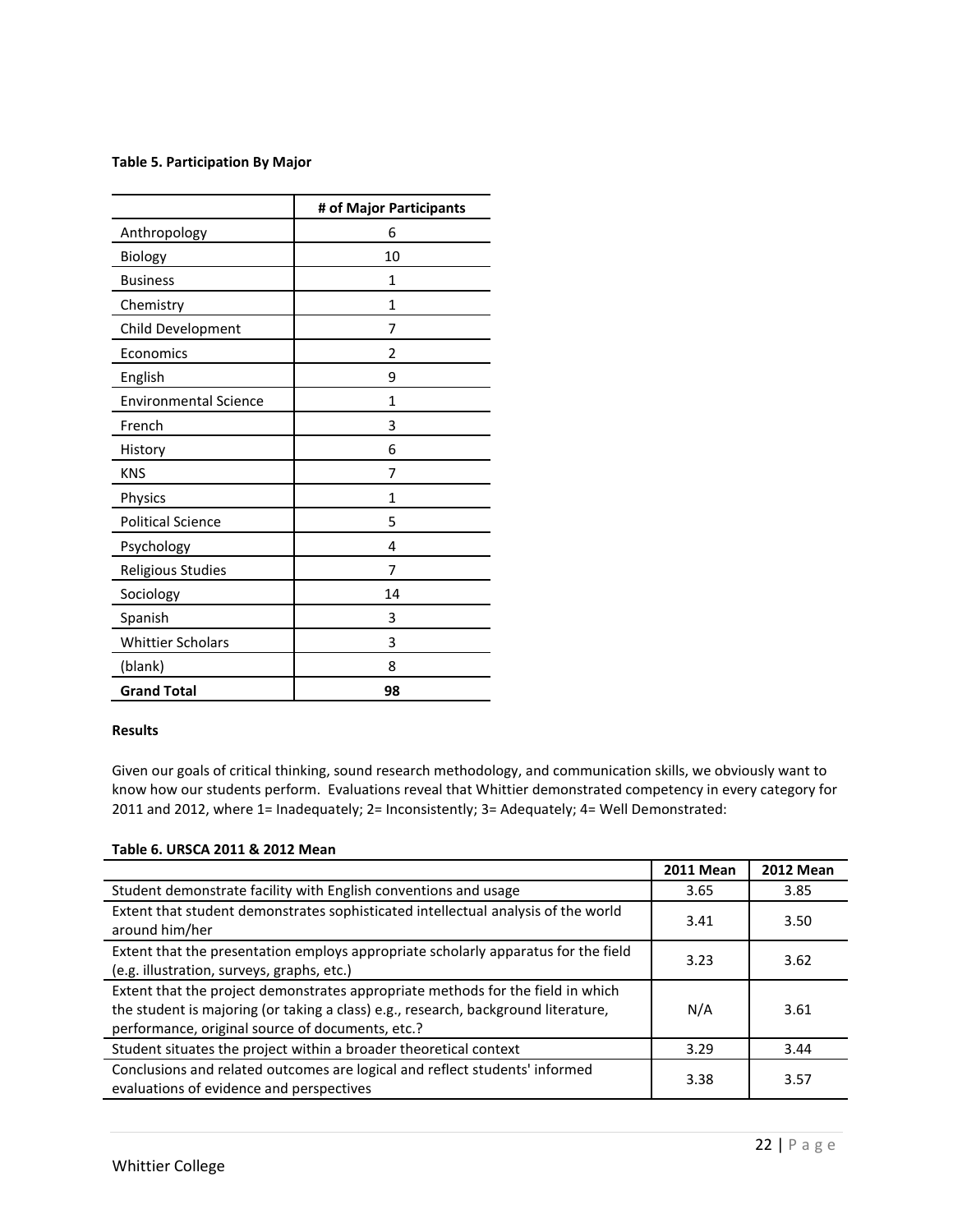Note that in 2012 we decided to add a question regarding the validity of the project ("To what extent does the project demonstrate appropriate methods for the field(s) in which the student is majoring (or taking a class), e.g., research, background literature, performance, original sources of documents, etc.?"). This enabled us to remove some confusion between research methods vs. presentation methods.

For the following table, because the data include group work, it is not possible to disaggregate them to determine whether significant differences exist between scores for men and women, or for different ethnic groups.[1] We are of course interested in the question and plan to develop a method for disaggregating individual presentations from group presentations in the future.

# **Table 7. Combined URSCA Mean**

|                                                                                                                                                                                                                                       | <b>Combined Mean</b> |
|---------------------------------------------------------------------------------------------------------------------------------------------------------------------------------------------------------------------------------------|----------------------|
| Student demonstrate facility with English conventions and usage                                                                                                                                                                       | 3.78                 |
| Extent that student demonstrates sophisticated intellectual analysis of the world<br>around him/her                                                                                                                                   | 3.47                 |
| Extent that the presentation employs appropriate scholarly apparatus for the field<br>(e.g. illustration, surveys, graphs, etc.)                                                                                                      | 3.48                 |
| Extent that the project demonstrates appropriate methods for the field in which the<br>student is majoring (or taking a class) e.g., research, background literature,<br>performance, original source of documents, etc.? [2012 only] | 3.61                 |
| Student situates the project within a broader theoretical context                                                                                                                                                                     | 3.39                 |
| Conclusions and related outcomes are logical and reflect students' informed<br>evaluations of evidence and perspectives                                                                                                               | 3.50                 |

# **Discussion, Next Steps and Opportunities**

# A. Demonstrated Achievement in Higher-Order Skills

In our CPR we asked: "Are students learning to think critically and analytically from participation in undergraduate research?"

 The results suggest that Whittier students involved in URSCA are indeed demonstrating a complex array of skills that go into "critical thinking." On the whole students are demonstrating superior skills in English (3.78) and adequate to well-demonstrated skills in all of the other areas: analysis, presentation methods, project methodology, theoretical context and logical conclusions, with grades varying between 3.4 and 3.59.

# B. Growing Participation Across Ethnic Lines

Studies by the National Academy of Sciences (*Beyond Bias and Barriers; Rising Above the Gathering* Storm) make the case for the long-term persistence of ethnic and gender gaps in research. Furthermore, studies in undergraduate research have shown the potential of URSCA-type activities in helping to address the iniquity.

 Whittier is confronting this problem head on. With participation rates in UR that closely follow our overall enrollment trends, and as one of the most ethnically diverse private liberal arts colleges in the country, we feel that Whittier is growing in the right direction—that is, we are not leaving underrepresented groups behind. With our high participation rates by underrepresented groups, Whittier is again ahead of the national curve in broadening the impact of undergraduate research to minorities and our inclusion of minorities, though we have work to do**.** Moreover, Whittier is creating specific opportunities such as our Mellon Mays and McNair grants which fund undergraduate research projects for underrepresented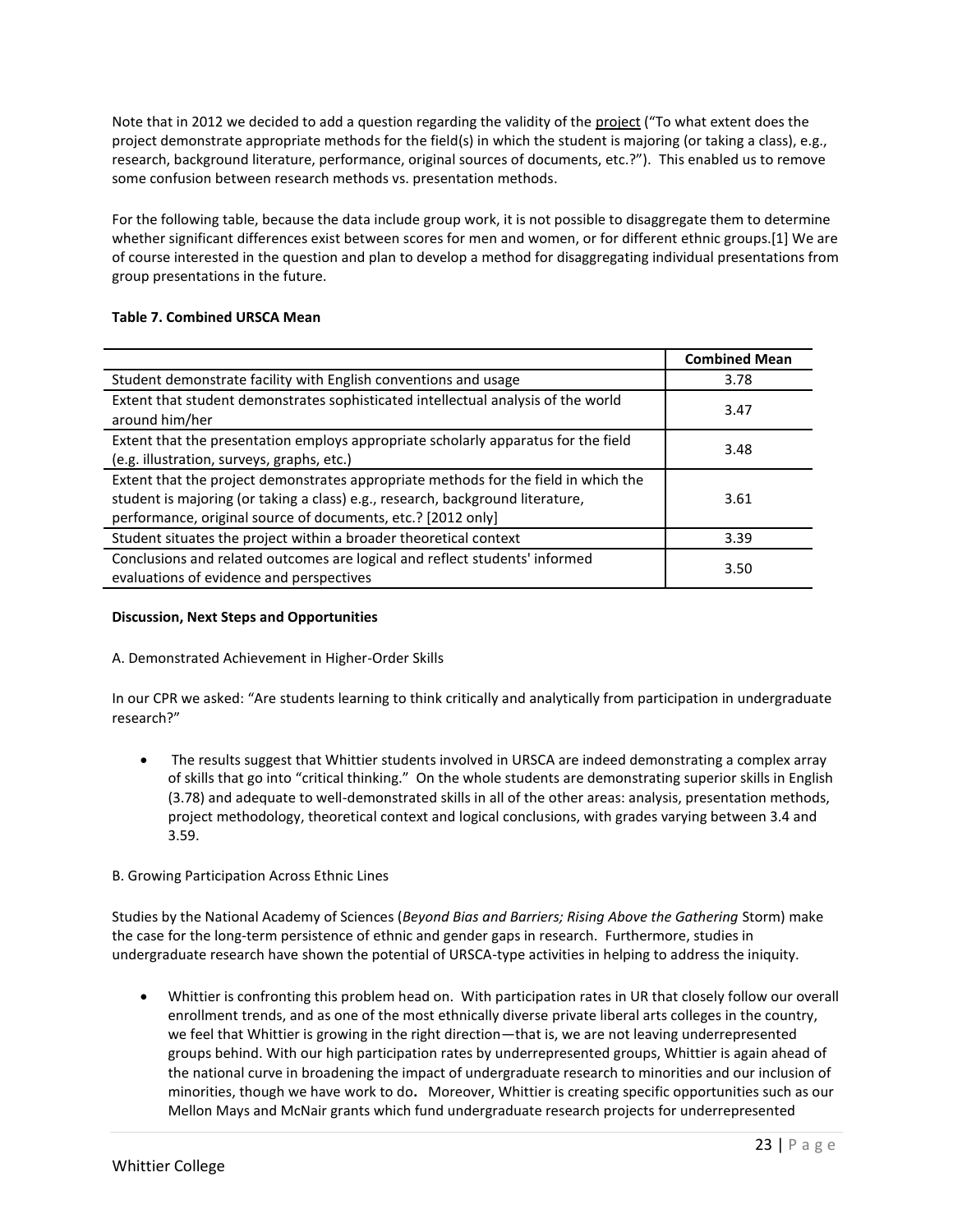minorities. Evaluating these student grant recipients and their participation in URSCA events on campus and elsewhere is a logical next step to better understanding the role of UR and its outcomes at Whittier.

- C. A Gender Gap and Some Opportunities
	- The gender gap—women are overrepresented in our URSCA study and even more so in our SCCUR participation—is interesting and raises some questions that require further study, especially given some of the concerns and retention issues that Whittier (and all of higher education) faces in attracting and retaining men.[1] Are men less involved in high impact practices such as UR activities at Whittier? If so, where and when does this gender gap occur? Are there specific majors where we could intervene most effectively? Even though ALL Whittier students participate in UR through the senior paper and presentation, the absence of men in the larger Whittier UR *community* points to an area of needed improvement.

The gender gap in this study may simply be the result of which departments have participated more heavily in URSCA day, or the fact that women have generally been shown more likely to volunteer.

# **Conclusion and Next Steps**

We have clear evidence that students participating in URSCA are demonstrating strong research and analytical skills. However, this does not mean that we should rest on our laurels or that we don't have plenty of room to grow—and growth in UR, studies show, will have a positive impact in retention and post-graduate success.

While our study has focused on URSCA-Day, which involves a broad range of students from Freshmen to Seniors, it should be noted that UR is present as part of senior papers and presentations in both our Liberal Education Program and our Whittier Scholars Program. But if we are to effect positive institutional change, we should probably set our sights on getting students engaged in UR earlier in their academic and post-academic careers. As we move beyond this EER and think about using assessment to further college goals, we are focusing on a number of concrete steps:

- 1. Continue URSCA day. It has proven popular with professors, students and their families, who often attend the sessions. Continue to assess direct learning outcomes such critical thinking and other important skills.
- 2. Continue analysis of departmental practices in developing UR skills in students. (How do our departments compare? Do we have untapped possibilities in some areas?)
- 3. Using indirect methods, assess how and when we introduce UR to students in our disciplines, with an eye to engaging students earlier in the process and to engaging more males. (How is our college-wide messaging on this issue? How can we track this data using Banner? Could the college benefit if some departments moved their methods courses to sophomore year? If so, what incentives could help encourage change?)
- 4. Since the college-wide URSCA initiatives are fairly new, really starting in 2009, it is time to better track and analyze post-graduate outcomes in this area. (Do Whittier URSCA students go to graduate school? Do their career outcomes differ?)
- 5. Assess the impact of numerous recent grants with an eye towards student outcomes and identifying institutional barriers to faculty-student research. (Are grants leading to student learning? What barriers are stopping faculty from doing more research with students? Etc.)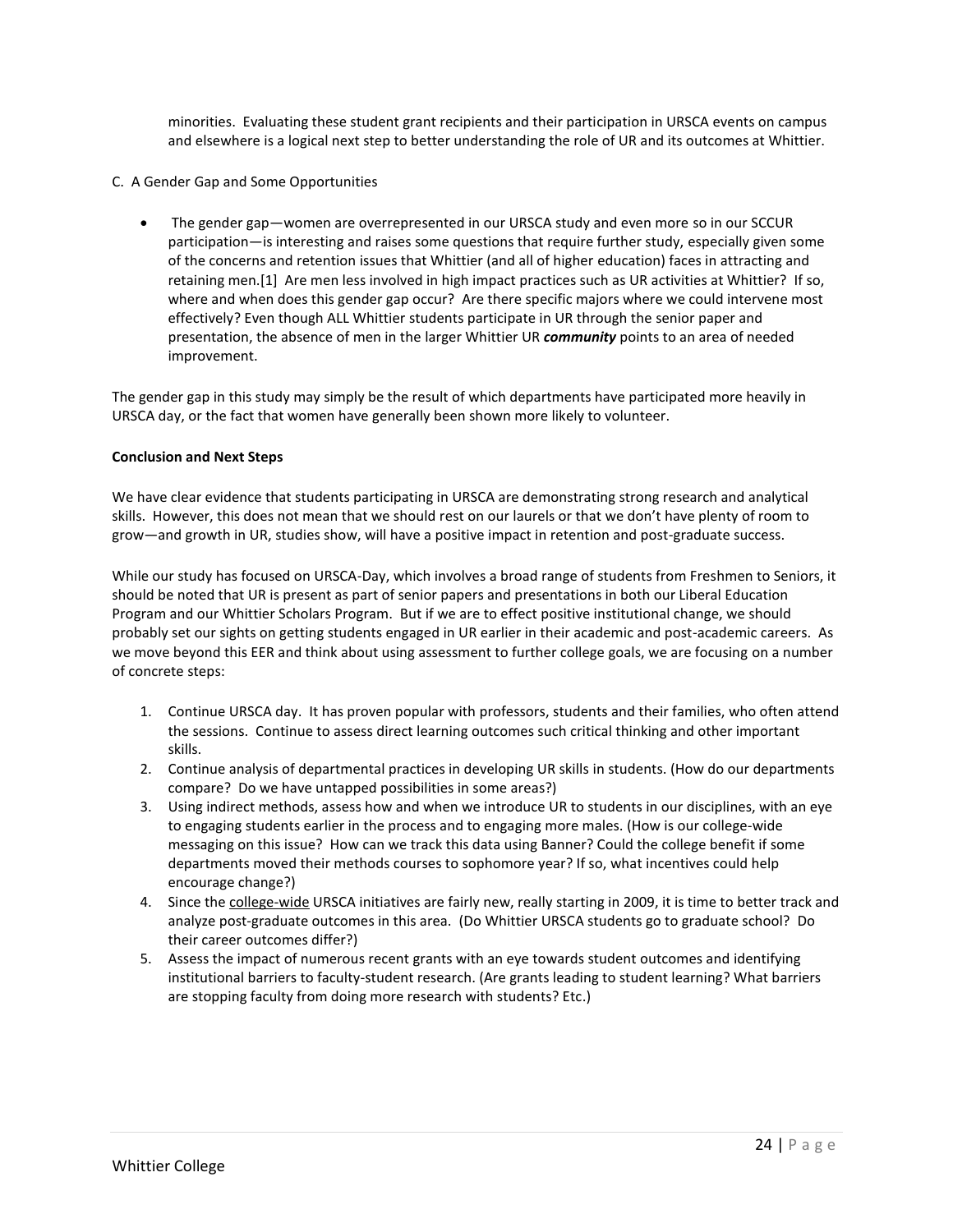#### **Expanding URSCA**

Funded by a Presidential Initiative related to the 2015 Positioning Plan, faculty began analyses of these questions during the Summer of 2012. Her Charge to the Committee noted two objectives: Improving the quality of a Whittier education, and decreasing the cost of education. There were four foci:

- Ensuring students' involvement with key 'high impact' practices beginning with their matriculation;
- Communicating high expectations for achievement, esp in the first year
- Improving Whittier's preparation of students for career entry;
- With learning at the core, explore alternative means to attain academic excellence

The Annual Faculty Retreat at the end of summer was devoted to the findings of the Summer Working Groups. Fostering Undergraduate Research for first and second-year students continues to be a high priority for the faculty committee that continues the Summer Working Groups. [See Appendix III: President's Charge to Summer Working Groups]

# **APPENDIX A: Whittier Students at Regional UR Conferences: SCCUR (Southern California Conferences for Undergraduate Research)**

As part of the context for understanding the growing role of undergraduate research in student life at Whittier, we analyzed student participation at SCCUR in 2008, 20010, and 2011. We wanted to see if there were areas of concern in terms of race or gender. We were pleased to find that participation by ethnic group shows strong participation by underrepresented minorities at Whittier. The largest area of concern is the gender gap. Combining 2008, 2010, and 2011 numbers, women made up 71% of all Whittier participants in SCCUR. This data corroborates the skew towards female participation shown in URSCA day at Whittier.

#### **RESULTS:**

|        | 2008        |          | 2010        |          | 2011        |          |
|--------|-------------|----------|-------------|----------|-------------|----------|
|        | # by Gender | Ava. GPA | # by Gender | Avg. GPA | # by Gender | Avg. GPA |
| Female |             | 3.34     |             | 3.59     | 15          | 3.60     |
| Male   |             | 3.59     |             | 3.42     |             | 3.18     |

# **Table 8. Annual SCCUR Conference Participation Gender and GPA.**

#### **Table 9. Annual SCCUR Conference Participation by Race.**

|                           | 2008 | 2010 | 2011 | <b>Total</b> |
|---------------------------|------|------|------|--------------|
| African-American          |      | 2    | 2    |              |
| Asian or Pacific Islander | 1    | 3    |      | 5            |
| Hispanic                  | 2    | 13   | 13   | 28           |
| International             |      |      |      |              |
| Other                     |      |      |      | 2            |
| White                     |      | 15   | 5    | 24           |
| (blank)                   |      | 1    |      |              |
| <b>Grand Total</b>        |      | 35   | 24   | 66           |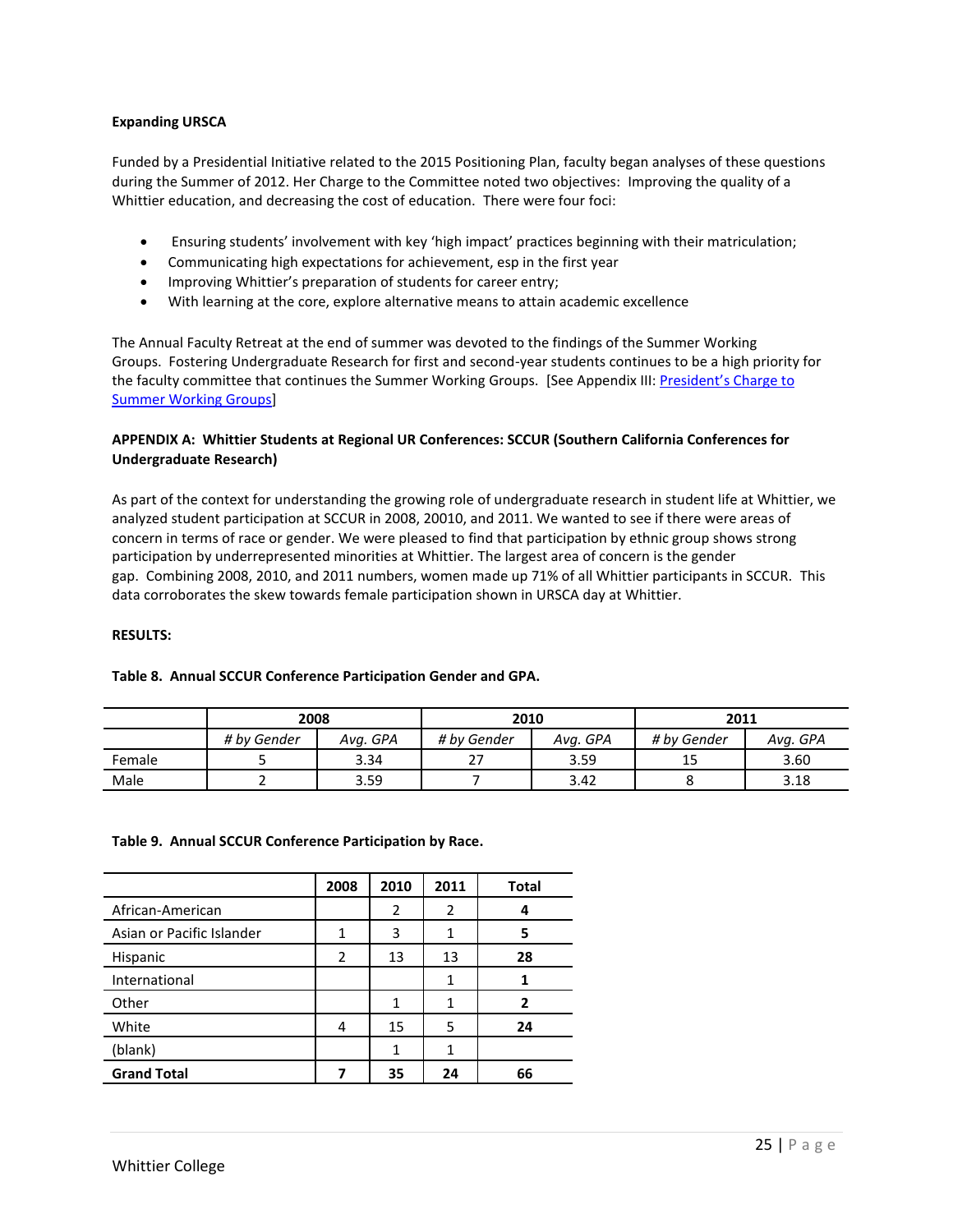|                                          | 2008           | 2010           | 2011           | <b>Total</b>   |
|------------------------------------------|----------------|----------------|----------------|----------------|
| Biology                                  |                | 5              | 8              | 13             |
| <b>Biology and Environmental Science</b> | 4              | 10             | 3              | 17             |
| Economics                                |                | $\overline{2}$ | $\mathbf{1}$   | 3              |
| English Language-Literature              |                | 1              | $\mathbf{1}$   | $\overline{2}$ |
| French                                   |                | 5              | $\overline{2}$ | $\overline{7}$ |
| History                                  |                |                | $\mathbf{1}$   | $\mathbf{1}$   |
| Kinesiology and Nutrition Sciences       |                |                | $\mathbf{1}$   | $\mathbf{1}$   |
| Mathematics                              |                | $\overline{2}$ | $\mathbf{1}$   | 3              |
| Modern Languages                         |                |                | 4              | 4              |
| Philosophy                               |                | $\mathbf{1}$   | $\mathbf{1}$   | $\overline{2}$ |
| <b>Political Science</b>                 |                | $\mathbf{1}$   | $\mathbf{1}$   | $\overline{2}$ |
| <b>Whittier Scholars</b>                 |                | $\overline{2}$ |                | $\overline{2}$ |
| Chinese                                  |                | $\mathbf{1}$   |                | 1              |
| Anthropology                             |                | $\mathbf{1}$   |                | $\mathbf{1}$   |
| Sociology                                |                | $\overline{2}$ |                | $\overline{2}$ |
| Art History                              |                | $\overline{2}$ |                | $\overline{2}$ |
| Chemistry                                | $\overline{2}$ |                |                | $\overline{2}$ |
| Physics                                  | 1              |                |                | 1              |
| <b>Grand Total</b>                       | 7              | 35             | 24             | 66             |

**Table 10. Annual SCCUR Conference Participation by Major.**

[1] Many of these practices fall under the rubric of "high impact practices," a phrase coined by George Kuh in a widely cited monograph *High-Impact Educational Practices: What They Are, Who Has Access to Them, and Why They Matter*. Association of American Colleges and Universities, 2008. Other articles verify the benefits specifically of undergraduate research. See, for example, Russell SH, Hancock MP, McCullough J. Benefits of undergraduate research experiences. Science, 2007;316:548-549, NRC, 1999). On retention, see NRC, 1999; on integration, see Hoke and Gentile, CUR Quarterly, FALL 2008 - Volume 29, Number 1, pp. 18-22; on underrepresented groups, see: Russell SH, Hancock MP, McCullough J. Benefits of undergraduate research experiences. Science, 2007;316:548-549.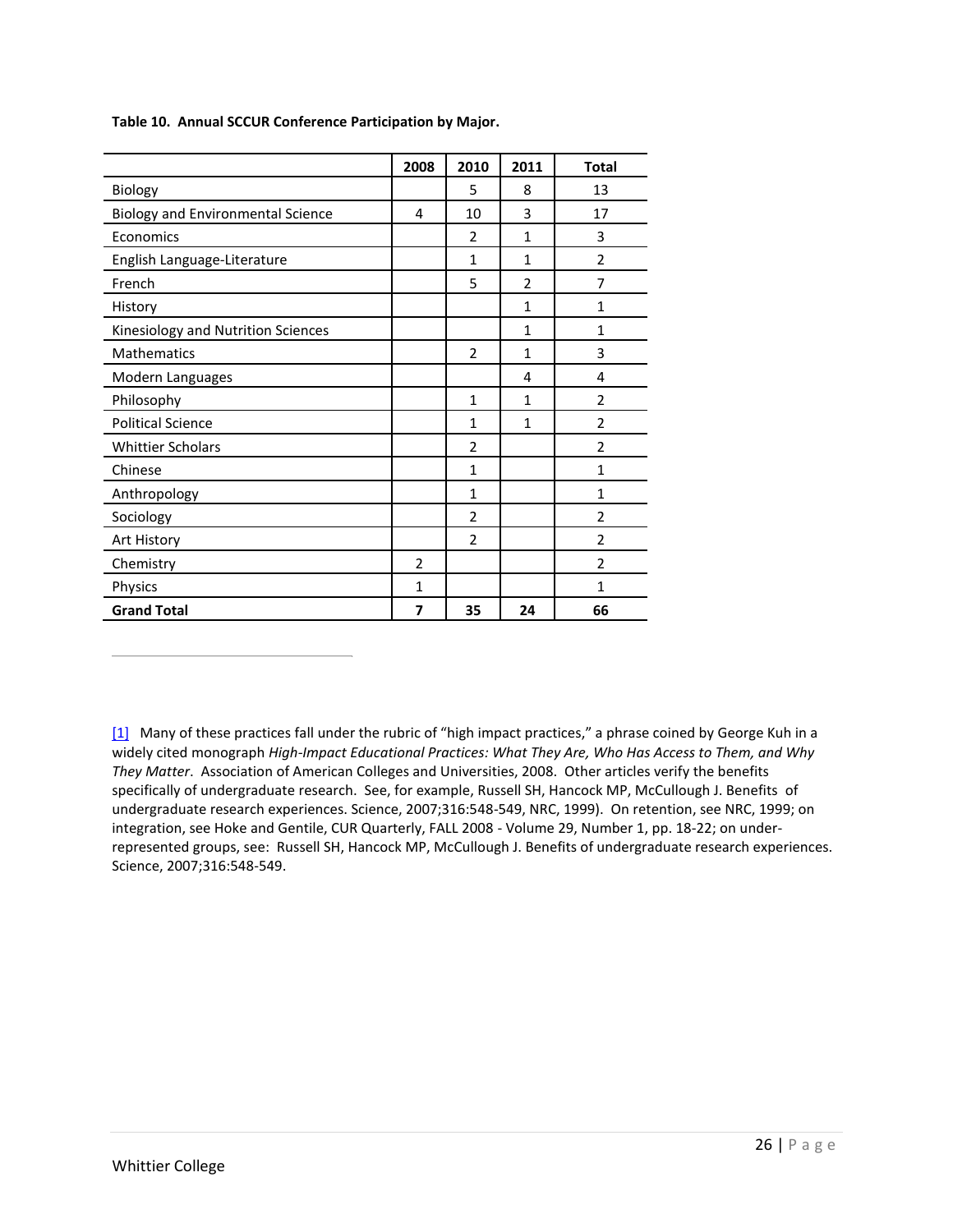#### **Program Review**

#### **(Standards 1.2, 1.7, 2.1-2.7, 2.10-2.12, 4.4-4.8)**

#### **Introduction**

Assessment at Whittier College is meant to provide departments an opportunity to engage in a comprehensive analysis of student learning. The department review serves a culminating experience involving an integration of annual assessment results, analysis, reflection, sharing and change. Departments are encouraged to engage in assessment activities that will provide useful and meaningful products (results, narratives, and data) that will result in improving student learning, curriculum development and pedagogy. Our goal is for assessment is to be systemic, systematic, transparent and accessible. Our assessment practices are based on Astin's *College Impact Model*  (1991). The two primary sources for our assessment programs have focused on:

1) *Inputs* – National data (NSSE, Wabash, HEDS), faculty resources, student characteristics, library resources, technology, etc.

2) *Outputs* – program efficacy, measures of student learning outcomes, and student success.

Much of the information required to examine our *Inputs* is being gathered on a campus-wide basis and is made available to Departments and Programs as needed for their review process. Our current assessment focus for Academic Affairs has been the assessment of learning outcomes at the department level and assessment of our liberal education program. The Whittier College Liberal Education Program includes four aspects of liberal learning--Community, Communication, Cultural Perspectives, and Connections. While our EER Themes address three of our four Liberal Education goals, assessing the fourth—communication—actually runs through the other three themes.

Curriculum objectives of each department and program relate to certain elements of our "Lib Ed" curriculum, and they have assisted us in the assessment of the College and Liberal Education Program as a whole (see Table 1). For example, Anthropology has identified seven objectives, of which all seven relate to Culture and three to Community.

|                   | <b>Culture</b> | <b>Community</b> | <b>Connections</b> |
|-------------------|----------------|------------------|--------------------|
| Anthropology      | 7              | 3                |                    |
| Art History       | 1              |                  |                    |
| Biology           |                |                  |                    |
| <b>Business</b>   | $\overline{2}$ | 4                |                    |
| Child Development | 1              |                  | 2                  |
| Chemistry         |                | 3                | 4                  |
| Economics         |                |                  | 2                  |
| English           | $\overline{2}$ |                  | 6                  |
| History           | 1              |                  | $\overline{2}$     |
| <b>KNS</b>        |                |                  | 5                  |
| Math              |                |                  | 1                  |
| Modern Language   | 3              | 1                | 1                  |

#### **Table 1. Department's Objectives connection to 4C's**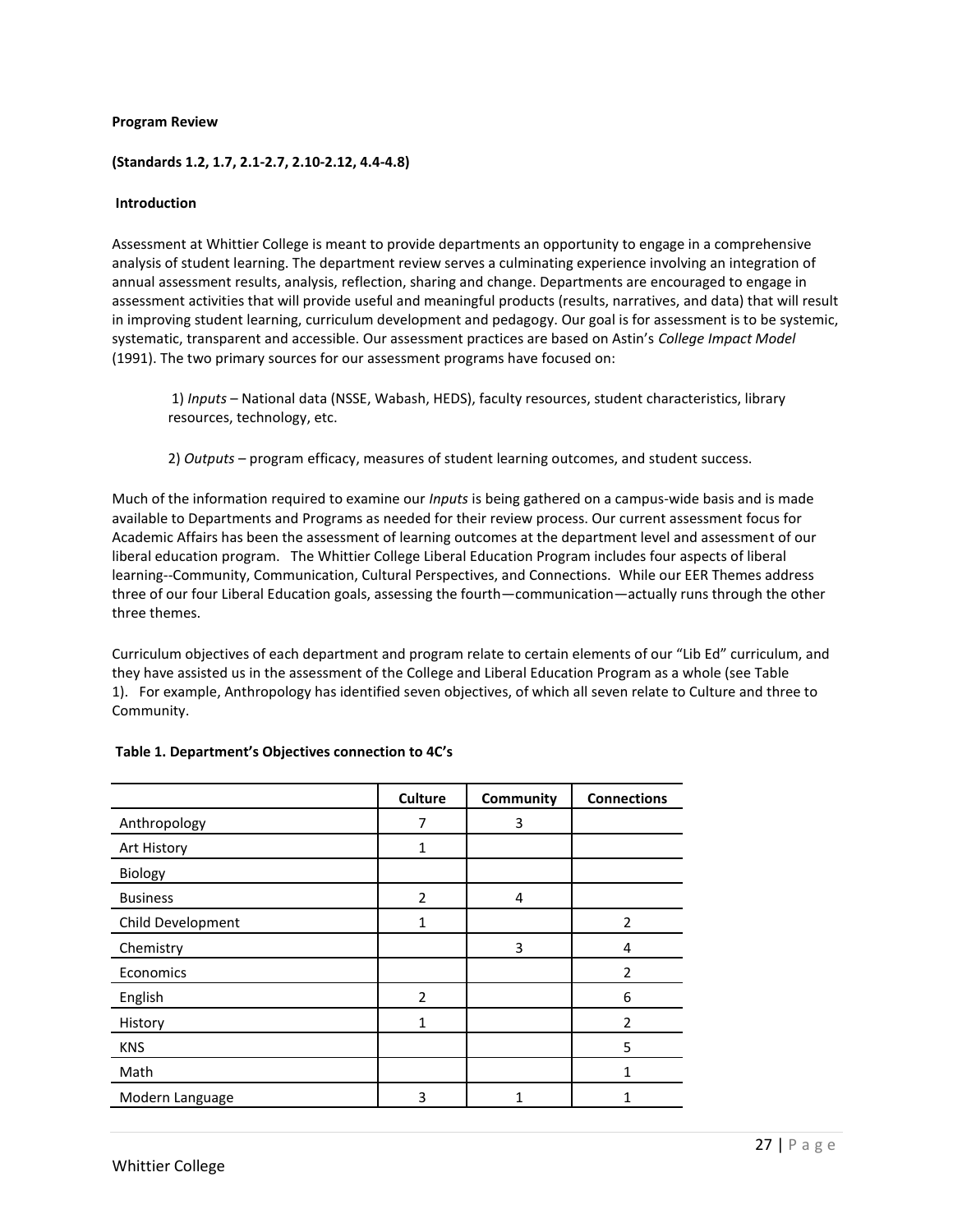| <b>Music</b>              | 1              |                |    |
|---------------------------|----------------|----------------|----|
| Philosophy                | 3              | $\overline{2}$ |    |
| Physics                   |                |                | 2  |
| <b>Political Science</b>  |                |                | 3  |
| Psychology                | 1              |                |    |
| Religion                  | 1              |                |    |
| Sociology                 | $\overline{2}$ |                | 3  |
| Social Work               | $\mathfrak{p}$ |                |    |
| Studio Art                |                |                |    |
| Theater & Com.            |                |                | 3  |
| Whittier Scholars Program |                |                |    |
| <b>Total Objectives</b>   | 27             | 13             | 36 |

#### **Department Level Assessment**

Departmental assessment has become an ingrained process that has helped us achieve a culture of evidence. Regular reviews of academic programs are an essential element of ensuring that the academic programs at Whittier College are vital, current, effective, and challenging. Program reviews are intended to be comprehensive and thoughtful summaries of the current program, its recent history, and its future plans in the context of the discipline. In order to broaden campus-wide understanding of various programs and facilitate academic planning on a broad scale, reviews are submitted to the Director of Assessment and the Assessment Committee. The Assessment Committee then forwards the reviews to the Educational Policy Committee who along with the Assessment Committee will serve as the internal reviewers (see Figure 1 of Five Year Department Review Process).

Each department has a mission and learning outcomes specific to their discipline as well as to our liberal education program. Departments are asked to submit annual assessment plans that evaluate at least one of their objectives so that at the end of the four year cycle all of their outcomes have been assessed (see Form Annual Assessment Plan). Every fifth year departments are charged with conducting Program Reviews or "Self Assessments". Departments are given the choice between two types of department reviews, Traditional or Theme based. Theme based department reviews are a comprehensive examination of their curriculum, teaching or other issue or initiative, and departments are encouraged to choose a Theme- based assessment every other cycle.

In addition, each Department is asked to complete a Curricular Map and Five Year Assessment Plan. The curricular map provides a visual of where and to what extent each of the department's outcomes are being met.

Every academic program (department or interdisciplinary program) should undergo a full review at least every five years. Such factors as planned leaves and sabbaticals, scheduled accreditation visits, and distribution among the academic divisions will be considered in scheduling reviews. This schedule does not, however, mean that departments are to assess their work and make changes only as part of formal reviews. Rather, we believe that the formal review should rather be seen as analogous to the Faculty Personnel Committee's formal, periodic reviews of individual faculty; the self-study, like the professional growth plan, should be an articulation and summary of a continuous process. Assessment of student learning should be an important part of every review. In the fall of 2009 the first department followed the new review process (See Figure 1). As of fall 2012, 19 out of 19 departments and 4 out of 8 programs have completed the five year cycle.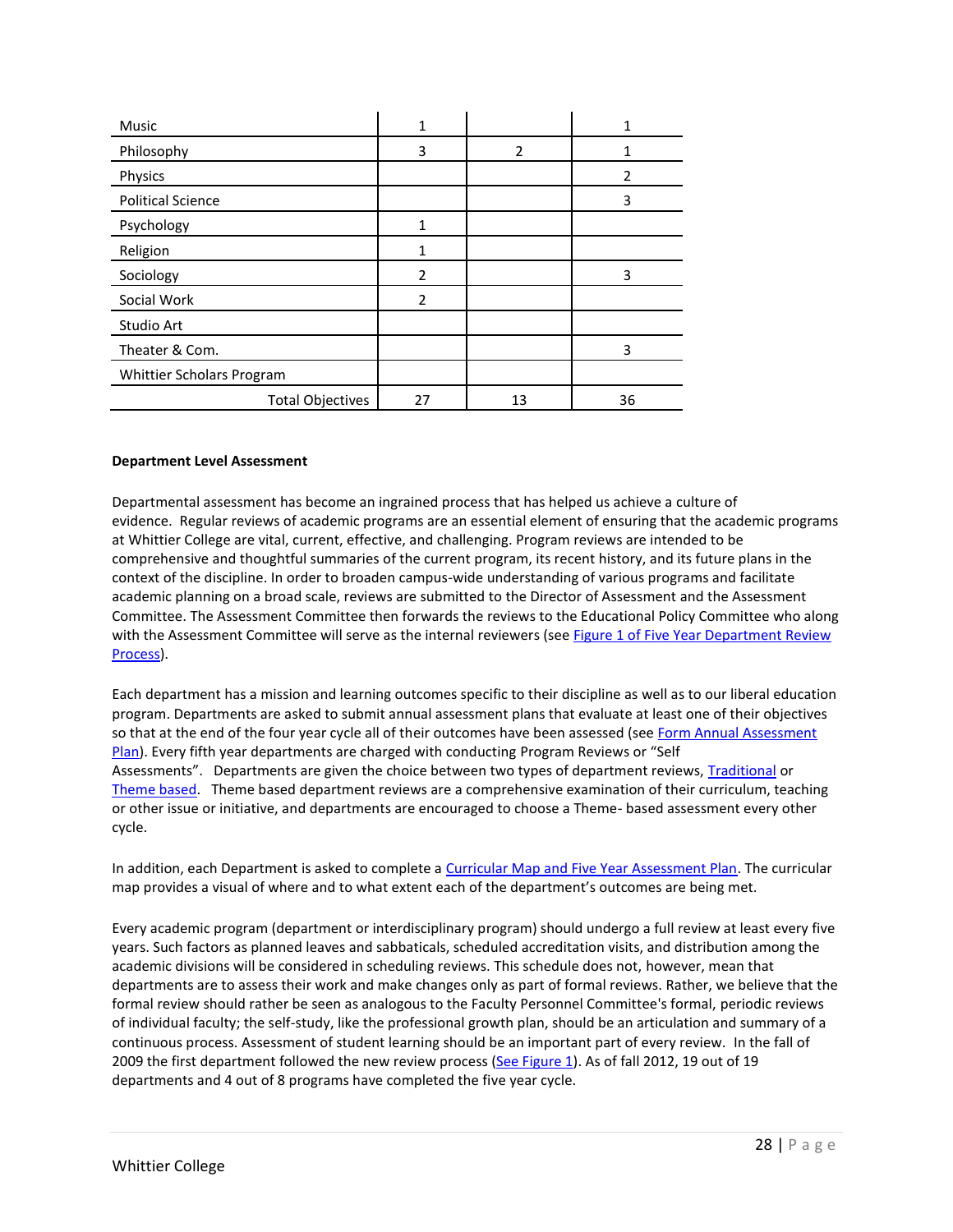Faculty members are using the assessment results and closing the loop. For example, Business Administration (BSAD) found that some courses, like BSAD 201 and BSAD 310 will be modified/adjusted to achieve the desired objective. The department also plans to develop a survey for business administration majors in their senior year, collecting information about students' satisfaction in curricular areas and instruction. The questions will be designed explicitly to allow BAF to assess how well students feel the Department's ten learning objectives have been achieved. In addition, the survey will include "open-ended" questions collecting students' qualitative comments related to the strengths and weaknesses of the business administration department. Finally, the process of the self-study has generated discussion on future plans for BSAD, including:

- Possible addition of a business writing course within the major to replace the current requirement for our BSAD majors to take ENGL 120 (Why Read?); this course could be taught by an adjunct on a regular basis;
- Adding BSAD 350 (International Business) as a required course and making BSAD 342 (Operations Management) an elective course; this change was instituted beginning with the current academic year;
- Addition of a course on "Introduction to Computing" that would be a foundation course for all of our BSAD majors which would enhance the students' computing application skills and prepare them to take upper-division electives requiring more advanced software and other application skills;
- Collaboration with the Math Department to retool "MATH 81: Math for the Management Sciences" so that it can better support our range of BSAD courses or develop and offer another math course by BSAD and/or ECON faculty.

Other examples of departments using assessment and closing the loop include the Department of History. With their learning objectives revised in 2008, the faculty members began the assessment of their objective 3: Appraise a secondary source, and identify its thesis/argument. Using a short essay written by students in their 200-level courses the faculty scored the paper on a scale ranging from 1 (very well), 2 (somewhat), and 3 (not at all). According to the faculty members, the results of this assessment demonstrated that "four out five of our students are able to appraise a secondary source… not a bad success rate, but we continue to puzzle through whether or not we should work harder on raising that achievement rate" (see Table 2 below). Additionally, this objective was scheduled for additional assessment in the spring of 2010 but due to under-enrollment the class was cancelled and assessment was re-scheduled for the spring of 2012.

|            |     | Percent |
|------------|-----|---------|
| Very well  | 92  | 40%     |
| Somewhat   | ۹Λ  | 39%     |
| Not at all | 49  | 21%     |
| Total      | 231 | 100%    |

# **Table 2. Spring 2009-Objective 2 Results**

One year later the faculty members' assessed Objective #5 (Analyze, evaluate, and synthesize primary documents). This is especially an important outcome to assess, according to the department, because primary documents are a "central form of evidence, and understanding how to make use of these documents, and to draw meanings from them, is central to the work of being an historian." Using a rubric they developed (see Table 3) the faculty found that "many of our 200-level students have become quite adept at analyzing primary documents, and at situating them in their historical context, and recognizing the historical significance of these documents.) The faculty members discussed the results (see Table 4) from this assessment in detail. Although not surprised, the faculty came to the conclusion that 31 out of 83 students who scored a 2 did so because they "stumbled in their ability to think through the historical significance of their documents." Even so the faculty points out that almost half of their students already have the knowledge/ability to grasp the importance of the question-*What is the historical significance of this document?* Still the department will continue to look into this objective over the next year.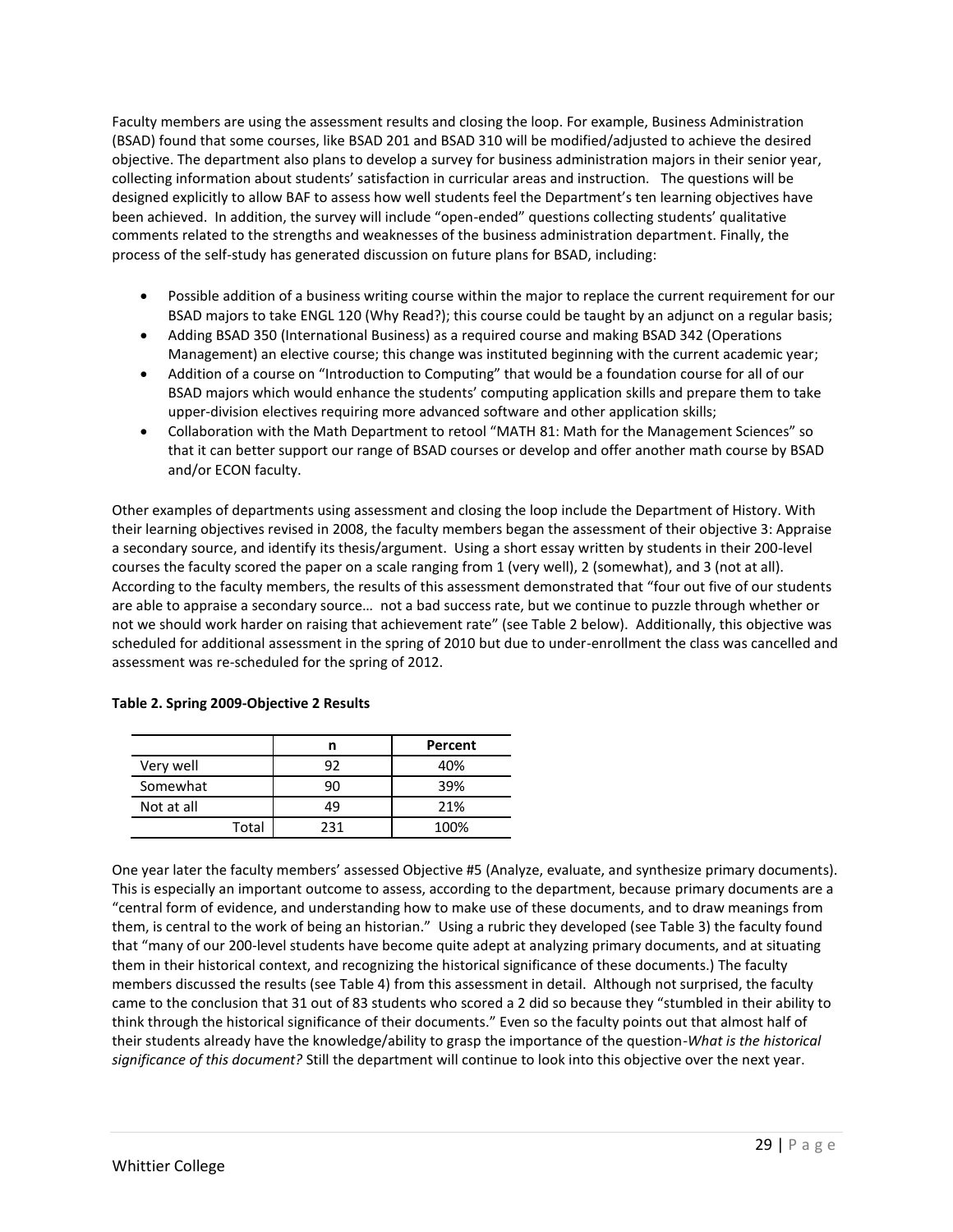#### **Table 3. History Department's Rubric for Objective 5**

| Score of 2                       | Score of 3                         |
|----------------------------------|------------------------------------|
| The student tried to set the     | The student made little or no      |
| historical context for the       | attempt to set the historical      |
| primary document; summarized     | context for the primary            |
| the document, but offered little | document; attempted to             |
| or no analysis; and attempted to | summarize the document, but        |
| explain the historical           | offered little or no analysis; and |
| significance of the document.    | had little or no understanding of  |
|                                  | the historical significance of the |
|                                  | document.                          |
|                                  |                                    |
|                                  |                                    |
|                                  |                                    |

#### **Table 4. History Department Objective 5 Results 2009-2012**

|            |    | Percent |
|------------|----|---------|
| Score of 1 | 38 | 45.8%   |
| Score of 2 |    | 37.3%   |
| Score of 3 | 14 | 16.9%   |
| Total      |    | 100%    |

#### **Next Steps**

With the departmental review process firmly in place, our next step is to complete this process within our 8 interdisciplinary academic programs. Four of the eight programs have already completed their reviews, and the rest are scheduled for next year. Meanwhile, the process of implementing a substantial program review policy has created a culture of evidence-based inquiry. Considering the changes that have occurred at Whittier College, the Assessment Committee is recommending that:

- 1. AC continue to follow up with departments on a semester/yearly bases about annual assessment
- 2. AC will update our Traditional Review, plus its rubric, to eliminate redundancy
- 3. AC will streamline the External Reviewer Visit and Report.
- 4. AC will streamline the Internal Review Report and the Memorandum of Understanding between the Dean of Faculty and the Department.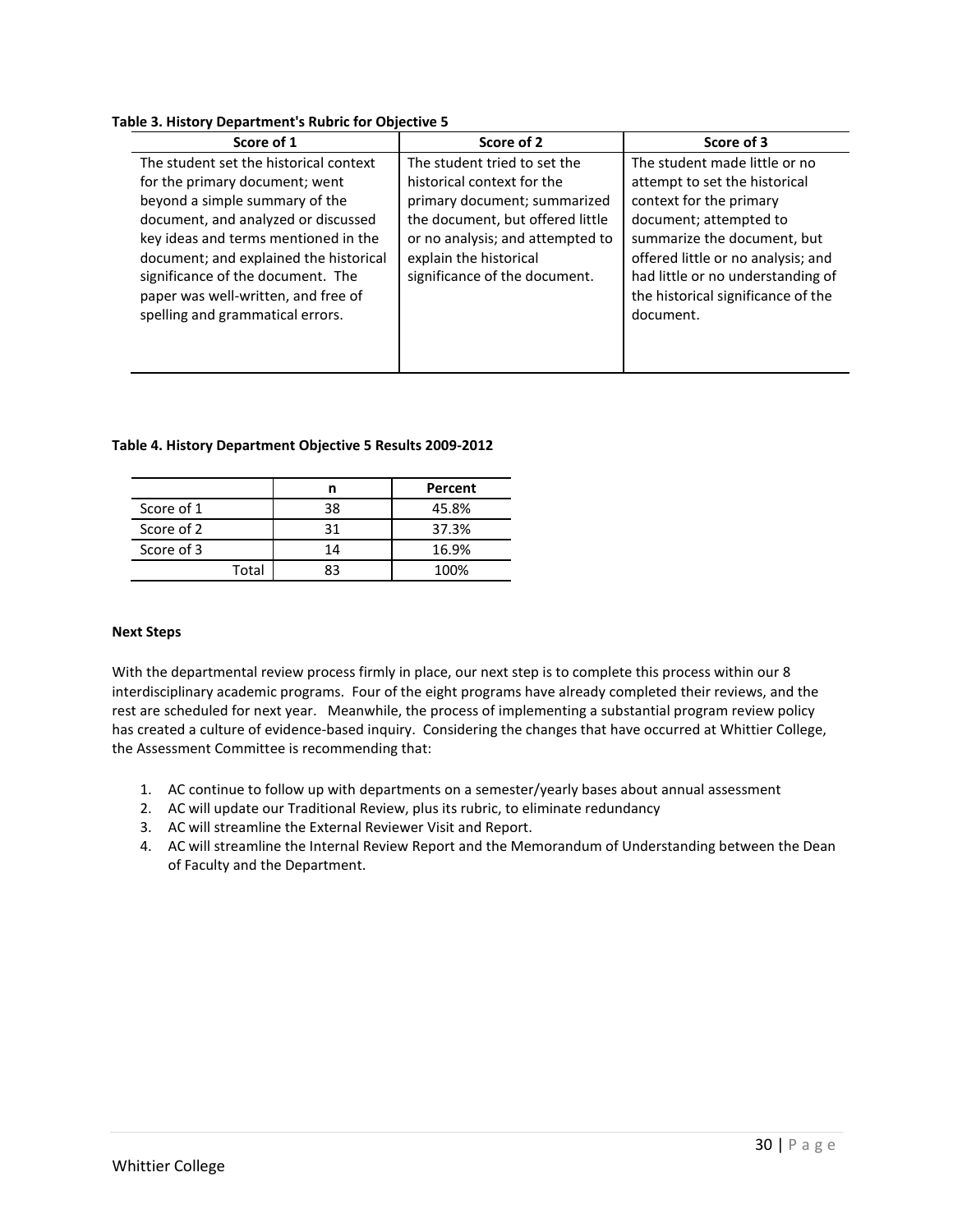#### **Response to Capacity & Preparatory Review Recommendations**

Though many of the Visiting CPR Team's recommendations were addressed in the Thematic Essays, this essay directly addresses the issues raised in their letter.

#### **1. Aligning planning processes and integrating plans. (CFRs 3.6, 3.7, 4.1-4.3)**

As the CPR team acknowledged during its November 2011 visit, Whittier College has been engaged in a number of planning activities that included both facilities and academic planning. The team noted that Whittier has been updating the last strategic plan to integrate the newer plans in specific areas into a more comprehensive plan. They requested that the updated Strategic Plan be completed by the time of the Educational Effectiveness Review.

Consistent with WASC Standard 4, Whittier College conducts sustained, evidence-based, and participatory discussions about how effectively it is accomplishing its purposes and achieving its educational objectives. Our activities have always informed both institutional planning and they have helped us to evaluate systematically our educational effectiveness. We have a long history of using institutional inquiry, research, and data collection to establish priorities at different levels of the institution and to revise our institutional purposes, structures, and approaches to teaching, learning, and scholarly work.

Our latest comprehensive planning process culminated in the Board-approved "Whittier 2015: Positioning Plan". This strategic plan, approved by the Board of Trustees at the October, 2012 meeting, builds on three years of substantive discussions with multiple constituencies and is designed to achieve four interrelated goals:

- Become a model learning-centered college,
- Strengthen and spread Whittier's reputation regionally, nationally, and internationally,
- Shift Whittier's business model to boost the College's financial strengths, and
- Create an environment for learning and living to complement our extraordinary teaching.

With goals in place, hallmarks of success to track, and the strategies and many of the tactics outlined, the College has a document to focus attention and guide resource deployment. We deliberately refer to this document as a "positioning" plan. It outlines the steps that we will take over the next three years to implement parts of the plan and further refine others, with the ultimate goal of positioning Whittier to thrive in the rapidly changing higher education marketplace of the decade to come. As with any strategic plan, we intend to revise tactics as we learn from implementation, as circumstances change, and as opportunities arise.

The new Positioning Plan builds from Whittier's successfully executed Strategic Plan of 2001-2011. The latter presented a three-pronged focus on the fundamentals: promoting distinctiveness, innovation, and excellence in the academic program; strengthening the student learning experience and enhancing campus culture; and assuring a strong financial foundation through prudent management and mission-based fund raising efforts. As the final report notes (Strategic Plan 2001-2011), much progress was made in achieving the goals espoused in 2001, and the Plan served the College and its mission well, guiding decisions about the academic program and the student experience, and focusing attention on the need to bolster financial resources. Among the most significant accomplishments have been: a new liberal education curriculum, increased study away (especially through faculty-led short courses), the breadth of service and other applied learning opportunities, creation of integrated living/learning units for all FY students, substantial renovation of classrooms on both campuses, improved IT and closer coordination with academic support services, a complete revamping of advancement operations and staff with a focus on mission, and a wealth of student life enhancements leading to improved retention and student satisfaction.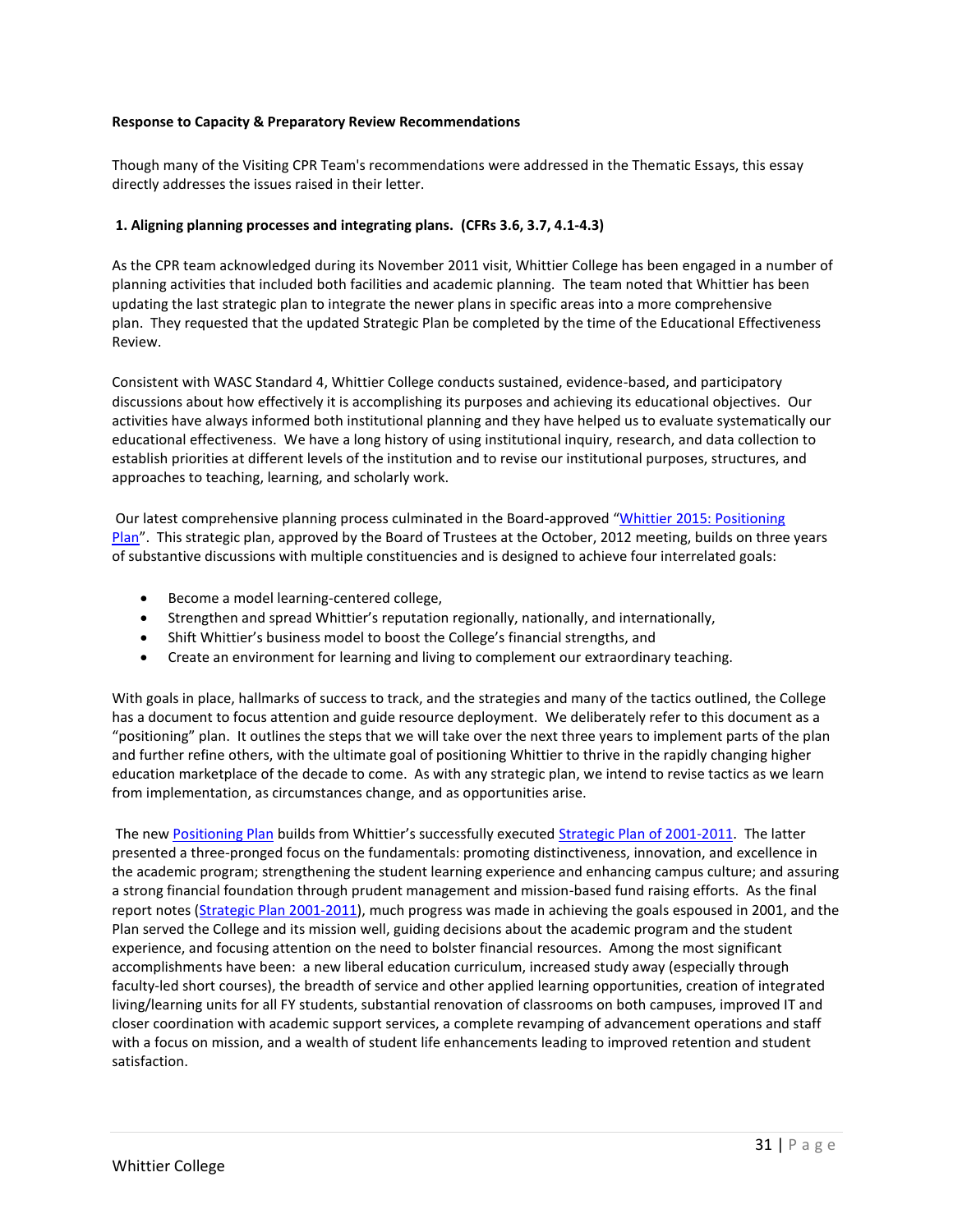However, some goals remain, and new challenges have arisen. Perhaps most prominently we have not achieved faculty salary parity, a goal established well before the 2001 strategic planning process; nor have we addressed fully our intention to raise staff salaries to desired levels. In addition, despite significant investment in capital projects and refurbishment of classrooms and residence halls in the last decade, we have not kept up with needs identified in our aging buildings and infrastructure. Strengthening the College's finances and retooling our business model – and then directing resources to achieve these identified aims –are continuing goals and key drivers in the new positioning plan.

Much good work has been done in the last eight years to build Whittier's reputation, with enrollment the true hallmark of success. Beginning with a study by Maguire Associates the year before President Herzberger began her term and continuing with the creation of a new website and integrated marketing materials, a strategic initiative to boost athletic recruitment, a redeployment of enrollment staff to new markets, and a disciplined approach to messaging, Whittier College has grown enrollment from 1307 undergraduates in the fall of 2004 to 1672 undergraduates in fall 2012. Yet, with the demographic changes underway, we must redouble our efforts to maintain a national student body. Furthermore, with our Quaker ideals and founding mission to educate students to respect all peoples, the Board confirmed its commitment in 2006 to enrolling a diverse population, a goal that we want to build upon now through increased recruitment of international students.

The process of creating Whittier's new Positioning Plan began in earnest in 2009, when the President, the Board, Senior Staff, and Faculty began long-term planning discussions. In the midst of the "Great Recession," one of the major imperatives was that planning and financial decisions must be linked. James Dunkelman, hired early in 2009 as the College's Vice President for Finance, spent six months studying the situation, presenting a Report during that summer that provided a baseline for planning sessions to develop a course of action to address both the College's challenges and the College's aspirations for faculty salary parity and significant capital budget investment. To accomplish these important, and long-standing institutional goals, it was clear that in addition to traditional areas of financial planning for liberal arts colleges (enrollment modeling, advancement and campaign planning, addressing student retention, and ensuring sound and conservative fiscal practices) that long-term strategic positioning would also need to include discussions about the academic program.

That summer, the President began assembling a group of Trustees, Senior Staff, and faculty to launch three critically important long-range planning initiatives. These initiatives focused on three areas – 1. Higher Education and the Future of Educational Delivery; 2. Higher Education and Technology for Teaching and Learning; and 3. Financial Modeling for the Future. The idea was to begin to lay out key directions to be confirmed by the full Board at the November meeting. Through webinars and a one-day campus retreat, the plans were integrated in the context of the financial information. Summarized in the document "The Whittier College Long-Term Planning Team: Key Thoughts From The Planning Sessions On September 20th And October 3rd, 2009", the plan was disseminated widely to faculty groups throughout the fall and then presented to the Board at the November, 2009 meeting. Issues relating to faculty, pedagogy, technology, enrollment, the calendar, student life, physical plant maintenance and more were discussed in relation to the College's fiscal situation. New academic programs, particularly new masters and/or certificate programs and/or other non-degree-bearing "business ventures." were highlighted as important ways that the college could build significant additional revenue to invest in accomplishing institutional goals. The Board of Trustees Finance Committee had already laid out criteria for assessing the financial viability of new programs.(See *Key Elements in Assessing New Projects* October 2009.)

Throughout the next 18 months, the Trustees, the administration, and the faculty (and staff) met periodically to educate the campus to understand the relationship between accomplishing two of the college's most important goals—faculty salary parity and funds for capital improvement--and the need for generating revenue beyond the usual areas that the college had relied upon. The importance of new and different kinds of academic programs was discussed by the faculty, and in December of 2010, the planning had progressed to the point where the President charged a group of faculty and trustees (known as the "December Group") to meet in a several-day retreat to begin to establish criteria for operationalizing new programs that could attract new undergraduates and set up viable graduate programs. The meeting concluded by asking: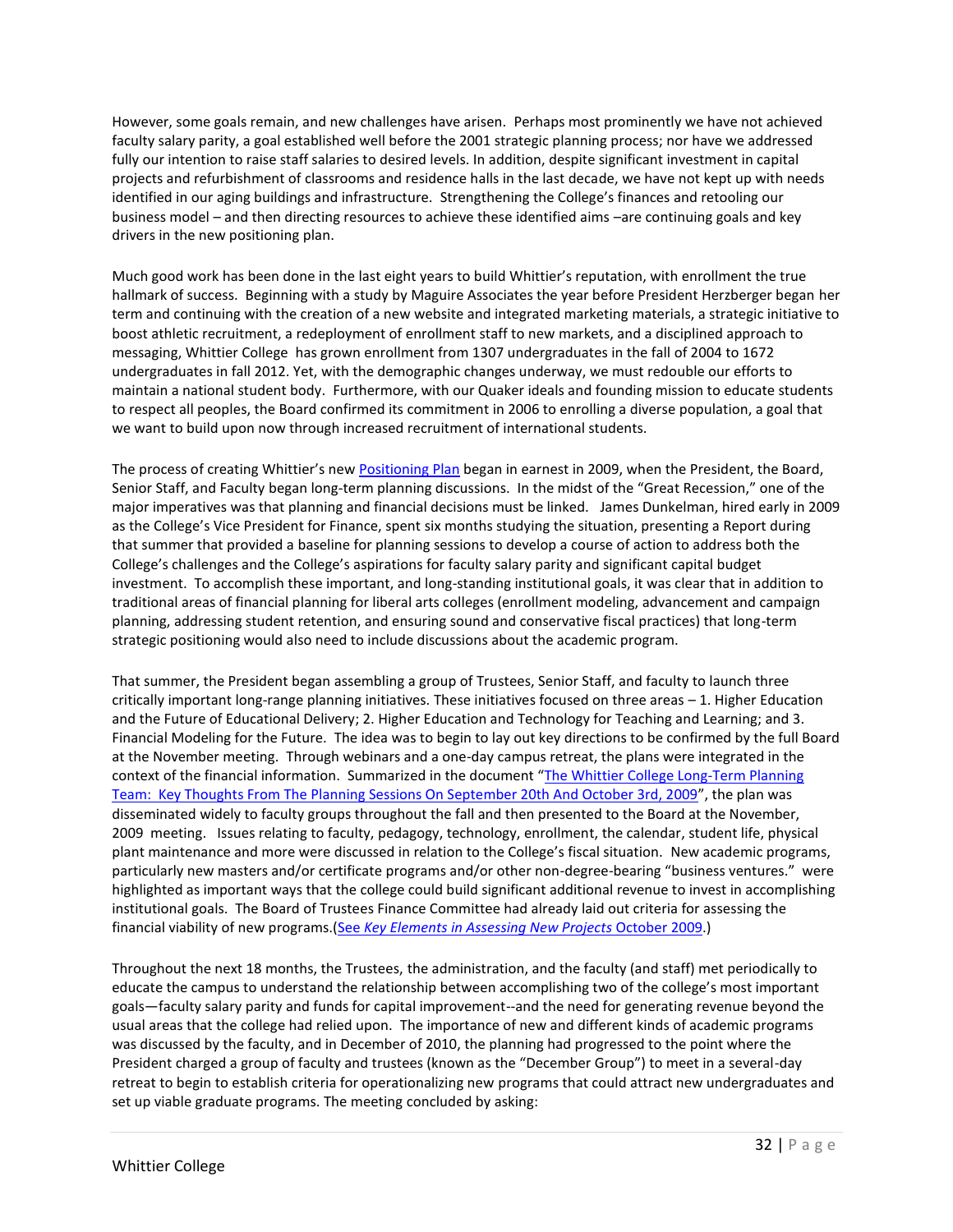- What questions deserve more exploration now? Soon?
- How can we involve others in conversations?
- How can we move some key decisions forward quickly?
- Faculty are burdened with many responsibilities; how can we help faculty participate in making smart decisions about future directions for our educational enterprise?

By November of 2011, the planning and educational sessions by the faculty and the administration came together in a draft of the "Whittier 2015 Positioning Plan." This plan sets out four interrelated goals critical to our students' and our College's future. Within these goals, action items are identified, and hallmarks for success are enumerated.

In summary, our Positioning Document, consistent with WASC Standard 4, especially 4.2, indelibly aligns academic, personnel, fiscal, physical, and technological needs with the strategic objectives and priorities of the institution. Whittier College recognizes that we must preserve and build upon the strengths we celebrate and cherish. And we must do so in a time of rampant change surrounding higher education including external threats affecting every college and university in the nation. The threats already were visible in 2001 when Whittier created a ten-year strategic plan, and they are even more visible now. Our document serves the campus in two ways: First, it outlines four goals around which to focus our attention over the next three years. The goals stem from a review of the achievements in the last decade, since the establishment of Whittier's 2001-2011 Strategic Plan, and from an assessment of remaining work to be done, especially in light of the new knowledge and circumstances of 2012. Second, the document has stimulated and guided continued discussions about the best means to achieve the goals, the metrics by which to judge success, and the intermediate benchmarks to track along the way.

**2. Developing Assessment and institutional research. (CFRs 2.3, 2.6, 2.7, 4.4, 4.5).** The CPR team observed that the "Law School's assessment efforts" were behind those of the rest of Whittier College, and the Commission recommended further work in assessment at the Law School. (Section A, below).

Furthermore, the Commission also urged expanded efforts in the direct assessment of student learning at the College (Section B. below), and increased attention to building a robust institutional research and assessment capability that could help Whittier gather, analyze, and interpret data to support decision-making and to improve educational effectiveness. (Section C. below).

# A. The Law School.

Since the WASC team visited Whittier College and Law School in November of 2011, the Law School has undertaken several assessment initiatives at the institutional and the individual instructional levels.

# 1. MAJOR INSTITUTIONAL ASSESSMENT MEASURES

The Law School has two extremely important institutional measures that directly relate to student learning outcomes. First, is the bar pass rate of graduates on, primarily, the California Bar Examination. Second is the rate at which our students secure employment in the legal profession.

The bar pass rate of Whittier Law graduates long has been an issue that has received intense institutional focus. Although the Law School now has in place an excellent bar preparation program, we cannot know the full impact of that program until the California bar administration in July of 2014. Nonetheless, the Law School has not sat on its hands and waited until 2014 for results. For example, one critical part of the bar preparation program is a required course called Legal Analysis Workshop [LAW] that students take during their final year of law school. The California bar examination requires graduates to answer essay questions in several of thirteen different substantive areas, *i.e*., torts, contracts, constitutional law, property, etc., etc. In the past the one semester LAW course attempted to prepare students for the essay portion of the bar examination on all 13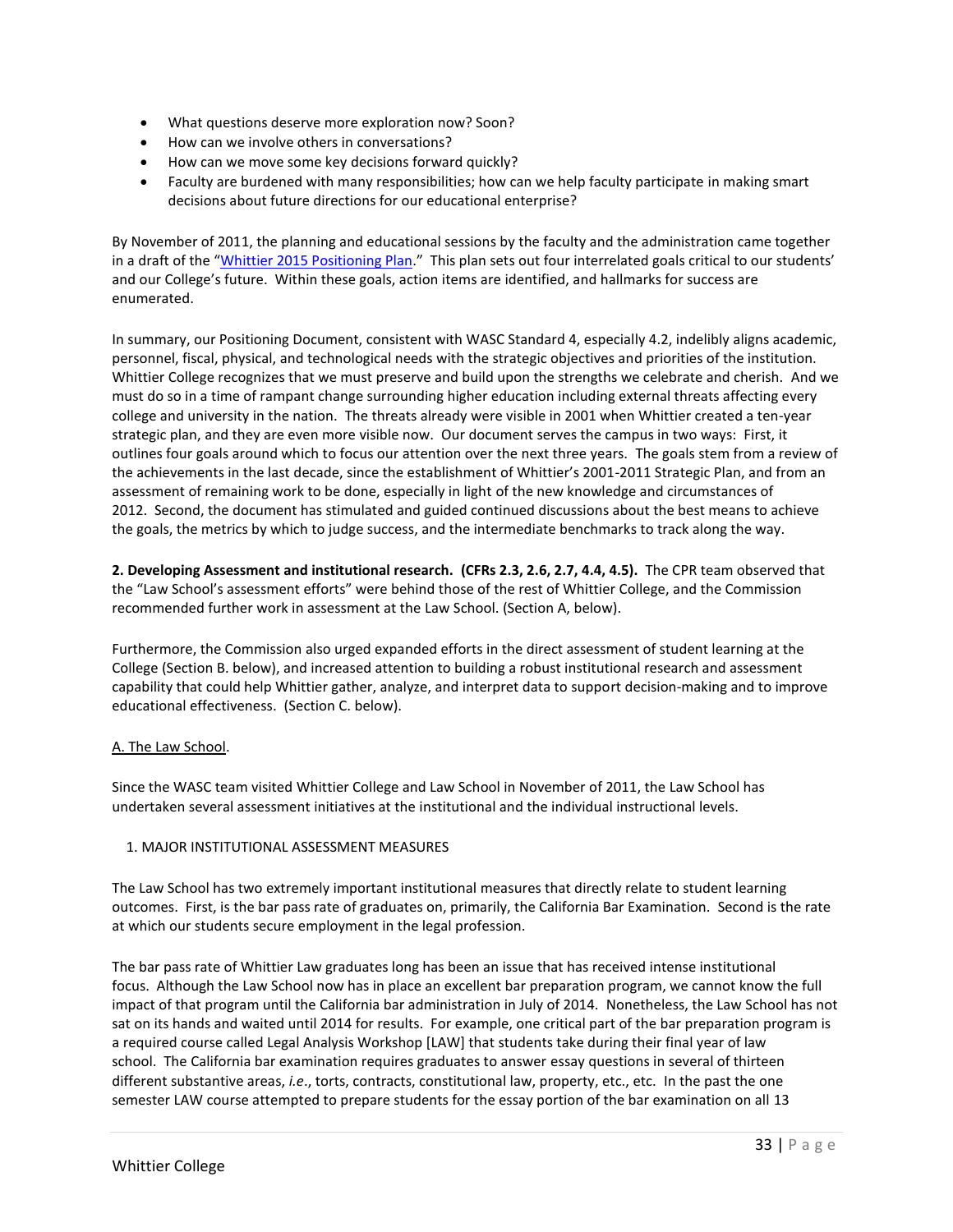potential topics. A component of the course required students to write essays in each area upon which faculty provided feedback throughout the semester. When the faculty assessed these student essays, however, they found that so much coverage resulted in poor performance by students throughout the semester, and students showed little improvement from essay 1 to essay 13. Moreover, when the faculty evaluated the results that students achieved on the California Bar, they found that the LAW course, as currently configured, did little to address poor student performance on the multiple choice portion of the bar examination and only resulted in a 3% increase in the overall first-time bar passage rate. After much discussion, and as a direct result of these assessment efforts, the faculty redesigned the LAW course. Now the course focuses on just the 6 subjects that the California bar "double" tests on the essay and on the multiple choice portion of the bar exam.

The class also addresses the multiple choice as well as the essay aspects of these 6 subjects. The class has become much more interactive with students working collaboratively on problems and faculty providing both in-class and out-of-class feedback throughout the semester. The faculty, especially the Bar Preparation faculty, were delighted to learn in November of 2012 that the overall pass rate for those who took the Bar exam for the first time in July of 2012 is 70.2%. The average for first-time takers at all California ABA law schools is 77%; thus, our rate is well within the 15-point deviation allowed by the standard. Our current result is the highest first-time pass rate achieved since 1998 (which is as far back as our current data go), with the exception of 2008, when we had a phenomenal 84.3% rate.

As the above indicates, although we have a well designed bar preparation program [which the WASC Visiting Team acknowledged], assessment continues in this area. For instance, in an attempt to learn whether faculty who teach bar-related subjects actually provide course coverage on the issues frequently tested on the bar exam, the Assessment Committee recently surveyed the faculty to determine whether they covered those issues. This effort will allow us to determine what frequently-tested issues are not covered in the curriculum and help us design a curriculum more sensitive to those issues. However, we acknowledge that it is not enough to simply determine "gaps" in our bar-preparation curriculum; we also must determine whether filling those gaps also will result in better performance by our students. To that end, the Law School is carefully considering whether to hire a statistical consultant to help us answer several questions related to bar passage, such as (1) whether and how well the LSAT predicts bar passage; (2) whether and how well the first year cumulative law school GPA predicts bar passage; (3) whether students who take all the bar related subjects do better on the bar examination than students who do not; (4) whether students who have been exposed to a particular bar-related issue in law school actually respond better to that issue on the bar examination, etc. We will use these results to help us shape our curriculum, our policy toward required courses and our student recruitment efforts.

Through analysis of our bar pass data, the Law School determined that our students who have cumulative LGPAs after their first year between 2.5 and 2.8 have the lowest bar pass rate of all of our students. From talking with first year substantive and legal writing professors, as well as our bar preparation faculty, about the strengths and weaknesses they observed in this group of first year students, we concluded that these students struggled primarily with how to engage in legal analysis. As a consequence, the Law School implemented a required second year course just for students with a 2.5-2.8 cumulative LGPA after their first year. The course is called Legal Methods and it focuses on a narrow area of substantive law to which the students had exposure during their first year and emphasizes legal analysis of issues solely within that narrow area. The course is taught by staff in the Academic Support Department who provide specific individualized feedback to students throughout the semester on four in-class exams. Students must pass Legal Methods I during the Fall semester of their second year. If they do not, they must take Legal Methods II during the Spring semester of their second year. Assessment of the first year of this course indicates that 56% of the students increased their class ranking at an average of 12%. The class ranking of some students increased even more dramatically. We will not know the impact of this course on actual bar pass rates for another 2 years, but the improved law school performance of these students suggests a positive impact.

We also recognize our obligation to help our students succeed while in law school, not just on the bar examination. As a consequence, we have developed an Academic Support Program under the able leadership of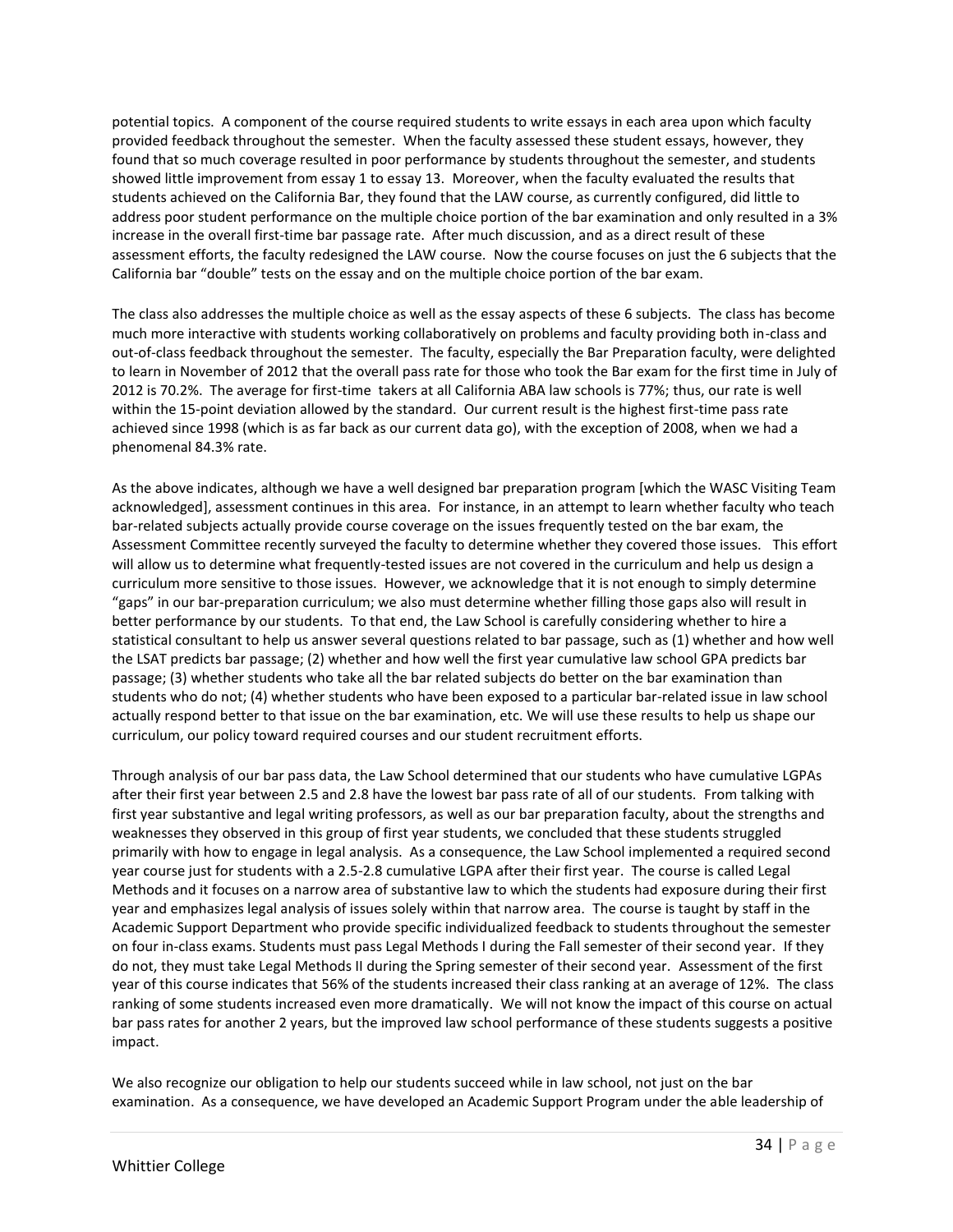Jenny Homer. During the first year of the newly designed program, Director Homer assessed various aspects of the program in an attempt to determine which aspects seemed most effective in terms of improved student performance. She found that individual conferences with students produced the greatest improvement in student performance. Moreover, consultations with students indicated that they valued, but had to wait too long for, individual appointments. Accordingly, the Academic Support staff adjusted the program to devote substantially more hours to student conferences.

A second important institutional goal is employment for our graduates. Two years ago, the administration assessed the effectiveness of the Law School's Career Development Office by seeking the advice of a highly successful career development leader and consultant. The consultant concluded, among other negative findings, that the Career Development Office suffered from lack of initiative, a lack of effective employer outreach and a complete lack of student confidence. Soon thereafter, the Law School "professionalized" the office by hiring three new, highly educated and very effective staff. In the past year, the Career Development Office has put in place several creative and effective initiatives designed bring employers to campus, pair students with potential employers in a variety of setting, and, ultimately, improve the placement rate for our students. Importantly, students exhibit renewed confidence in the Career Development Office and seek services. The Office also has developed an ambitious, yet doable, five year strategic plan designed to improve job opportunities for our students. As a consequence, the Law School has assessed, and based on that assessment, has improved dramatically the administrative side of career development.

The faculty also has become increasingly aware of the need for our curriculum to provide students with the substantive knowledge and the skills required to position themselves in the legal employment market. The faculty understands that employers seek employees with substantive expertise in particular areas and the corresponding skill set. As a consequence, our Career Development Office and our Alumni Relations Office have identified the areas of law where our students most frequently practice and the types of law practices that hire them. We now have begun to deliberately shape our curriculum to help our students acquire the expertise most meaningful to their successful employment and develop the skills most relevant to those types of practice. For instance, many of our students practice in small or solo family law firms. Our curriculum supports careers in that area through the courses in our Center for Children's Rights, our national Juvenile Justice Moot Court Competition and our familyoriented clinical program. In the law faculty hiring process this year, we deliberately are attempting to hire a faculty member with expertise in this area in order to further enrich our curriculum. We also, for the first time this year, are offering a course in Law Practice Management, because we are mindful that many of our students need to be able to run their own, or contribute to the management of, a small law firm. This is but one example of how our faculty and curriculum are attempting to respond to the employment needs of our students. Much of the same development is underway in business law, environmental law and trial practice. As just one example, in their second year law students must take a Professional Skills I course. Originally that course offered simulated training for students in traditional litigation skills. Because many of our students do not intend to pursue careers in litigation and do intend to pursue careers in transactional areas, the Legal Writing Department developed a "transactional skills track" in Professional Skills I.

# 2. INDIVIDUALIZED ASSESSMENT

The WASC Visiting Team noted that the Whittier Law faculty as a whole, and with some exception, lagged behind the assessment efforts of Whittier College and encouraged the law faculty to become more knowledgeable and involved in assessment in their individual courses and programs. The law faculty has taken that encouragement to heart in several ways described below.

As a first step toward assessment, under the leadership of the Assessment Committee, the law faculty adopted a set of student learning outcomes. Because assessment is a relatively new phenomenon in law schools, subsequent to the adoption of the student learning outcomes the law faculty has met several times to discuss how to assess whether students actually achieved those outcomes. As a result of these discussions, two types of changes have occurred. The first represents curricular or course-delivery changes designed to provide students with more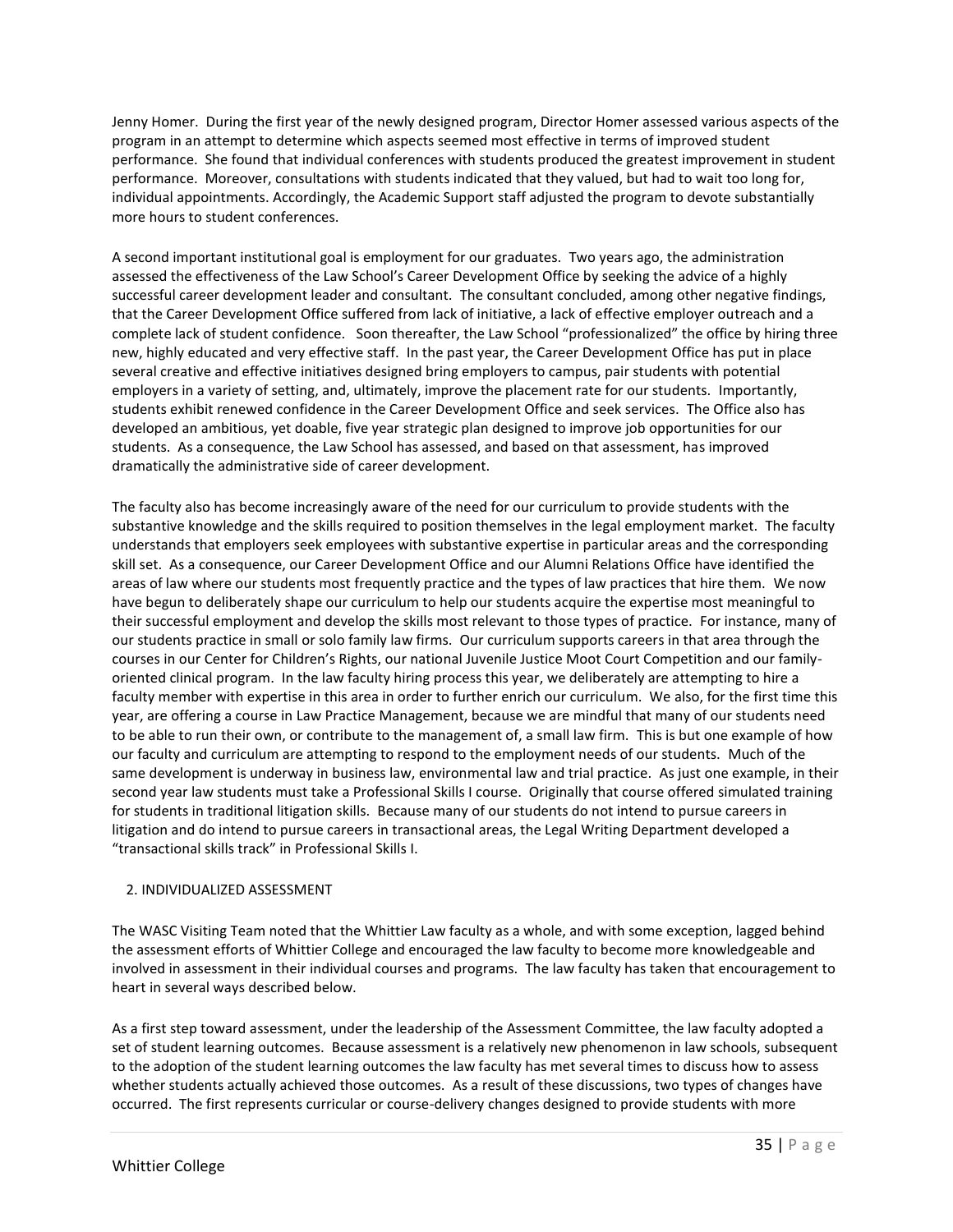formative assessment mechanisms and enhance student learning. Others represent actual assessment of student learning related to specific desired learning outcomes.

At the curricular or course-delivery level, the faculty consulted with students about the first year curriculum. That consultation revealed that students felt overwhelmed by the number of first year courses they were required to take [at that time five courses in the Fall and six courses in the Spring]. In addition, the faculty recognized that our students are not as strong as students at more highly ranked law schools and that our student may need more time than others to absorb and learn complex legal material. As a result, the faculty voted to decrease one first year course, Civil Procedure, to just one semester and to eliminate altogether a course in the Spring semester. The faculty also agreed that students in the first year should have a mid-term examination with feedback in at least one of their courses. When faculty review these midterms, in addition to providing students with feedback, they identify the students they fear might not succeed on the final examination and refer those students to the Academic Support Program. As a consequence, all students experience at least one formative assessment prior to their final examinations, and the weakest students receive additional individualized assistance from the Academic Support Program.

Faculty also recognized the critical importance of additional formative assessment and feedback, particularly during the critical first year of law school. As a consequence, this year the Law School implemented a small-section experience for each student during their first year. In essence, each first year student takes one of his/her required courses in a small section, *i.e.,* approximately 35-40 students rather than 70-80 students. In that small section, professors must provide at least 3 formative assessment experiences with feedback to their students.

The Law faculty thought that pairing the first-year legal writing classes with the first year substantive classes would help our students to master legal analysis and provide additional formative assessment opportunities for students throughout the first year curriculum. As a consequence, all of the first-year writing sections now focus their research and writing assignments [upon which student receive individual feedback] on a substantive area that corresponds to one of the student's first year required substantive courses. As a consequence, students actively engage in researching and writing exercises related to one of their courses, and they receive feedback on those exercises throughout the semester – in addition to the feedback described above now provided by the substantive faculty.

On a more individualized and course-specific level, several developments have occurred. All faculty now make specific reference to the learning outcomes they expect their students to achieve in the syllabi for their individual courses. All of these outcomes relate to the institutional learning outcomes formally adopted by the faculty. The faculty then grade their mid-terms and final examinations with those learning goals in mind. For the large part, however, the faculty have not yet developed formal rubrics by which to conduct their assessments, primarily because most lacked the expertise to do so. To remedy this lack of expertise, the Law School hired Barbara Walvoord as an expert consultant. Ms. Walvoord spent several days at the law school, assessed our assessment efforts, met with individual faculty and departments and gave a presentation to the faculty on "how" to construct and employ assessment rubrics. The Assessment Committee is now hard at work helping faculty determine how to implement Ms. Walvoord's recommendations.

In addition, the Assessment Committee has surveyed the faculty to determine whether and to what extent their courses contribute to the fulfillment of our identified student learning outcomes. In the upcoming months, we will discuss whether our curriculum truly contributes to the learning outcomes we desire, and if not, how to restructure what we do. After we fashion a curriculum that promises to cover our learning outcomes, we will construct rubrics by which to measure whether our students actually learn when we want them to learn throughout the curriculum.

In the interim, several faculty have administered pre- and post-class self-assessment measures to students that correspond to the learning outcomes articulated in faculty syllabi. These surveys focus on whether the students have, or "think" they have, acquired the substantive knowledge related to the particular course and whether they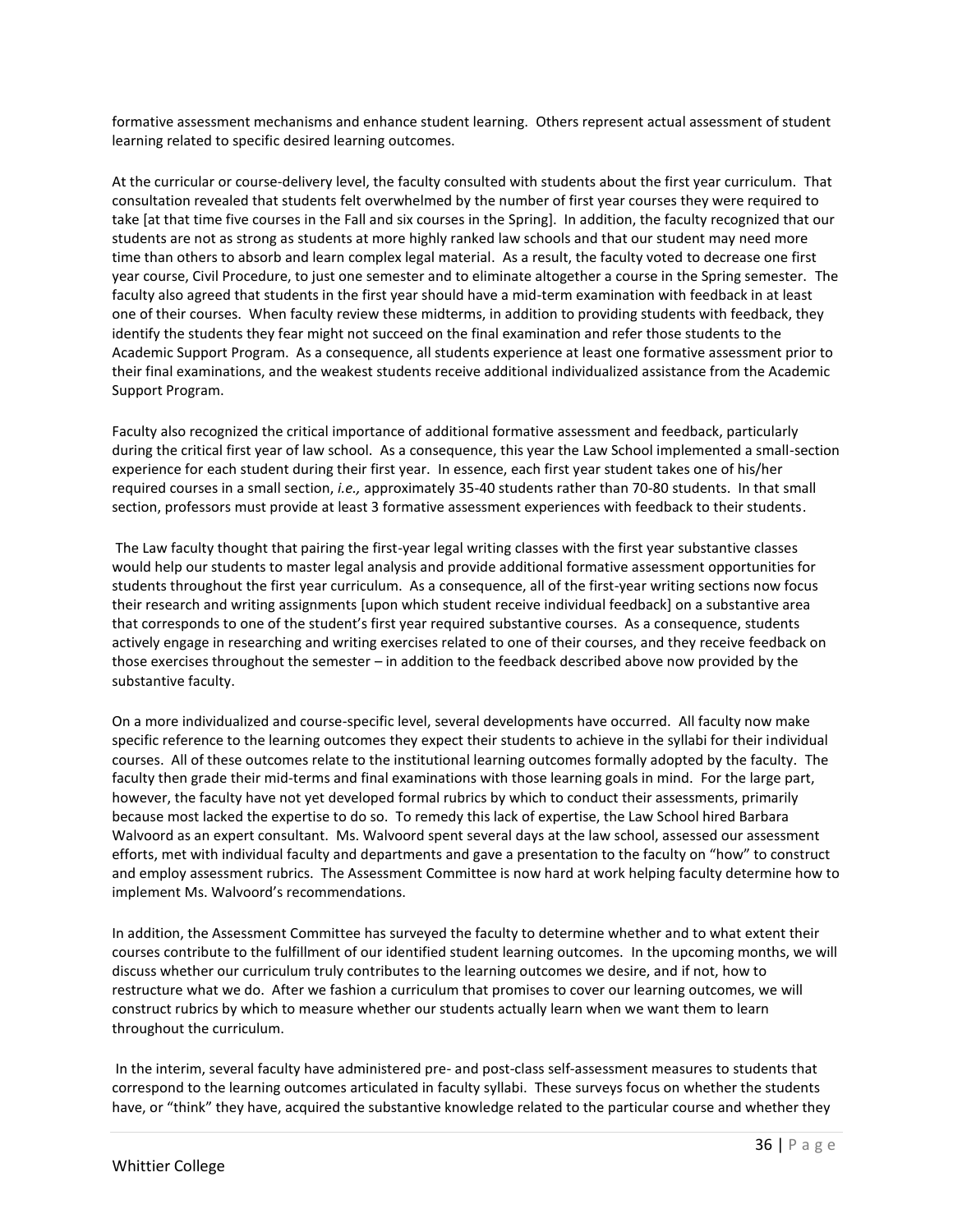have improved the skills identified by the professor in the syllabus. This is a new initiative at the law school, and we currently await the results from these faculty.

Finally, two faculty, Andrea Funk and Kelley Mauerman, have begun to master assessment. They conducted a formal assessment of one of the learning goals adopted by the faculty, *i.e.,* graduates will demonstrate competency in legal practice skills. They broke this learning goal down into four components: (1) Students will demonstrate the ability to conduct legal research; (2) Students will demonstrate the ability to conduct a faculty investigation; (3) Students will demonstrate the ability to interview, counsel, and negotiate on behalf of a client; (4) Students will demonstrate the ability to draft documents used in legal practice. For each component, they created a rubric with several criteria that defined student performance as exemplary, competent, developing or inadequate based on how well students performed on each component. These two faculty then individually evaluated student performances on each of these criteria and achieved an extremely high rate of interreliability. Overall their results indicated that students performed competently in Outcomes 1, 3 and 4, but not Outcome 2.[1] Moreover, they identified 5 criterion within the 4 components upon which students needed improvement. The legal writing faculty have begun to discuss how to respond and reshape the writing program to improve student performance in this area.

This upcoming year the Assessment Committee will begin to assess the following Goals 1 and 5 and their corresponding learning outcomes:

- 1. Graduates will demonstrate knowledge of law and its role in society.
	- a. Outcome 1: In all courses, students will demonstrate an understanding of the terms, rules and principles of law.
	- b. Outcome 2: In doctrinal courses, students will read authority, identify the rules within the authority, and synthesize those rules into a logical framework for analysis.
	- c. Outcome 3: Students will demonstrate an understanding of the impact of legal rules on society and its various sub-groups.
- 2. Graduates will possess the requisite skills to recognize and resolve dilemmas in an ethical manner.
	- a. Outcome 1: Students will articulate the sources, structure and substance of law governing the ethics of the legal profession.
	- b. Outcome 2: When presented with a dilemma drawn from case-based or hypothetical facts, students will articulate the relevant and applicable ethical standards, apply those ethical standards and propose one or more resolutions that result in an ethical outcome.

Moreover, individual faculty will begin to develop formal rubrics to help them more deliberately and intentionally assess/grade their mid-term and final examinations.

# B. Expanded efforts in the direct assessment of student learning at the College.

While Whittier College has been using indirect measures to assess student learning, such as the Beginning College Survey of Student Engagement (BCSSE) National Survey of Student Engagement (NSSE), Higher Education Data Sharing (HEDS), and the WABASH National Study, our institution has been using direct assessment as evidence on student learning to improve our programs and practices. In our Departmental Reviews, faculty members analyze student work through the use of tests, papers and projects. For instance, the Music Department, which strives to actively engage students in the realities of the professional music through courses and/or internships. In 2009- 2010 the faculty members created rubrics for each of their five objectives. With the aid of a paper, the faculty assessed objective 3 (demonstrate research techniques) using a rubric. The assessment of 28 students revealed that 90% of students either satisfactorily or significantly demonstrated exemplary or proficient work. Additionally, the department also assessed objective 3 with the aid of seven student presentations. The rubric included six criteria's: a) coherent, developed thesis; b) thesis is adequately supported and developed; c) presenter employs scholarly style; d) presenter incorporates, cites, and documents material from external sources, e) presenter is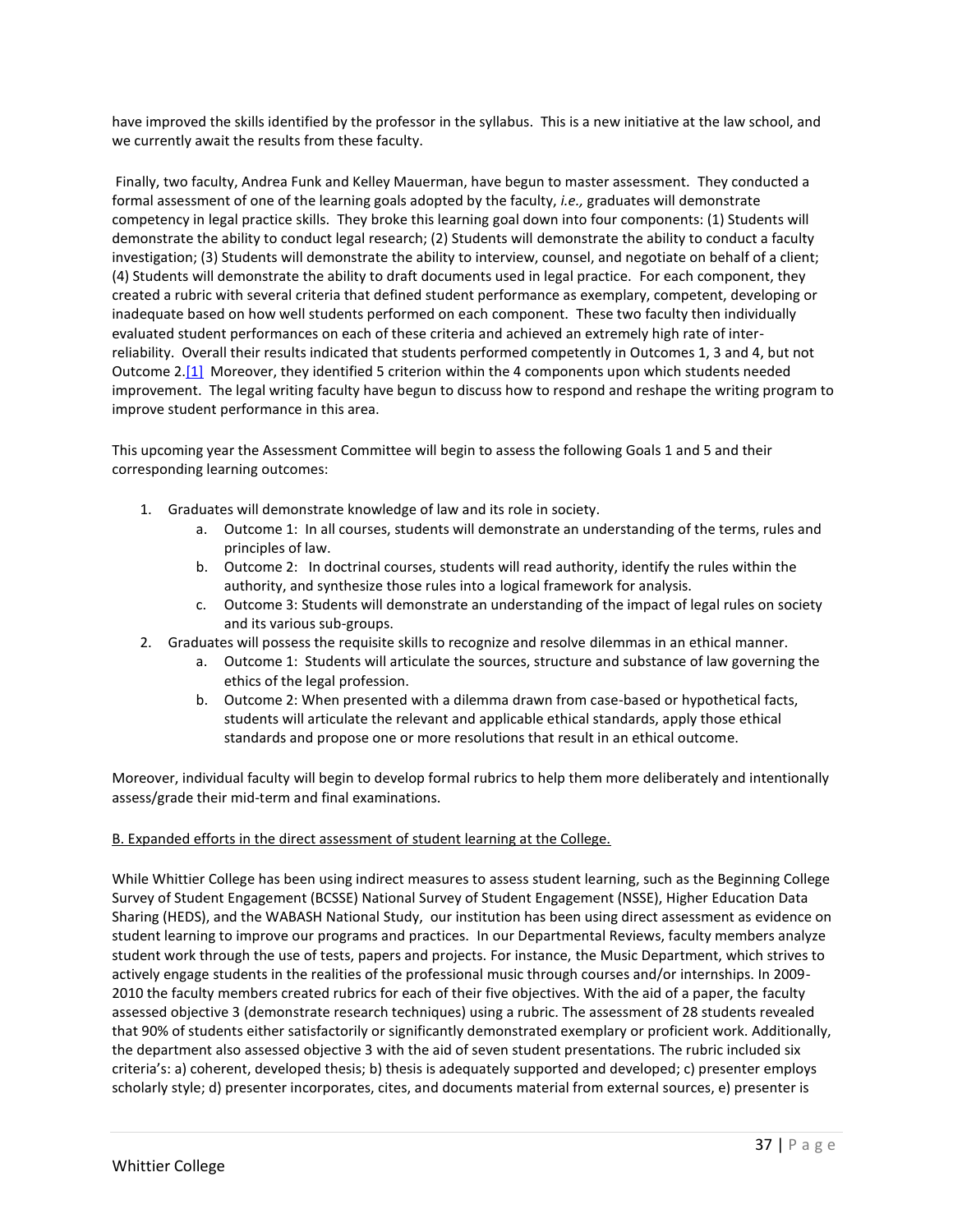aware of multiple perspectives on topic, and f) presenter is able to synthesize and organize ideas. A total of 39% of students showed exemplary work and 25% demonstrated proficient work.

Additionally, as a liberal arts college, Whittier has made a strong commitment to the 4 C's: Culture, Connection, Community, and Communication. Committees' composed of faculty and staff members have been charged with assessing the quality of our Liberal Education Curriculum. Prior to our CPR report measures had been in place to gather direct evidence about our student learning outcomes in Culture, Connection, and Community. For example, in the fall of 2010 the Assessment Committee (AC), charged with Culture, developed a set of vignettes and a rubric to assess the first outcome: Develop the capacity to recognize and differentiate multiple perspectives and interpretations of cultures. These vignettes and rubric were piloted in the spring of 2011. By fall 2011 the committee had decided on two vignettes and a rubric.

The Assessment Committee also conducted a focus group in the spring of 2012 with off-site Community Organizations (for-profit and non-profit organizations) working with Whittier students. The purpose of the focus group was to identify the different types of multiple perspectives Whittier College students' exhibit in the community (for-profit and non-profit organizations).

Another example is our assessment of Community which has been one of the charges of the Enrollment and Student Affairs Committee (ESAC). This investigation examines the effectiveness and impact of first year programs on student learning and retention. We have been collecting and carefully analyzing retention and student engagement data since 2006. Our data has been comprised of large scale analyses such as NSSE, Wabash and HEDS. This has allowed us to identify trends and make many changes based on evidence. With the help of the Wabash research team and Teagle Scholars we have developed a methodology for the EER that will allow us to answer our research questions. For this examination we plan to collect data from a sample of students using student identifiers to enable us to look at factors in relationship to each other. We will examine the students' incoming attributes, academic experiences, attitudes and perceptions and then their academic performance including their performance in our first year writing program. As stated, the first year program consists of Freshman Writing, Linked Courses, Living Learning Communities and Freshman Advising. Freshman Writing Seminars at Whittier College introduce students to Whittier's writing program. Whittier College's Writing Program director devised a portfolio system to assess the effectiveness of freshman writing and writing intensive classes directly. This past academic year (2011-2012), the Direct of the Writing Program, along with his colleagues, invited faculty teaching the Freshman Writing seminar to participate in his yearly assessment. A total of eight faculty volunteered to participate with an average of 100 freshman writing students. One paper from each student was included in the portfolio. Four readers were selected and trained to do the evaluation. The criteria in the evaluative rubric emerged from focus group discussions led by the writing director and involving faculty from all areas of the campus (with exception of natural science).

During the current academic year (2012-2013) the committee plans to assess the Culture outcomes by collecting a serious of essays from Culture Courses within the last year. Faculty members will be identified to score the essays based on the outcomes: develop the capacity to recognize, differentiate**,** and interpret multiple perspectives across cultures; define and discuss the dimensions of culture and identify the connections between themselves and others in relation to physical, historical, social, and global contexts; apply theories, principles, and practices to contemporary and/or historical cultures; analyze ways cultures influence each other; and explain and challenge their own cultural narratives about the world.

# C. Building a robust institutional research and assessment capability.

C.1 Assessment Capability.

As Whittier's Proposal for Reaccreditation noted (and the CPR Team affirmed), the College has built a substantial assessment capability since our last accreditation visit in 2002. The language of assessment has become ingrained in campus culture. This culture is supported by a structure of support that includes staff directly assigned to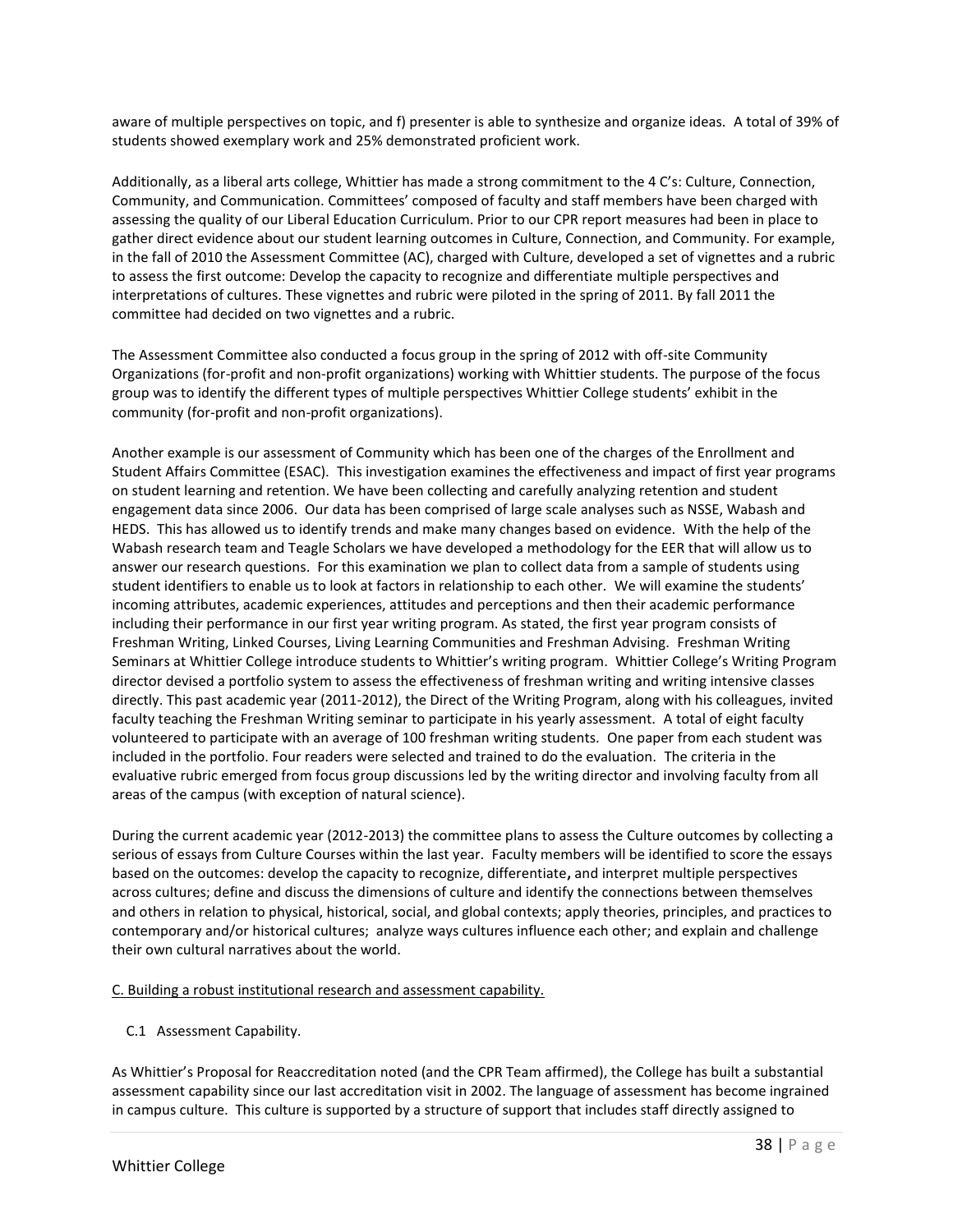assessment as well as a standing faculty Assessment Committee. The Administration gave concrete support to assessment by naming an Associate Dean in 2006 whose responsibilities explicitly include assessment (half-time), as well as the First-Year Program*.* Additionally, a grant-supported Associate Director of Assessment position (at 30 hours per week) provided direct support for the College's efforts. The Assessment staff, together with the Faculty Assessment Committee, developed a comprehensive plan for assessment that began that year. Additionally, the College has integrated learning outcomes into programmatic reviews, and Whittier uses both indirect and direct measures in seeking to assess the effectiveness of the academic programs.

Departmental and program assessments have been an important aspect of our assessment culture, and our Inventory (Appendix III: Academic Department Self-Study) shows that all departments have completed at least one round of program assessment. Academic departments were required to develop mission, goals, learning outcomes and curricular maps, and learning outcomes were reviewed and included in a formal 5-year report "Self Study" that was submitted to the Assessment Committee. Each department also was reviewed by an External Reviewer, and the entire process was reviewed and assessed by the Assessment Committee as well as the Dean of Faculty. In addition to departmental assessments, the Assessment Committee assesses the Liberal Education Program. Each year, they have focused on one of the "4Cs".

An interactive course web site was developed to both showcase and house assessment work, allowing departments to view each other's progress and provide a mechanism for the Assessment Committee to work on department level assessment with faculty from each department through the web site itself. Members of the Assessment Committee provide input on the development of learning outcomes and methodology for assessing the outcomes, and they help in analyzing and interpreting data directly through the web site. A rubric was developed based on the WASC rubric on assessing learning outcomes. Each department's assessment project is "scored" based on the rubric.

Whittier College has concluded its third year of the Teagle Foundation's grant for Systematic Improvement in Student Learning. The two central goals stated in the 2008 proposal continue to be our focus. They are (1) the creation of an accessible institutional database for use by individual faculty, as well as academic and administrative departments and (2) the use of assessment to improve student learning. The College's Assessment Committee along with the Director of Assessment were able to make essential hires and develop working groups within the institution to accomplish this goal. These included hiring an Associate Director of Assessment, contracting the services of Darnell Cole PhD. a higher education professional with an expertise in evaluating diversity related impacts. Darnell is a faculty member at USC and an Assessment Expert associated with a Wabash/Teagle Project, and contracting program writers directly from Argos/Banner to develop reports. Whittier College worked with Envisions, an Argos consulting company, to develop the capacity to run Argos reports. In all, the college has developed several dozen Argos reports across campus. The reports are being used to look at gateway courses, grade distribution, student demographics, course offerings over time, enrollment, and many other items. There are also modules which enable us to examine critical areas of our first-year programs, including writing seminars, using data derived from Argos. The data allows us to run comparisons of students in the same courses such as, for example, athletes vs. non-athletes and provisional students vs. non-provisional. The Assessment Team also held a faculty workshop on creating rubrics. Participating faculty listened to workshop presentations and then worked together to develop and test grading rubrics for courses. As a result, faculty had solid grading rubrics in place for the beginning of the academic year.

In 2006, Whittier became one of 19 who participated in the Wabash National Study of Liberal Arts Colleges (WNSLAC). Today there are 49 institutions that include liberal arts colleges, regional universities, research universities, community colleges, as well as both private and public, religiously-affiliated, single-sex, and minorityserving institutions. The study investigated factors that affected the intellectual and practical outcomes of a liberal education. The study surveyed incoming freshman in 2006 and followed them through the course of their four years at their respective institutions. According to the findings our students can expect to engage in moral reasoning, critical thinking, socially responsible leadership, need for cognition, psychological well-being, universality-diversity awareness, political & social involvement, openness to diversity/challenge, positive attitudes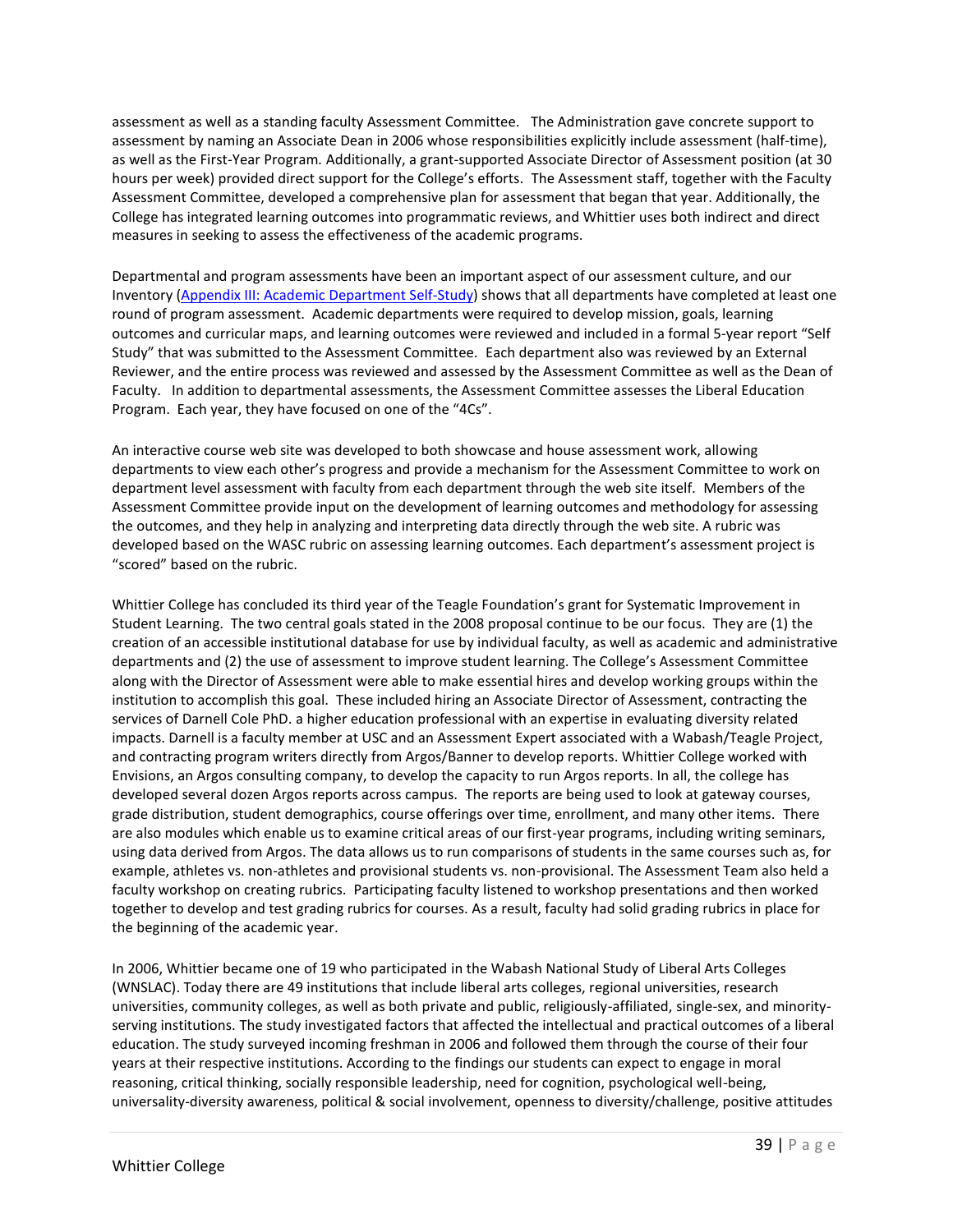toward literacy, contribution to the arts, contribution to the sciences, and academic motivation (see Appendix III: WABASH Summary Report).

# C.2. Institutional Research.

Like many liberal arts colleges, Whittier has only recently built its Institutional Research group. Given the small size and financial constraints of our institution, we feel we have built an IR group that functions well for us. However, faculty and other staff support is limited, and the recent budget has identified salary and benefits for a person dedicated to IR and Assessment. The plan is to begin advertising for this person in early 2013.

From the 1980s through the early 1990s, Whittier's IR work was divvied up and assigned to several different faculty members. By the early 1990s, these responsibilities were assumed by the registrar. The primary focus during the earlier years was studying retention and graduation and preparation of the college *Factbook*. The responsibilities expanded somewhat when the college joined the Higher Education Data Sharing Consortium (HEDS), though most of the reports generated through HEDS participation were little-used on campus. When the Registrar left the college in 1998, these duties were assigned to a mathematician (Dr. Fritz Smith) who was also serving as the Associate Dean for Liberal Education.

When Dr. Smith was appointed Associate Dean of Faculty in 2001, the position included time to spend on data issues, and he began to provide support for assessment and Institutional Research that was directed especially at modeling enrollment. With the hiring of a ¾-time Assessment person, most of the assessment work for the College was re-assigned, and the Associate Dean's IR responsibilities became much more focused.

His IR responsibilities include:

- Providing retention and graduation rate studies for the president, senior staff, and faculty committees.
- Providing the same group as above with short and long-term enrollment modeling. both long-term and short-term.
- Serve as the IPEDS keyholder. This involves ensuring that the various offices on campus get their data in on time as well as being responsible for the integrity of the data.
- Preparing or coordinating data reports for other outside entities such as the AAUP and US News as well as other survey organizations.
- Providing data to HEDS and disseminating HEDS reports to appropriate offices around campus.
- Organizing the annual Factbook (and now getting it online).
- Working with the assessment people on surveys like the NSSE and the HEDS Senior Survey.
- Providing whatever sorts of data are needed for institutional and departmental assessment and for the WASC effort, and for academic and administrative departments when they need institutional data. He also provides data analyses for various individuals on campus as needed.

Though Dr. Smith serves as the College's identifiable IR person, in actuality, several other offices on campus regularly generate data for their offices and for senior staff for long-term planning and assessment purposes, and serve as an "IR Team." These include Eric Boteilho, the data person in admissions and financial aid, LindaSue Nibbe, the data person in advancement, and Law School Associate Dean Judith Daar when Law data is needed for reports on this campus. In addition, the Registrar also helps with the data generating process.

The plan is for the new hire is that he or she will serve as as the College's Director of Assessment and Institutional Research, gradually assuming some of Dr. Smith's IR duties. As the "team approach" has worked well for the college, the new hire will be expected to coordinate these functions and ensure better utilization for faculty and staff.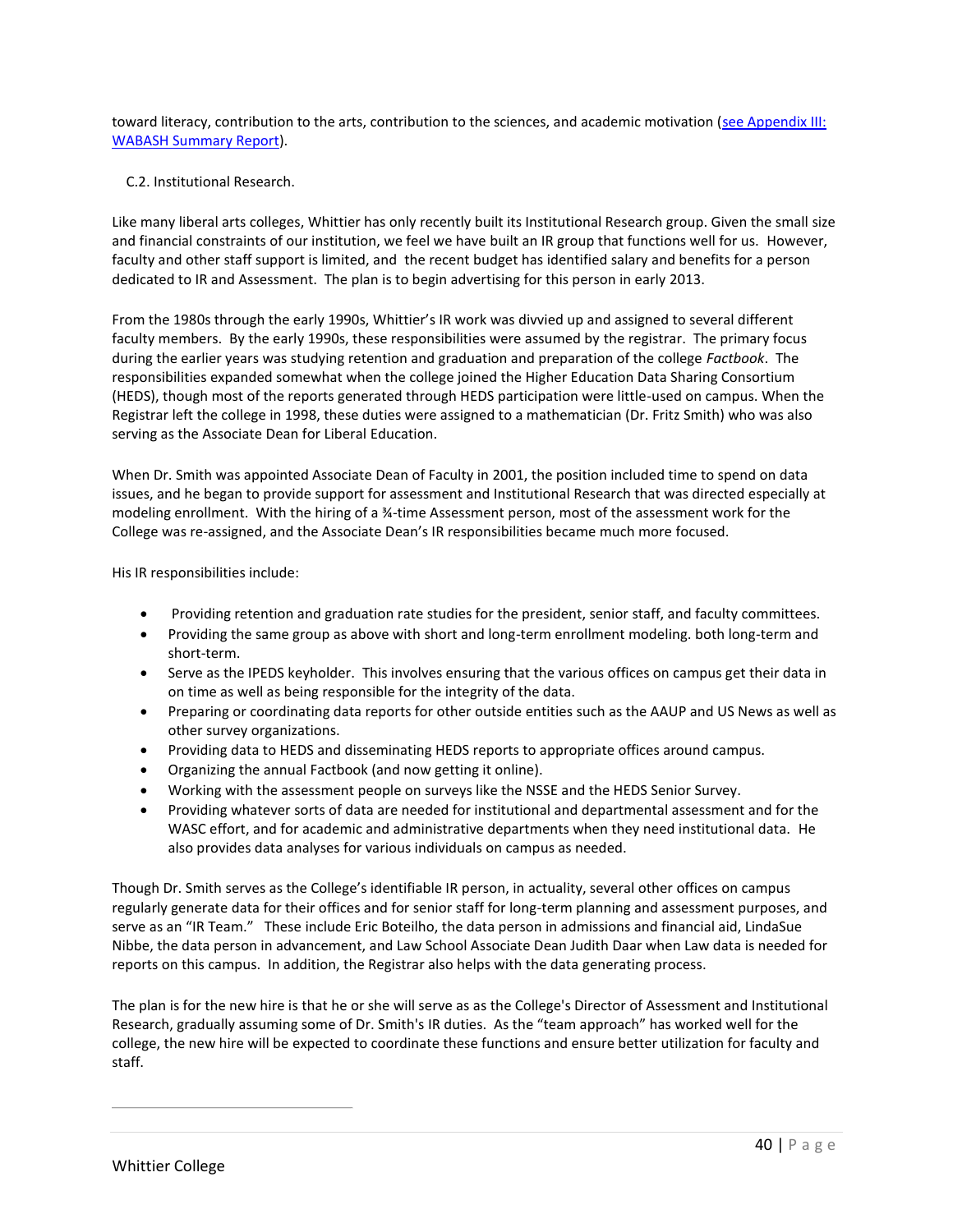$[1]$  Professors Funk and Mauerman have published this study and have presented their work at several conferences.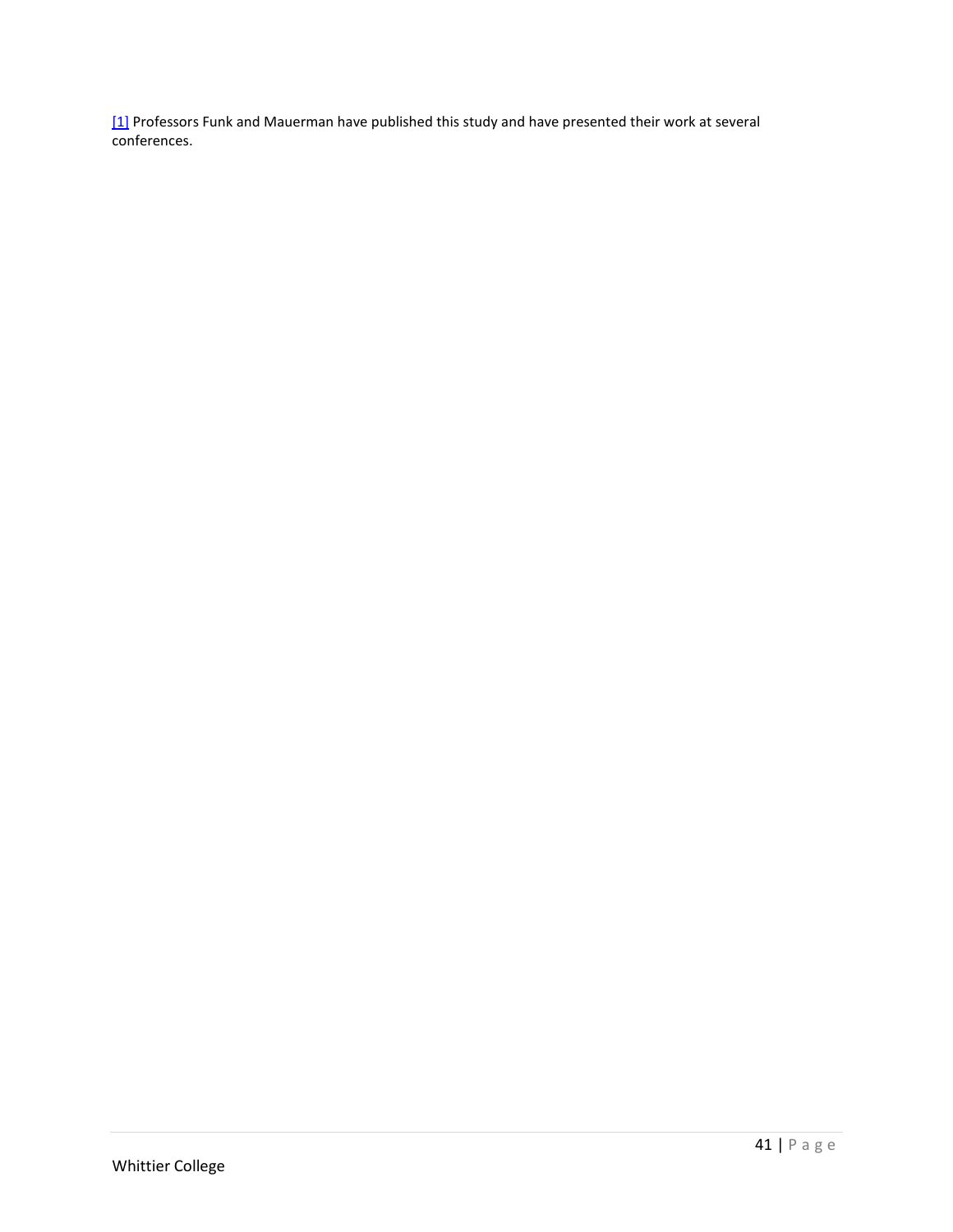#### **Conclusion: Integrative Essay**

From the beginning of the reaffirmation process, Whittier College has aspired to learn about itself and to use best practices for institutional learning. Whittier began the discussions for our next WASC review during the 2006-7 academic year, and the process as it evolved was a collaborative effort that included the entire campus. We have learned much during this process, and this collaborative process has continued throughout the last six years. On the outside, service on WASC Visiting Committees and the WASC workshops proved very useful. President Herzberger demonstrated her commitment to the accreditation process with service on two WASC Visiting Review Teams (October of 2007 and March of 2009) and the Dean of the Faculty, VPAA served on a Visiting Team in October of 2006. The college recognized the value of the WASC conferences--in the fall of 2007, the college sent the chair of the College's faculty assessment committee, the Associate Dean for the First Year Experience and Assessment, the Dean of Students, the Director of the Library, and the Dean of the Faculty attended a 2008 workshop, and in 2009, the President's Executive Assistant and the Associate Dean, together with two faculty attended another conference and workshop.

Examples of the college's commitment to institutional analysis, benchmarking, assessment, as well as the use of evidence-based decision making, planning and budgeting have been demonstrated throughout this report. Assessment expertise among faculty and administrators, more specifically, has increased immensely in the last 5 years through both training and practice. The college not only has the dedication of its faculty to sustain assessment, it is also well organized administratively. This year, we will establish an office of Institutional Research and Assessment that will report directly to the Dean of the College. The move will keep leadership for assessment on campus within Academic Affairs, while also providing a focal point for the College's distributed model of Institutional Research. The Law School has undertaken a substantial Assessment Program that reflects its commitment to access and to student learning. Outcomes-based assessment will continue to be part of regular operations, and it will help to track the progress of the college's new strategic goals as articulated by the 2015 Positioning Plan.

To bring the elements of our essays to a close, we review our progress using the WASC educational effectiveness rubric that examines the integration of capacity and effectiveness in relation to student and institutional learning. The following is an overview of where we place ourselves in regard to the specific educational effectiveness framework criteria.

#### 1. **Learning**

A. *Student learning outcomes*. SLOs are well established, but also published, communicated, and in use. Most departments, including Student Services, include and publish SLOs. In addition, SLOs are used to justify changes to the curriculum and for decision-making for non-academic programs. They are also built into the budget modeling. As a result, Whittier probably ranks very near to "highly developed." At the Law School, where such assessment began much later, the label would be "emerging."

B. *Expectations*. The College takes seriously that high expectations for student learning are explicit. Most--but not all—programs communicate expectations about achievement levels related to learning outcomes. For the College, the high expectations are "highly developed." The School of Law is still working to build achievement levels into its assessment system. We believe that "developed" is an accurate description.

C. *Assessment*. "Developed" best characterizes the College progress at this stage as assessment plans exist for every program (academic and co-curricular) and assessment occurs on regular schedules using multiple methods. The program review rotation and the archives are available on the Moodle website, which demonstrates the consistency of the scheduled assessment and the openness of the results. Some programs are still considered "emerging" but the majority range from "developed" to "highly developed."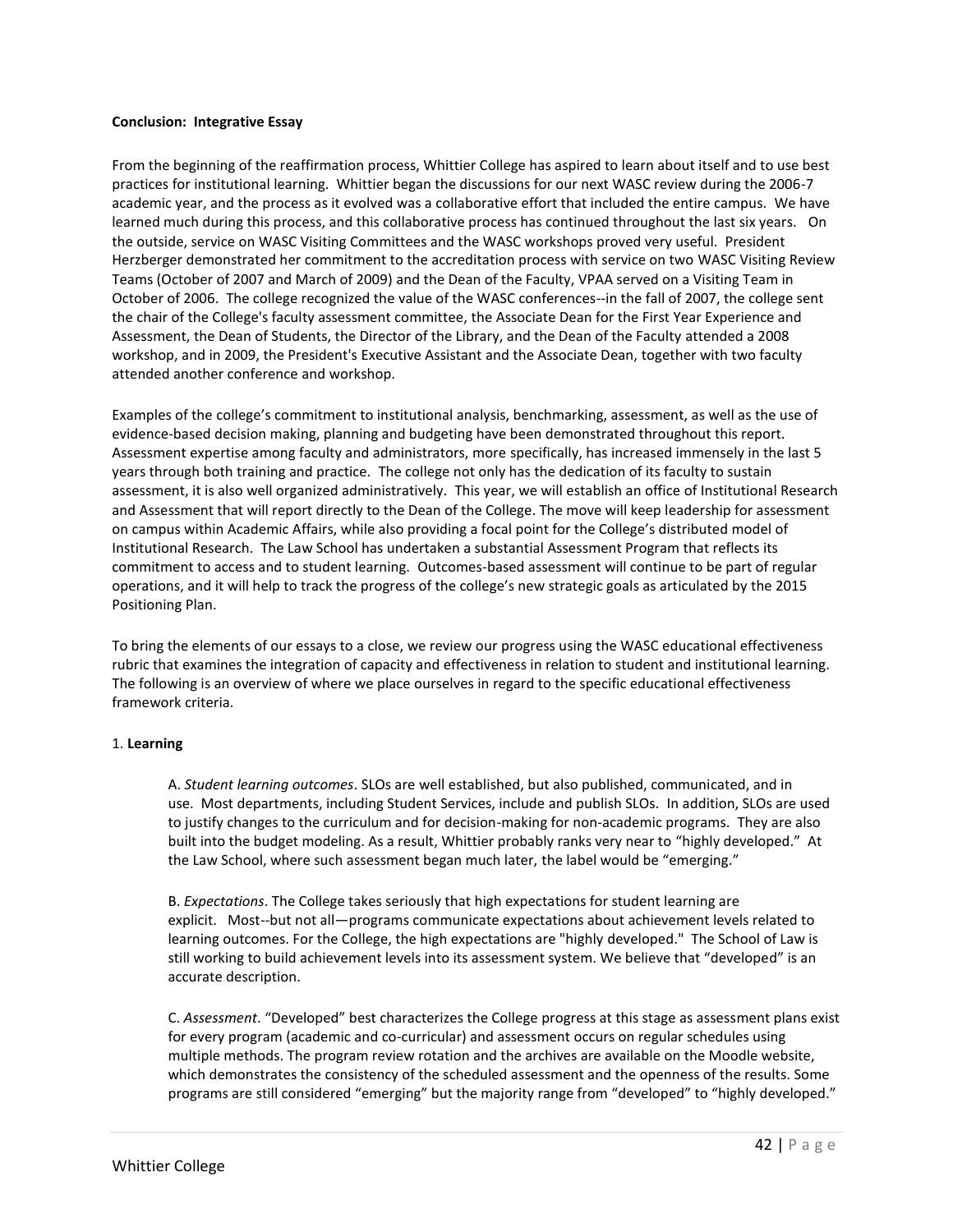D. *Level of achievement*. This level of achievement category has variability but is "highly developed." We understand that while Whittier College has high entrance standards, a highly personable educational environment, and strong persistence and high graduation rates, these are not measures of achievement levels. Our benchmarking with our WABASH results show that in terms of alignment where expectations are communicated and achievement is assessed, we know that nearly all students achieve at or above levels set by our institution. Most faculty and other campus educators discuss assessment findings periodically, and we are particularly proud that our Latino students achieve at rates well above national norms.

# 2. **Teaching/Learning Environment**

A. *Educational experience aligned with outcomes*. "Well Developed" best characterizes our progress in this area because the educational experience is generally aligned with learning outcomes and expectations for student achievement. Alignment is becoming intentional, systematic, supported by tools (e.g. curriculum maps) and processes. In particular, the new Ad Hoc Faculty Committee "Committee on the Future of the Liberal Arts" is furthering our assessment results with its study the following issues

- The need for students to take ownership of their academic path at Whittier College.
- The need for career-minded preparation and information literacy with regards to majors/minors in connection to our curriculum.
- The use of high impact academic practices.
- The need to clearly articulate what high impact practices and high expectations (rigor/challenge) are to faculty.

B. *Curricular and co-curricular processes*. These processes have recently emerged as "well developed" and working towards "highly developed" as they are regularly informed by good learning practices. Faculty and staff regularly attend conferences and workshops to stay current and also to share their experience with improvements that emerge from scholarly reflection on outcomes and assessment findings. Both curricular and co-curricular processes fully participate and engage at this level.

C. *Professional development*. Faculty development processes are clear in their support for faculty and staff to develop expertise in assessing student learning. Faculty Personnel processes provide clear and detailed feedback for progress to tenure and promotion, and extensive funding has been made available for professional development in this area. In terms of the reward structure, we are in the "Well Developed Stage" for faculty, since tenure and promotion do assess student learning.

# 3. **Organizational Learning**

A. *Indicators of educational effectiveness*. Whittier College is not only to assessing the impact of our curricular and co-curricular programming on student learning, but also to using such data to improve our students' learning experiences. With the strong support of faculty and administrative leadership, we have institutionalized data collection and assessment procedures to provide us with a consistent look at how we are evolving, meeting problems head on, and facing up to new challenges. We hare summaries of key indices with the Board of Trustees to enhance their role as governors and in providing oversight to our efforts.

Our commitment to the importance of useful assessment is indicated in many ways, among them our participation in national and state assessment efforts like the ongoing National Survey of Student Engagement, the Wabash Study of National Liberal Arts Education, and the California Diversity Scorecard Project. Understanding how Whittier College can contribute to and benefit from such efforts is part of our prevailing institutional ethos.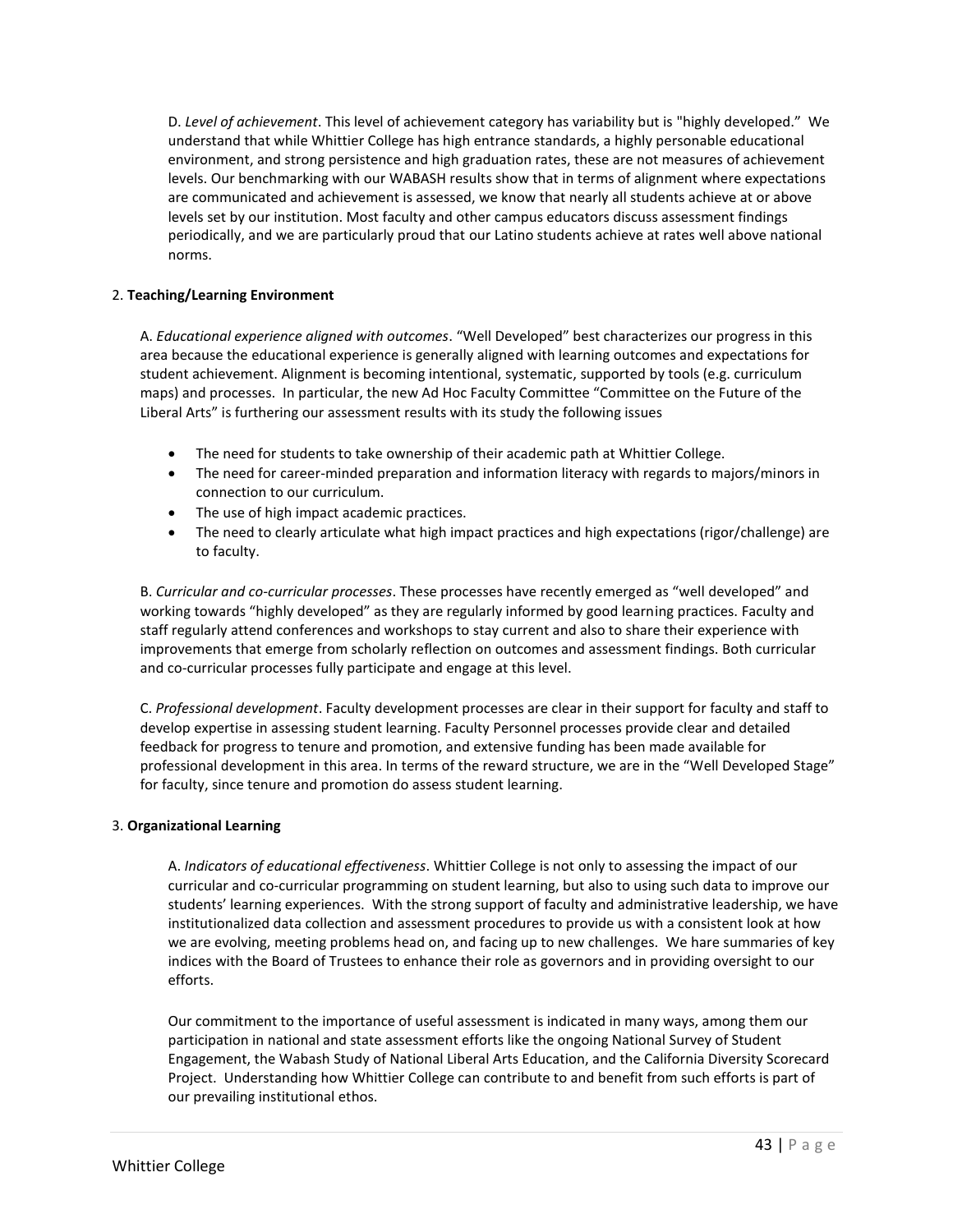An award from the Teagle Foundation in 2009 enabled us to obtain Argos, which is an Operational DataStore/Reporting Datamart that is designed to be used with the Banner system of institutional data management. It can take data from different types of databases and relate them to each other. Argos has proved to be a very efficient way for administrative offices all over campus to share informationwhich is what we, and other institutions, want to do to gain a better understanding of how student learning is progressing.

The Associate Dean charged with oversight of Institutional Research collects and makes available extensive reports on strategic indicators and trends, based on survey results, information submitted to IPEDS or *US News & World Report*, critical economic and operational indicators, or interests of the staff and trustees. His analyses of student retention and persistence are crucial for budget planning, dovetailing with IR data from Admissions. He is responsible for the Fact Book and Common Data Set. Good use is made of the databases, search features, and peer analysis tools of IPEDS, *US News*, HEDS, and other online sources. HEDS and AICUP reports, with data on individual peer institutions, are shared with an understanding of confidentiality, hence are made available only to administrators for whom they are relevant.

In the administrative ranks,

- Human Resources Office regularly monitors job category information and provides an overall assessment of how the institution compares to similar institutions in terms of salary, benefits, and overall staffing. This office also supervises the annual employee evaluation process.
- Our Facilities Management Group (Sodexo Corporation) and our Business offices conduct regular benchmarking against peers on levels of service, staffing, and costs. This information has proved to be especially important for budget planning—both for capital and for deferred maintenance needs.
- The Business Office and Development Office both rely on industry standards (e.g., audits) and institutional priorities and financial targets as a means for setting short- and long-term goals, and in assessing progress towards those goals.
- The Admissions Office of the College sets enrollment goals based on and in support of the College's financial targets, as well as responding to strategic goals related to the College's Mission. Their success is measured not just by absolute quantitative standards (did the numbers of matriculated students meet the targets) but also in the quality of students enrolled, and in the plans used to recruit and retain these students. The Admissions Office's strategies and actions plan deliberately integrates recruitment activities with annual financial and enrollment goals.
- The Division of Student Life plays an important role in reinforcing the mission of the College. Each year the Division of Student Life engages in a process of self-assessment and reflection for the upcoming year. This process lays the foundation for yearly foci that are designed to align our work with the College's mission and vision for the future. The Division's annual goals and objectives emphasize student learning as a primary outcome-specifically persona, social, professional and leadership development. Imbedded is the importance of assessment as a means to measure student learning and improve delivery of programs and services. As our mission stresses, the importance of strengthening partnerships with the faculty, academic departments, alumni, community members, families and students is emphasized each year. Each department within Student Life is charged with the responsibility of developing annual objectives that support the goals of the division. During the annual personnel evaluation process, each objective is reviewed. Further, each department is expected to share one assessment project with the rest of the division at bi-weekly team meetings. Assessments are posted on Moodle and are used as a means to continually improve our teaching and learning environment. Goal-setting activities are guided by the results of assessment activities, and the extent to which goals are achieved factors into the administrative review process at the end of each academic year.